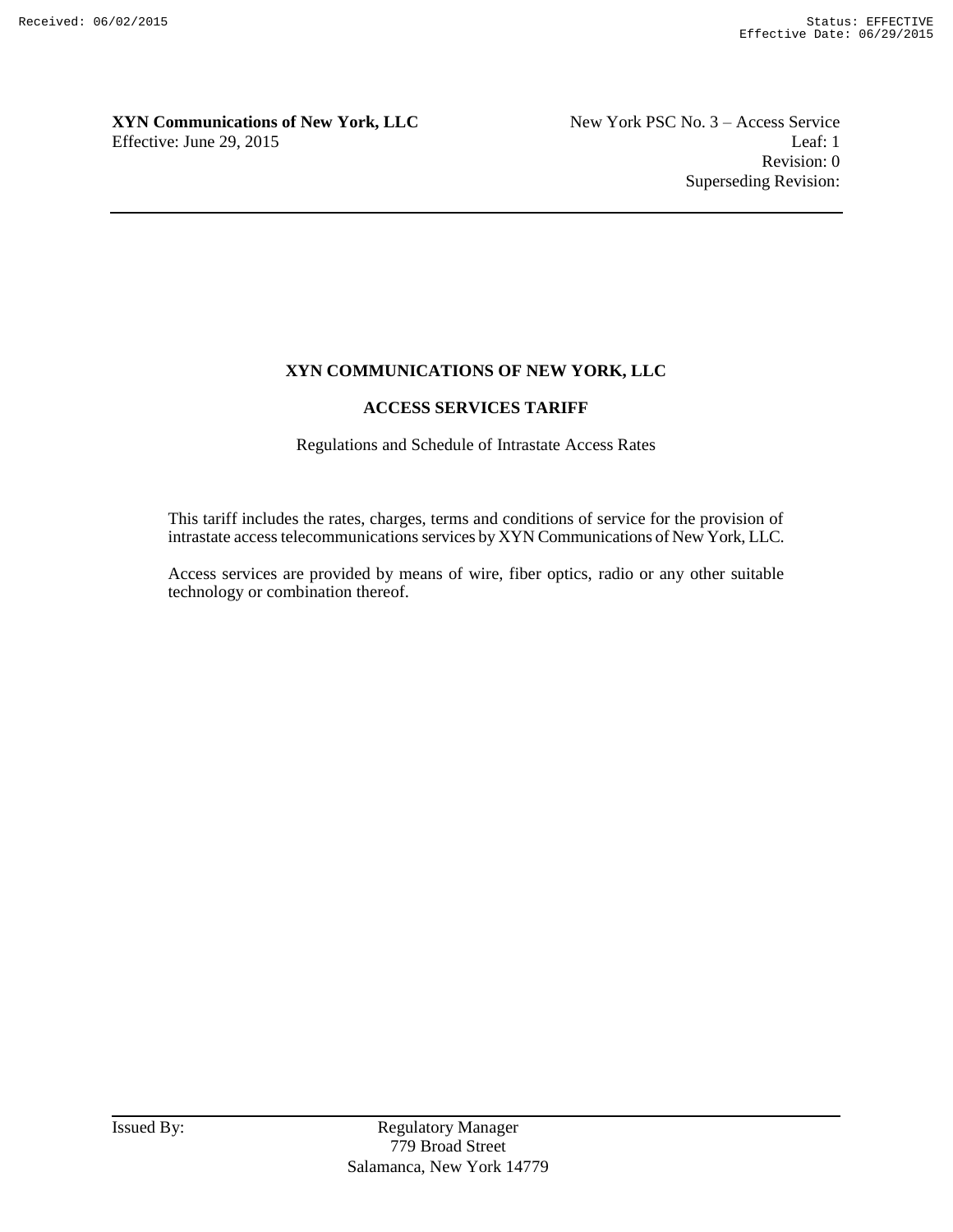Revision: 0 Superseding Revision:

#### **CHECK SHEET**

Sheets of this tariff indicated below are effective as of the date shown at the bottom of the respective sheet(s). Original and revised sheets as named below comprise all changes from the original tariff and are currently in effect as of the date on the bottom of this sheet.

| <b>SHEET</b>   | <b>REVISION</b> |        | <b>SHEET</b> | <b>REVISION</b> |           | <b>SHEET</b> | <b>REVISION</b> |        |
|----------------|-----------------|--------|--------------|-----------------|-----------|--------------|-----------------|--------|
| 1              | Original        | $\ast$ | 31           | Original        | $\ast$    | 61           | Original        | $\ast$ |
| $\overline{2}$ | Original        | $\ast$ | 32           | Original        | $\ast$    | 62           | Original        | $\ast$ |
| 3              | Original        | $\ast$ | 33           | Original        | $\ast$    | 63           | Original        | $\ast$ |
| 4              | Original        | ∗      | 34           | Original        | ∗         | 64           | Original        | $\ast$ |
| 5              | Original        | $\ast$ | 35           | Original        | $\ast$    | 65           | Original        | $\ast$ |
| 6              | Original        | $\ast$ | 36           | Original        | $\ast$    |              |                 |        |
| 7              | Original        | $\ast$ | 37           | Original        | $\ast$    |              |                 |        |
| 8              | Original        | $\ast$ | 38           | Original        | $\ast$    |              |                 |        |
| 9              | Original        | ∗      | 39           | Original        | $\ast$    |              |                 |        |
| 10             | Original        | $\ast$ | 40           | Original        | $\ast$    |              |                 |        |
| 11             | Original        | $\ast$ | 41           | Original        | $\ast$    |              |                 |        |
| 12             | Original        | $\ast$ | 42           | Original        | $\ast$    |              |                 |        |
| 13             | Original        | $\ast$ | 43           | Original        | $\ast$    |              |                 |        |
| 14             | Original        | $\ast$ | 44           | Original        | $^{\ast}$ |              |                 |        |
| 15             | Original        | $\ast$ | 45           | Original        | $\ast$    |              |                 |        |
| 16             | Original        | $\ast$ | 46           | Original        | $\ast$    |              |                 |        |
| 17             | Original        | $\ast$ | 47           | Original        | $\ast$    |              |                 |        |
| 18             | Original        | ∗      | 48           | Original        | $\ast$    |              |                 |        |
| 19             | Original        | $\ast$ | 49           | Original        | $\ast$    |              |                 |        |
| 20             | Original        | $\ast$ | 50           | Original        | $\ast$    |              |                 |        |
| 21             | Original        | $\ast$ | 51           | Original        | $\ast$    |              |                 |        |
| 22             | Original        | ∗      | 52           | Original        | $\ast$    |              |                 |        |
| 23             | Original        | $\ast$ | 53           | Original        | $\ast$    |              |                 |        |
| 24             | Original        | $\ast$ | 54           | Original        | $\ast$    |              |                 |        |
| 25             | Original        | $\ast$ | 55           | Original        | $\ast$    |              |                 |        |
| 26             | Original        | $\ast$ | 56           | Original        | $\ast$    |              |                 |        |
| 27             | Original        | $\ast$ | 57           | Original        | $\ast$    |              |                 |        |
| 28             | Original        | ∗      | 58           | Original        | $\ast$    |              |                 |        |
| 29             | Original        | $\ast$ | 59           | Original        | $\ast$    |              |                 |        |
| 30             | Original        | $\ast$ | 60           | Original        | $\ast$    |              |                 |        |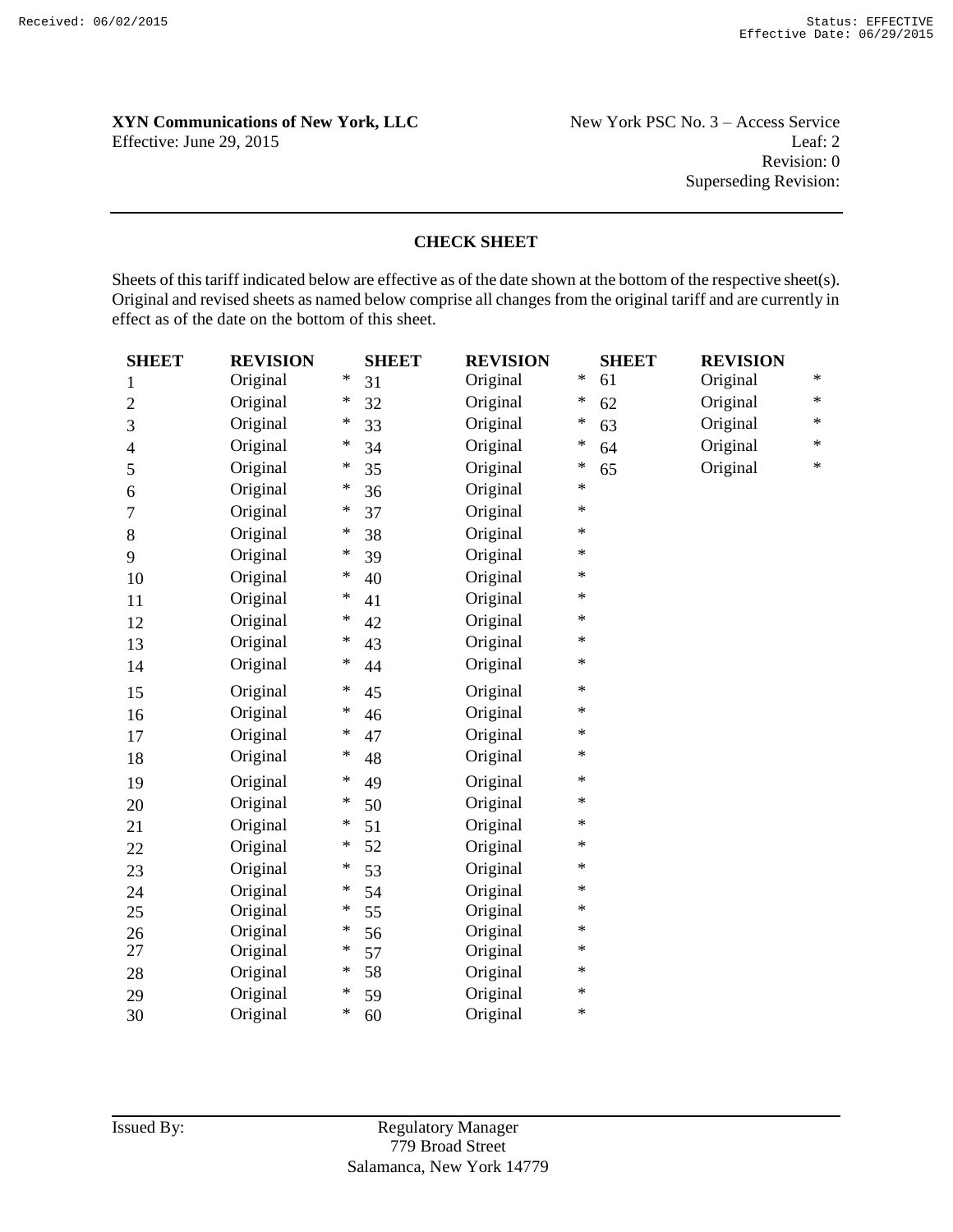### XYN Communications of New York, LLC<br>New York PSC No. 3 – Access Service

| <b>Check Sheet</b>       |                                                   | 2              |
|--------------------------|---------------------------------------------------|----------------|
| <b>Table of Contents</b> |                                                   | 3              |
|                          | Concurring, Connecting and Participating Carriers | $\overline{4}$ |
|                          | <b>Explanation of Symbols</b>                     | 5              |
| <b>Tariff Format</b>     |                                                   | 6              |
|                          | Section 1 Definitions of Abbreviations            | 7              |
|                          | Section 2 Rules and Regulations                   | 13             |
|                          | Section 3 Switched Access Service                 | 44             |
|                          | Section 4 Dedicated Access Service                | 60             |
|                          | Section 5 Miscellaneous Services and Charges      | 61             |
| Section 6                | Special Contracts, Arrangements and Construction  | 64             |

#### **TABLE OF CONTENTS**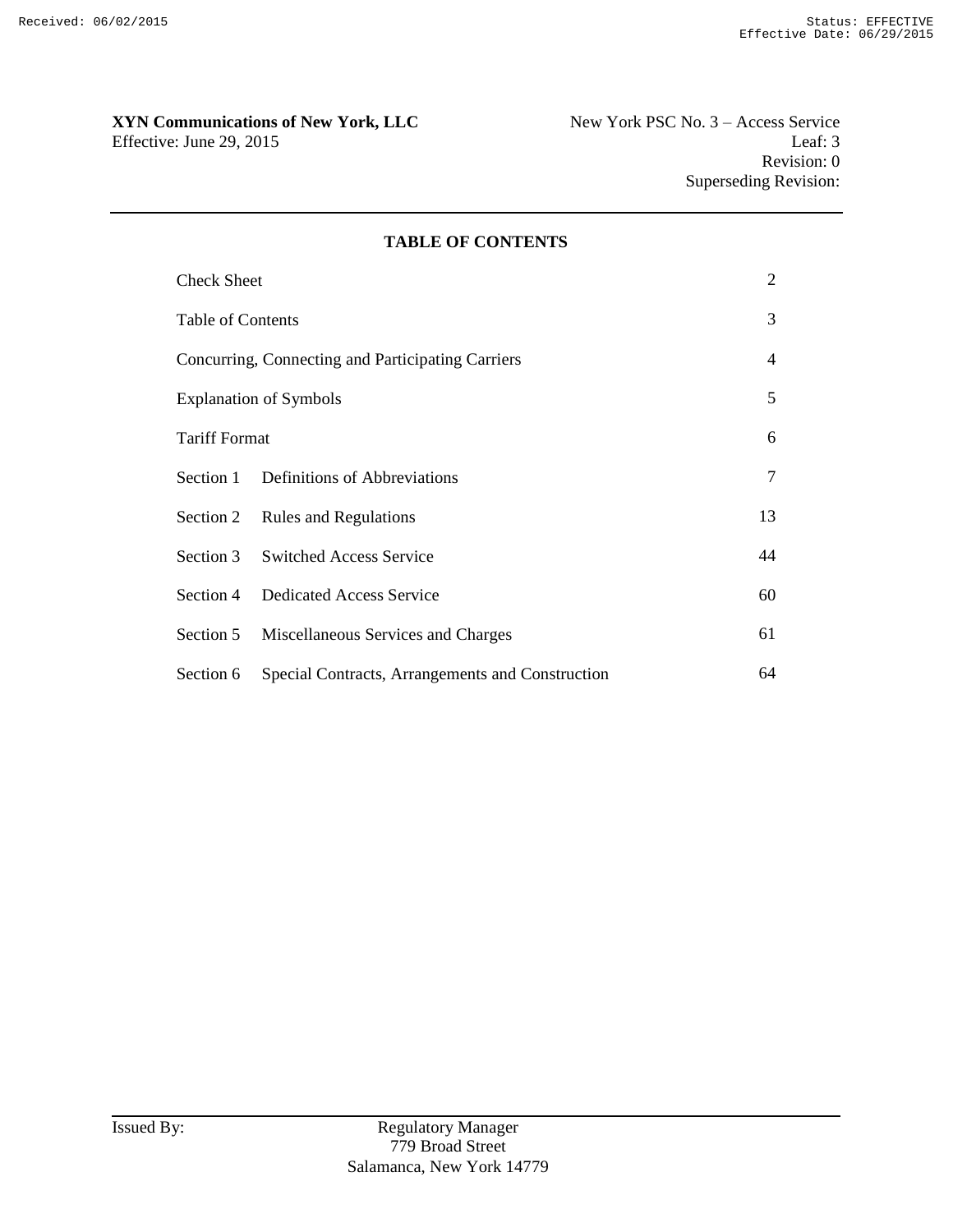## **XYN Communications of New York, LLC** New York PSC No. 3 – Access Service

Effective: June 29, 2015 Leaf: 4 Revision: 0 Superseding Revision:

> ISSUING CARRIERS XYN Communications of New York, LLC

> > CONCURRING CARRIERS No Concurring Carriers

> > CONNECTING CARRIERS No Connecting Carriers

OTHER PARTICIPATING CARRIERS No Other Participating Carriers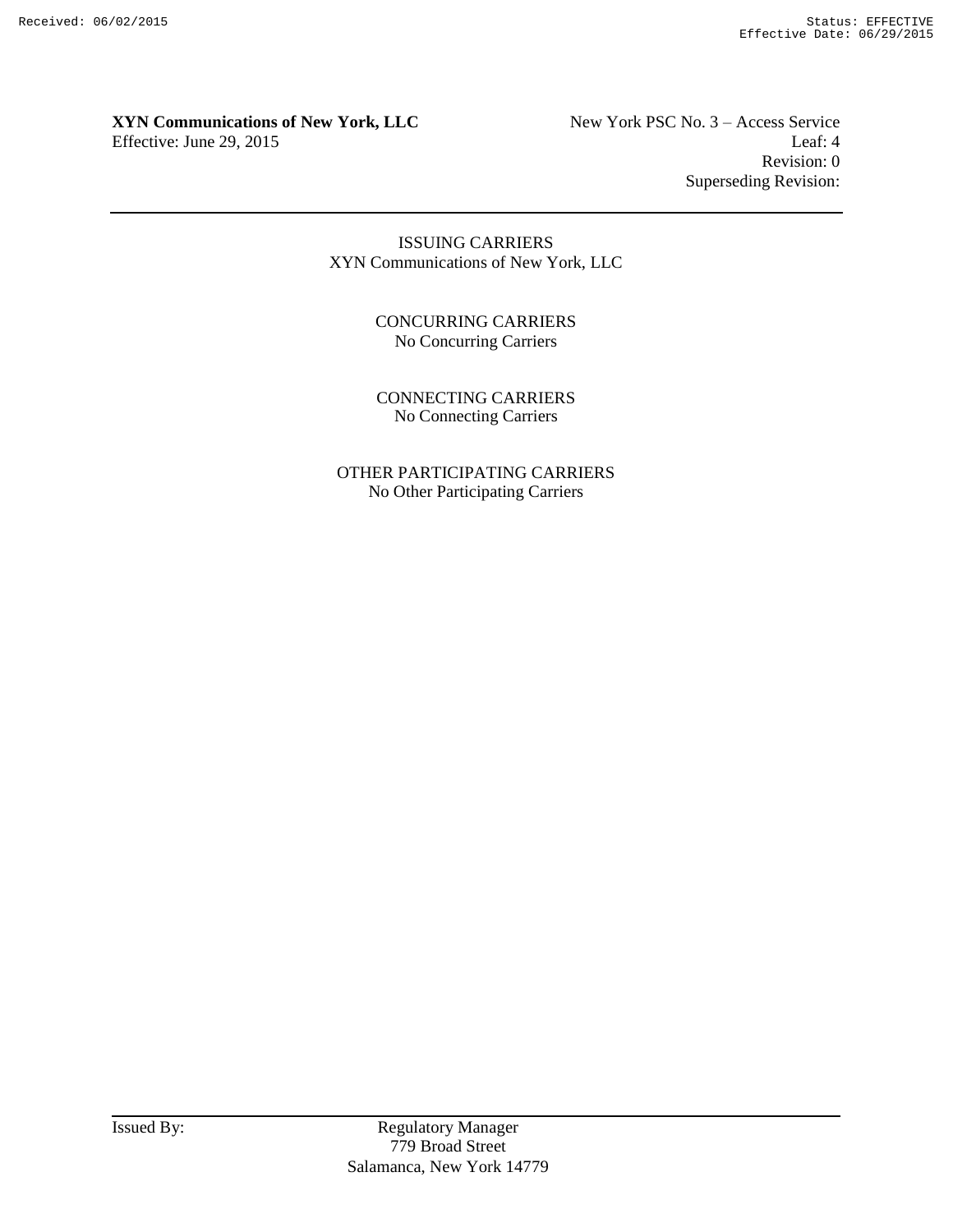## **XYN Communications of New York, LLC** New York PSC No. 3 – Access Service

Effective: June 29, 2015 Leaf: 5 Revision: 0 Superseding Revision:

#### **EXPLANATION OF SYMBOL**

The following symbols shall be used in this tariff for the purpose indicated below:

- (C) To signify changed regulation.
- (D) To signify discontinued rate or regulation.
- (I) To signify increased rate.
- (M) To signify a move in the location of text.
- (N) To signify new rate or regulation.
- (R) To signify reduced rate.
- (S) To signify reissued matter.
- (T) To signify a change in text but no change in rate or regulation.
- (Z) To signify a correction.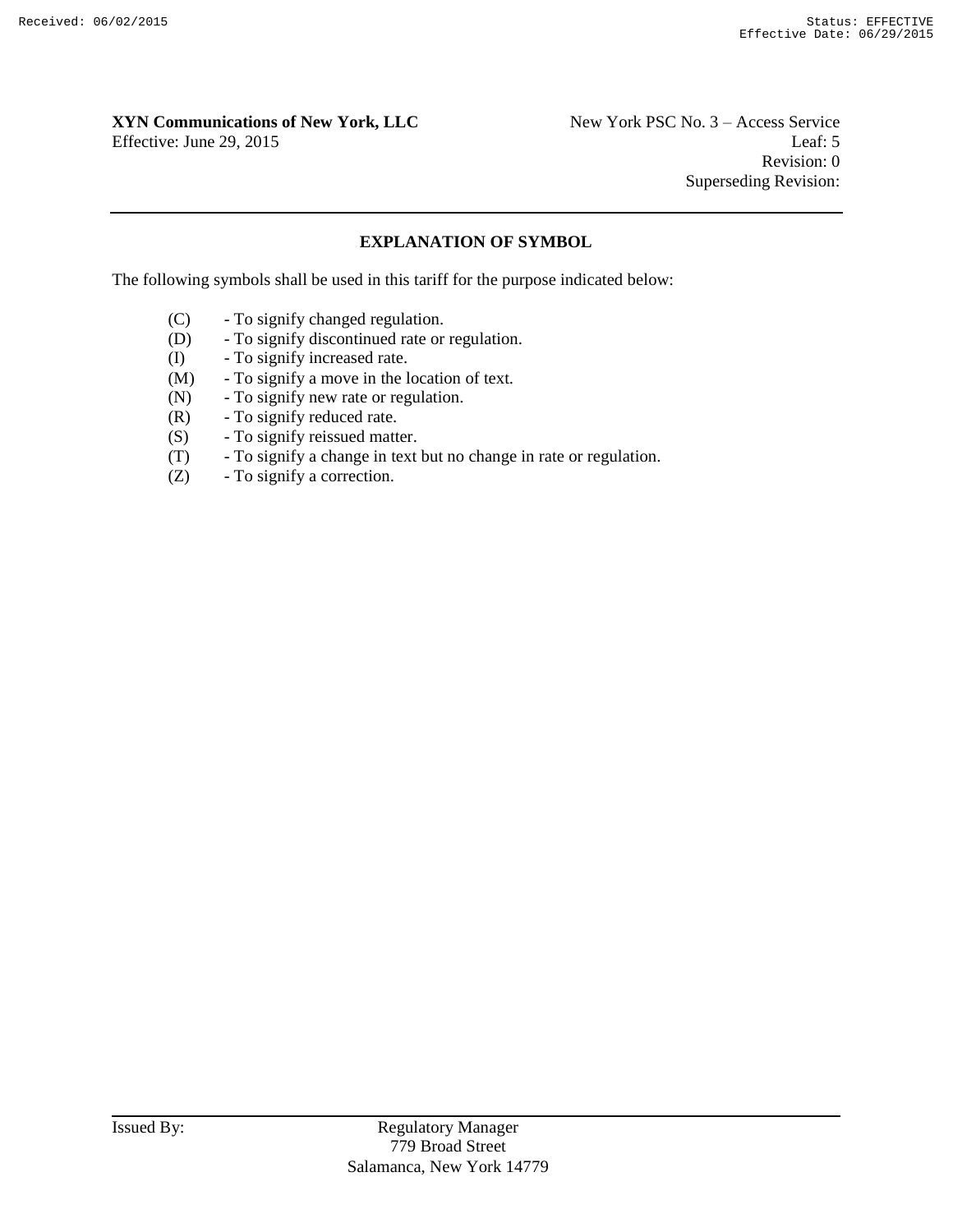Revision: 0 Superseding Revision:

#### **TARIFF FORMAT**

- A. Page Numbering Page numbers appear in the upper right corner of the page. Each page is numbered sequentially. However, a new page is occasionally added to the Tariff. When a new page is added between those already in effect, a decimal is added. For example, a new page added between page 15 and page 16 would be page 15.1.
- B. Page Revision Numbers Revision numbers also appear in the upper right corner of each page. These numbers are used to determine the most current page version on file with the Commission. For example, the 4th Revised Page 15 cancels the 3rd Revised Page 15.
- C. Paragraph Numbering Sequence Each level of paragraph numbering herein is subservient to its next higher level as shown:

2 2.1 2.1.1 2.1.1.A 2.1.1.A.(1)  $2.1.1.A.(1)(a)$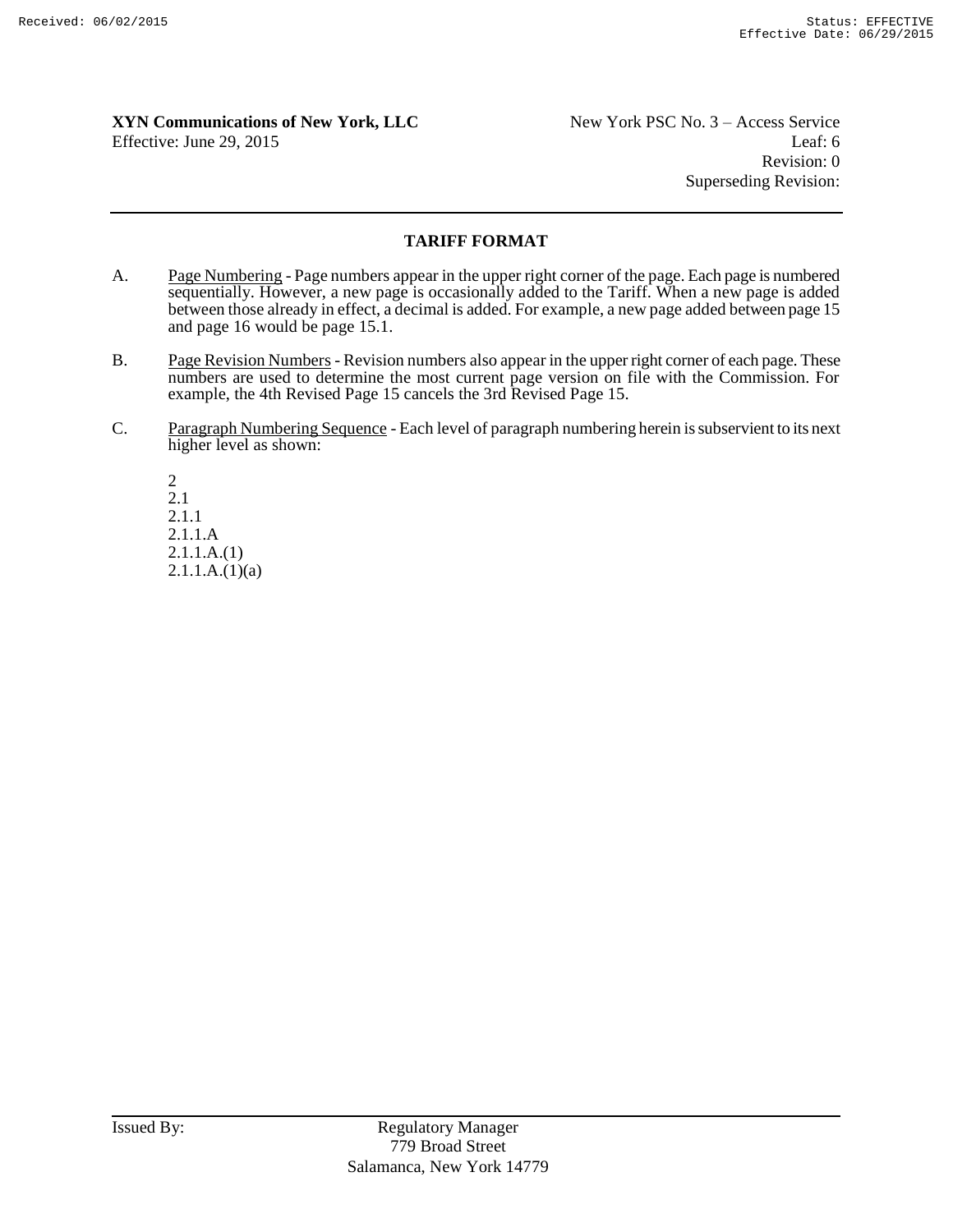Revision: 0 Superseding Revision:

#### **SECTION 1 - DEFINITIONS AND ABBREVIATIONS**

**Access Code** - Denotes a uniform code assigned by the Company to an individual Customer. The code has the form 101XXXX or 950-XXXX.

**Access Line** - An arrangement which connects the Customer's local exchange line to a Company designated switching center or point of presence.

**Access Minutes** - The increment for measuring usage of exchange facilities for the purpose of calculating chargeable usage.

**Access Service Request (ASR)** - The service order form used by access service Customers and the Company to the process of establishing, moving or rearranging access services provided by the Company.

**Access Tandem** - A switching system that provides a traffic concentration and distribution function for originating or terminating traffic between End Offices and the Customer's Premises or Point of Presence.

**Answer Supervision** - The transmission of the switch trunk equipment supervisory signal (off-hook or onhook) to a carrier's Point of Presence or customer's terminal equipment as an indication that the called party has answered or disconnected.

**Automatic Number Identification (ANI)** - The automatic transmission of a caller's billing account telephone number to a local exchange company, interexchange carrier or a third party Customer. The primary purpose of ANI is for billing toll calls.

**Bit** - The smallest unit of information in a binary system of notation.

**Bps -** Bits per second. The number of bits transmitted in a one second interval.

**Call** - A Customer or End User attempt for which the complete address code (e.g., 0-, 911, or 10 digits) is provided to the Serving Wire Center, End Office or Access Tandem Switch.

**Casual Calling** - Where access to the Company's network and the subsequent use of service by the Customer is initiated through the dialing of a toll-free number or Access Code. Casual Calling allows non-Presubscribed customers to utilize the services of the Company.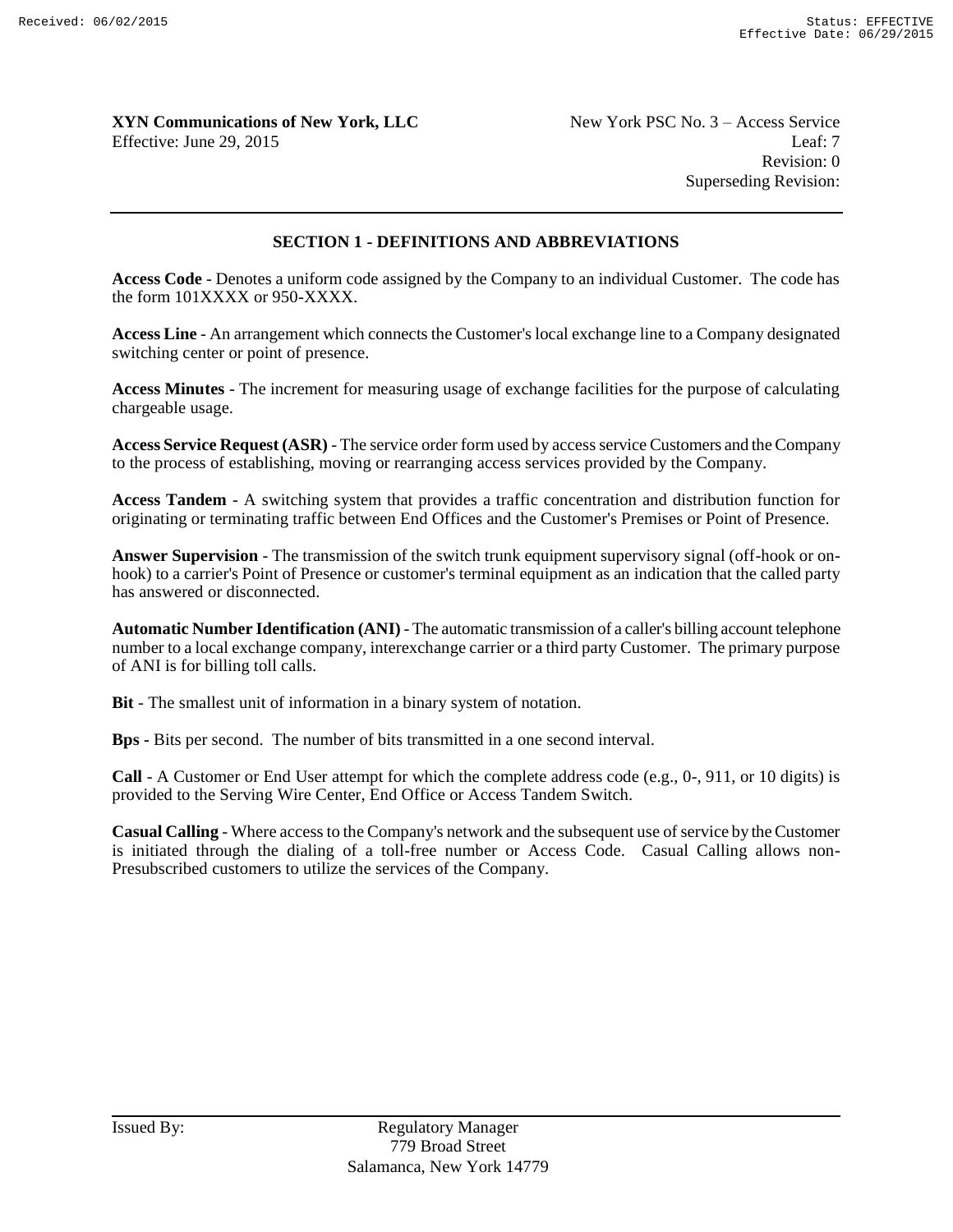Revision: 0 Superseding Revision:

#### **SECTION 1 - DEFINITIONS AND ABBREVIATIONS, (CONT'D)**

**Central Office** - The premises of the Company or another local exchange carrier containing one or more switches where Customer or End User station loops are terminated for purposes of interconnection to other station loops, trunks or access facilities.

**Channel** - A communications path between two or more points.

**CIC** - An interexchange carrier identification code.

**Commission** - Refers to the New York Public Service Commission, unless otherwise indicated.

**Company or Carrier -** Used throughout this tariff to indicate XYN Communications of New York, LLC.

**Constructive Order -** Delivery of calls to or acceptance of calls from the Customer's End Users over Company-switched local exchange services constitutes a Constructive Order by the Customer to purchase switched access services as described herein. Similarly the selection of the Customer by an End User as the End User's PIC constitutes a Constructive Order for switched access by the Customer.

**CPE** - Customer Premises Equipment. All Terminal Equipment or other communications equipment and/or systems provided by the Customer for use with the Company's facilities and services.

**Customer -** Any person, firm, partnership, corporation or other entity which uses service under the terms and conditions of this tariff and is responsible for the payment of charges. In most contexts, the Customer is an Interexchange Carrier utilizing the Company's Switched or Dedicated Access services described in this tariff to reach its End User customer(s).

**Customer Premises** - The premises specified by the Customer for termination of access services. Typically an Interexchange Carrier's Point of Presence.

**Dedicated Access** - Where originating or terminating access between an end user and an interexchange carrier are provided via dedicated facilities, circuits or channels. A method of reaching the Customer's communication and switching systems whereby the End User is connected directly to the Customer's Point of Presence or designate without utilizing the services of the local switched network.

**DS0** - Digital Signal Level 0; a dedicated, full duplex digital channel with line speeds of 2.4, 4.8, 9.6, 19.2, 56 or 64 Kbps.

**DS1** -Digital Signal Level 1; a dedicated, high capacity, full duplex channel with a line speed of 1.544 Mbps isochronous serial data having a line signal format of either Alternate Mark Inversion (AMI) or Bipolar with 8 Zero Substitution (B8ZS) and either Superframe (D4) or Extended Superframe (ESF) formats. DS1 Service has the equivalent capacity of 24 Voice Grade or DS0 services.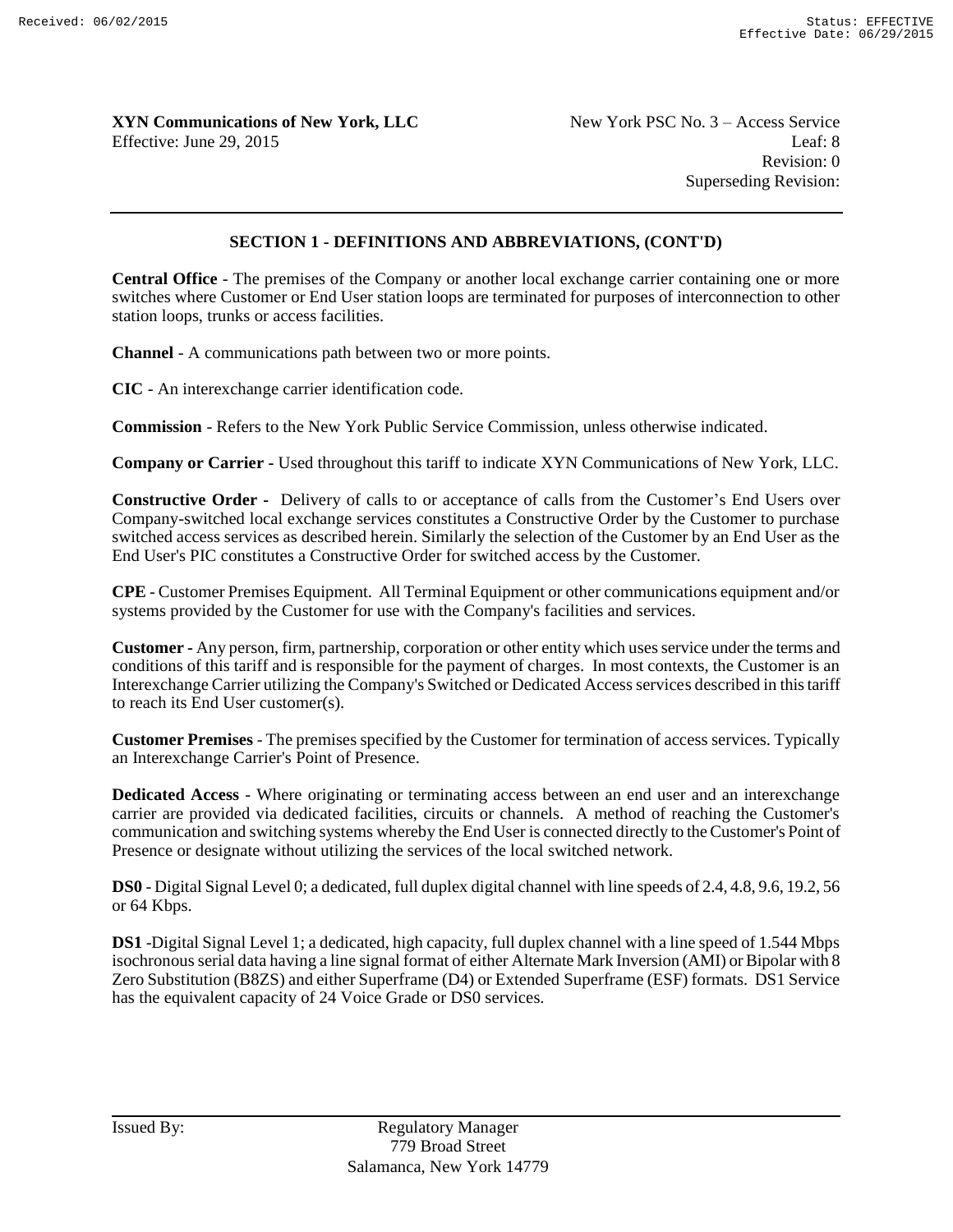Revision: 0 Superseding Revision:

#### **SECTION 1 - DEFINITIONS AND ABBREVIATIONS, (CONT'D)**

**DS3** -Digital Signal Level 3; a dedicated, high capacity, full duplex channel with a line speed of 44.736 Mbps isochronous serial data having a line code of bipolar with three zero substitution (B3ZS). Equivalent capacity of 28 DS1 Services.

**Dual Tone Multifrequency (DTMF)** - Tone signaling, also known as touch tone signaling.

**End Office** - The Central Office from which the End User's Premises would normally obtain local exchange service and dial tone from the Company or other local exchange carrier.

**End Office Switch** - A Company switching system where Customer or End User station loops are terminated for purposes of interconnection to other station loops, trunks or access facilities. In most contexts, the End User is connected via station loops or trunks to an End Office Switch.

**End User** - Any person, firm, partnership, corporation or other entity which uses any of the services of the Company under the terms and conditions of this tariff or through contract. In most contexts, the End User is the customer of an Interexchange Carrier who in turn utilizes the Company's Switched or Dedicated Access services described in this tariff to provide the End User with access to the IC's communication and switching systems.

**End User Premises** - The premises specified by the Customer or End User for termination of access services at the End User's physical location. The Company, Customer, and End User's physical location can be one in the same.

**Equal Access** - Where the local exchange company central office provides interconnection to interexchange carriers with Feature Group D circuits. In such End Offices, Customers can presubscribe their telephone line(s) to their preferred interexchange carrier. A form of dialed access provided by local exchange companies whereby telephone calls dialed by the Customer are automatically routed to the Company's network. Customers may also route calls to the Company's network by dialing an access code provided by the Company.

**Exchange** - A group of lines in a unit generally smaller than a LATA established by the Company or other local exchange carrier for the administration of communications service in a specified area. An Exchange may consist of one or more central offices together with the associated facilities used in furnishing communications service within that area.

**Gbps** - Gigabits per second; billions of bits per second.

**Host Office** - An electronic switching system which provides call processing capabilities for one or more Remote Switching Modules or Remote Switching Systems.

**Individual Case Basis or ICB** - A process whereby the terms, conditions, rates and/or charges for a service provided under the general provisions of this tariff are developed or modified based on the unique circumstances in each case.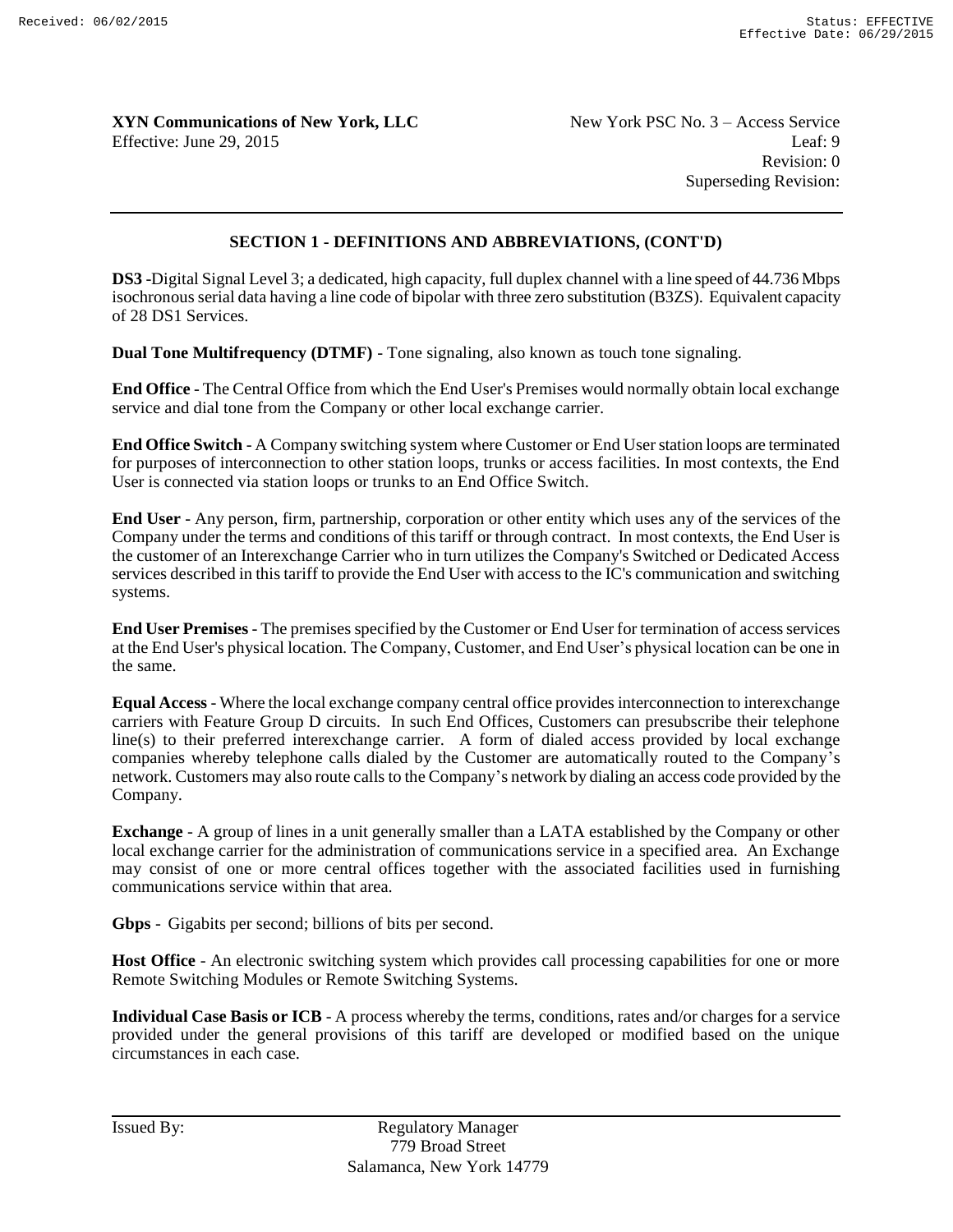Revision: 0 Superseding Revision:

#### **SECTION 1 - DEFINITIONS AND ABBREVIATIONS, (CONT'D)**

**Interstate** - For the purpose of this tariff, the term Interstate applies to the regulatory jurisdiction of services used for communications between one or more originating and terminating points located in different states within the United States or between one or more points in the United States and at least one international location.

**Intrastate** - For the purpose of this tariff, the term Intrastate applies to the regulatory jurisdiction of services used for communications between one or more originating and terminating points, all located within the same state.

**Interexchange Carrier (IXC or IC) -** A long distance telecommunications services provider that furnishes services between exchange areas.

**Kbps** - Kilobits per second; 1000s of bits per second.

**LATA** - Local Access and Transport Area. A geographic area for the provision and administration of communications services existing on February 8, 1996, as previously established by the U.S. District Court for the District of Columbia in Civil Action No. 82-0192; or established by a Bell operating company after February 8, 1996 and approved by the FCC; or any other geographic area designated as a LATA in the National Exchange Carrier Association (NECA) Tariff F.C.C. No. 4.

**LEC** - Local Exchange Company.

**Mbps** - Megabits per second; millions of bits per second.

**Message** - See Call.

**N/A** - Not Applicable.

**Non-Recurring Charge ("NRC")** - The initial charge, usually assessed on a one-time basis, to initiate and establish a service or feature.

**NPA** - Numbering Plan Area or area code.

**OC-12** - A high capacity channel for full duplex, synchronous, optic transmission of digital signals based on the SONET Standard at a rate of 622.08 Mbps.

**OC-3** - A high capacity channel for full duplex, synchronous, optic transmission of digital signals based on the SONET Standard at a rate of 155.52 Mbps.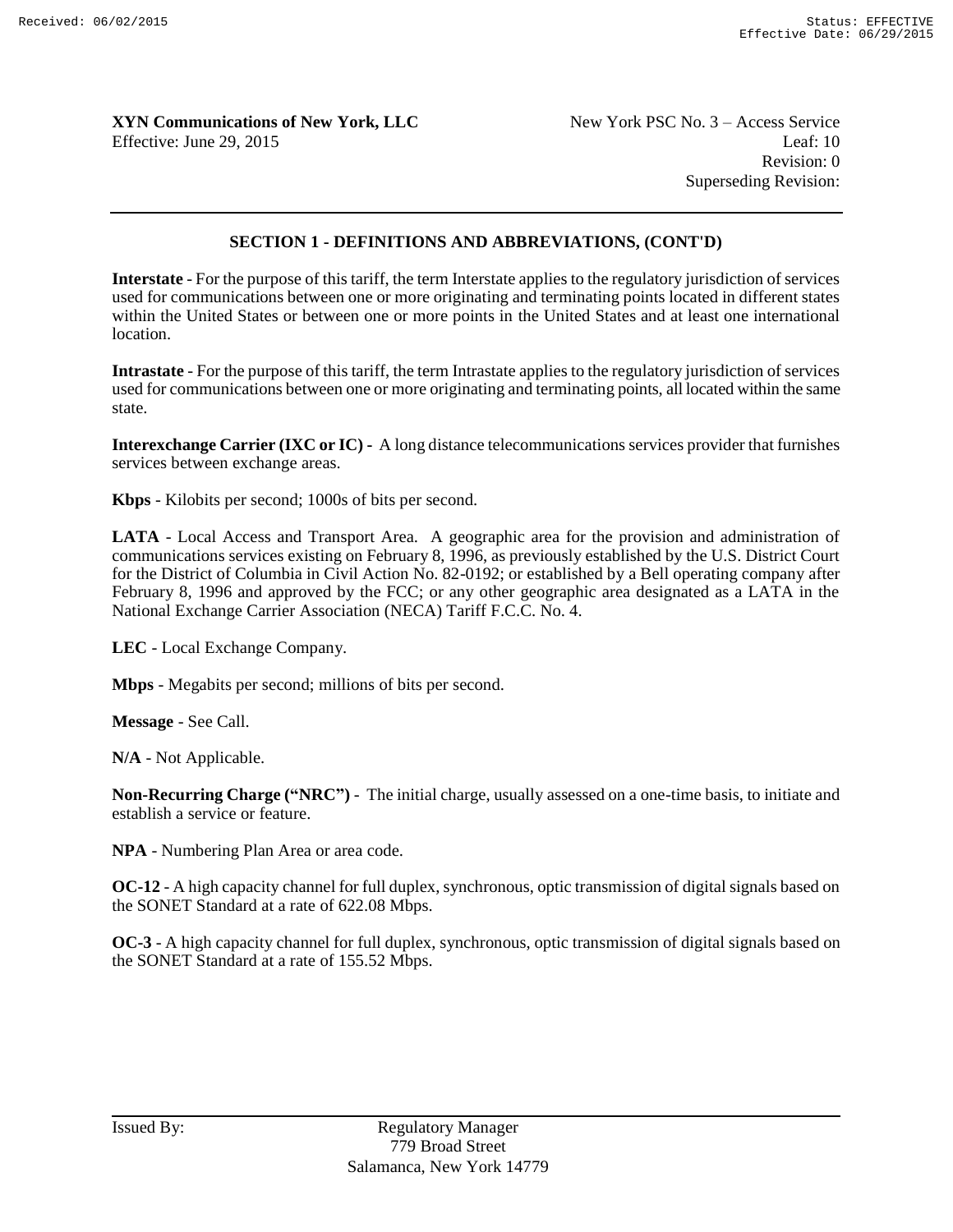Revision: 0 Superseding Revision:

#### **SECTION 1 - DEFINITIONS AND ABBREVIATIONS, (CONT'D)**

**OC-48** - A high capacity channel for full duplex, synchronous, optic transmission of digital signals based on the SONET Standard at a rate of 2.4 Gbps

**Off-Hook** - The active condition of Switched Access service or a telephone exchange line.

**On-Hook** - The idle condition of Switched Access service or a telephone exchange line.

**Originating Direction** - The use of Switched Access Service for the origination of calls from an End User's Premises to a Customer's Point of Presence.

**PIC Authorization** - A Customer's or End User's selection of a PIC that meets the requirements of federal and state law.

**PIC** - Primary Interexchange Carrier.

**Point of Presence or POP** - The physical location associated with an Interexchange Carrier's communication and switching systems.

**Point of Termination** - The point of demarcation within a Customer or End User Premises at which the Company's responsibility for the provision of access service ends. The point of demarcation is the point of interconnection between Company communications facilities and Customer-provided or End User-provided facilities as defined in Part 68 of the Federal Communications Commission's Rules and Regulations.

**Premises** - A building, portion of a building in a multi-tenant building, or buildings on continuous property not separated by a highway. May also denote a Customer-owned enclosure or utility vault located above or below ground on private property or on Customer acquired right-of-way.

**Presubscription** - An arrangement whereby a Customer selects and designate to the Company or other LEC a carrier he or she wishes to access, without an access code, for completing interLATA and/or intraLATA toll calls. The selected carrier is referred to as the Primary Interexchange Carrier.

**Primary Interexchange Carrier** - The IXC designated by the Customer as its first routing choice and primary overflow carrier for routing of 1+ direct dialed and operator assisted non-local calls.

**Private Line** - A service which provides dedicated path between one or more Customer Premises.

**Query** - The inquiry to a Company data base to obtain information, processing instructions or service data.

**Recurring Charge** - The charges to the Customer for services, facilities or equipment, which continue for the agreed upon duration of the service. Recurring charges do not vary based on Customer usage of the services, facilities or equipment provided.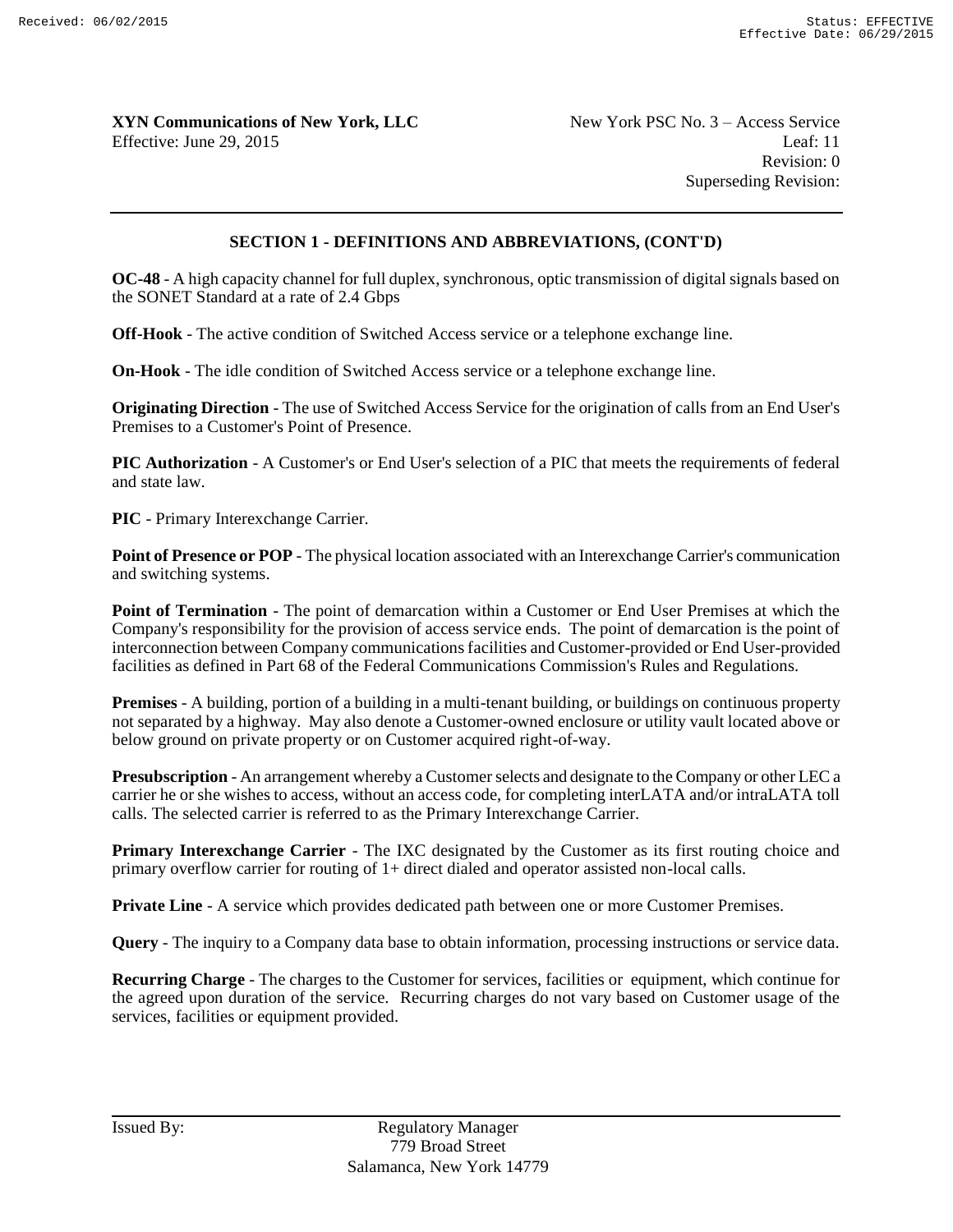Revision: 0 Superseding Revision:

#### **SECTION 1 - DEFINITIONS AND ABBREVIATIONS, (CONT'D)**

**Remote Switching Modules or Remote Switching Systems (RSM/RSS)** - Small remotely controlled electronic End Office Switching equipment which obtains its call processing capability from a Host Office. An RSM/RSS cannot accommodate direct trunks to a Customer.

**Service Commencement Date** - The first day following the date on which the Company notifies the Customer that the requested service or facility is available for use, unless extended by the Customer's refusal to accept service which does not conform to standards in the service order or this tariff, in which case the service commencement date is the date of the Customer's acceptance. The Company and Customer may mutually agree on a substitute service commencement date.

**Service Order** - A written request for network services executed by the Customer and the Company. The signing of a Service Order by the Customer and acceptance by the Company begins the respective obligations of the parties in that order services offered under this tariff.

**Serving Wire Center Switch** - A Company switching system where Customer or End User station loops are terminated for purposes of interconnection to other station loops, trunks or access facilities. In most contexts, the Customer is connected via station loops or trunks to a Serving Wire Center Switch.

**Special Access** - See Dedicated Access.

**Station** - Refers to telephone equipment or an exchange access line from or to which calls are placed.

**Switched Access** - Where originating or terminating access between an end user and an interexchange carrier is provided via Feature Group facilities, circuits or channels provided by a local exchange carrier. A method of reaching the Customer's communication and switching systems whereby the End User is connected to the Customer's Point of Presence or designate using services of the local switched network.

**Tandem Switch** - See Access Tandem.

**Terminal Equipment** - Telecommunications devices, apparatus and associated wiring on the Customerdesignated premises.

**Terminating Direction** - The use of Switched Access Service for the completion of calls from a Customer's Point of Presence to an End User Premises.

**Trunk** - A communications path connecting two switching systems in a network, used in the establishment of an end-to-end connection.

**Trunk Group** - A set of trunks which are traffic engineered as a unit for the establishment of connections between switching systems in which all of the communications paths are interchangeable.

**V & H Coordinates** - Geographic points which define the originating and terminating points of a call in mathematical terms so that the airline mileage of the call may be determined. Call mileage may be used for the purpose of rating calls.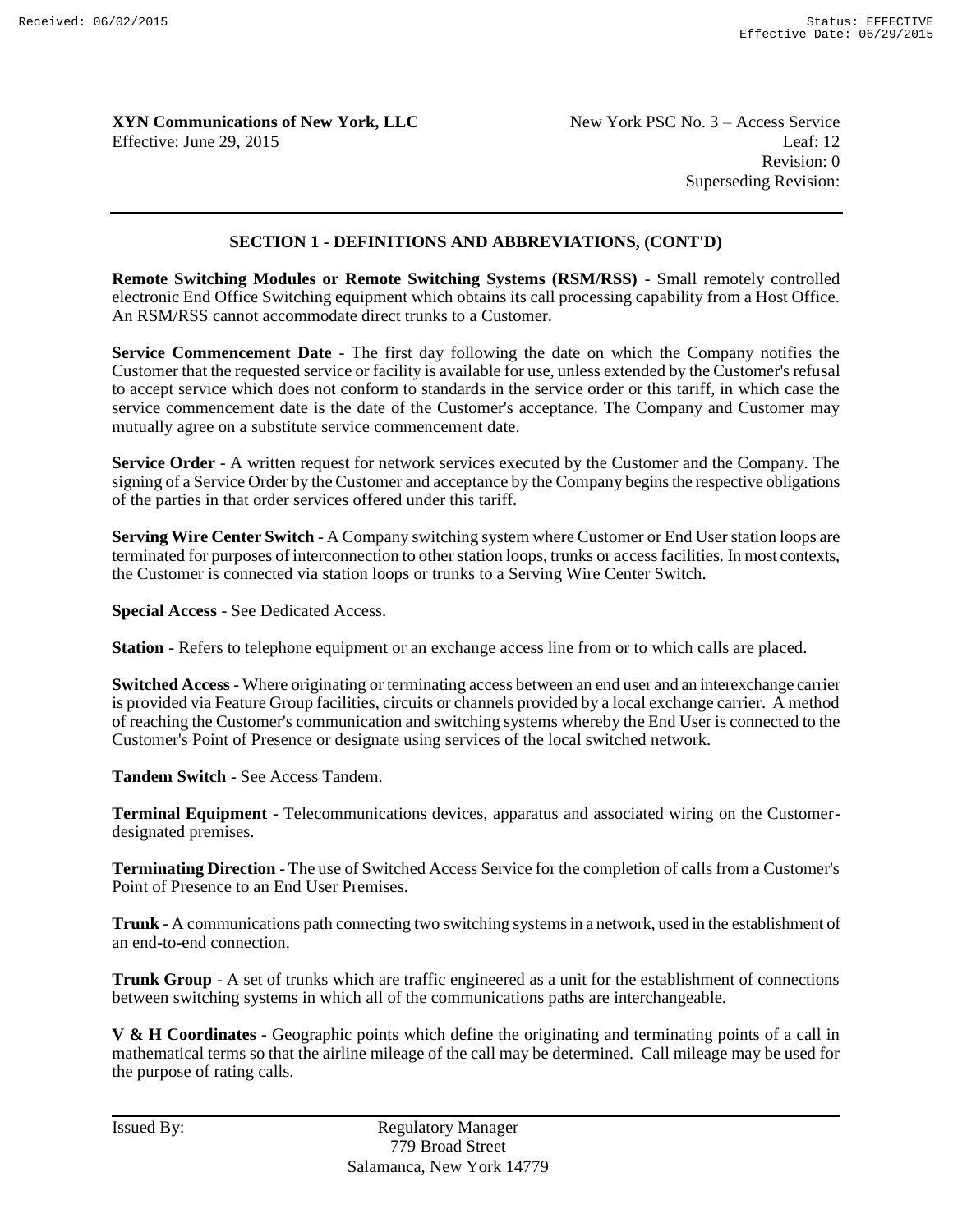Revision: 0 Superseding Revision:

#### **SECTION 2 - RULES AND REGULATIONS**

#### **2.1 Undertaking of XYN Communications of New York, LLC**

- **2.1.1** The Company undertakes to furnish switched or dedicated access communications service pursuant to the terms of this tariff.
- **2.1.2** The Company's services and facilities are available twenty-four (24) hours per day, seven (7) days per week.
- **2.1.3** The Company is responsible under this tariff only for the services and facilities provided hereunder, and it assumes no responsibility for any service provided by any other entity that purchases access to the Company network in order to originate or terminate its own services, or to communicate with its own customers.
- **2.1.4** The Company arranges for installation, operation, and maintenance of the communications services provided in this tariff for Customers in accordance with the terms and conditions set forth under this tariff. The Customer shall be responsible for all charges due for such service arrangements.

#### **2.2 Use of the Company's Service**

- **2.2.1** Services provided under this tariff may be used by the Customer for any lawful telecommunications purpose for which the service is technically suited.
- **2.2.2** The services the Company offers shall not be used for any unlawful purpose or for any use as to which the Customer has not obtained all required governmental approvals, authorizations, licenses, consents and permits.
- **2.2.3** Recording of telephone conversations of service provided by the Company under this tariff is prohibited except as authorized by applicable federal, state and local laws.
- **2.2.4** Any service provided under this tariff may be resold to or shared (jointly used) with other persons at the Customer's option. The Customer remains solely responsible for all use of service ordered by it or billed to its account(s) pursuant to this tariff, for determining who is authorized to use its service, and for promptly notifying the Company of any unauthorized use. The Customer may advise its customers that a portion of its service is provided by the Company, but the Customer shall not represent that the Company jointly participates with the Customer in the provision of the service. The Company may require applicants for service who intend to use the Company's offerings for resale, shared and/or joint use to file a letter with the Company confirming that their use of the Company's offerings complies with relevant laws and the Commission's regulations, policies, orders, and decisions.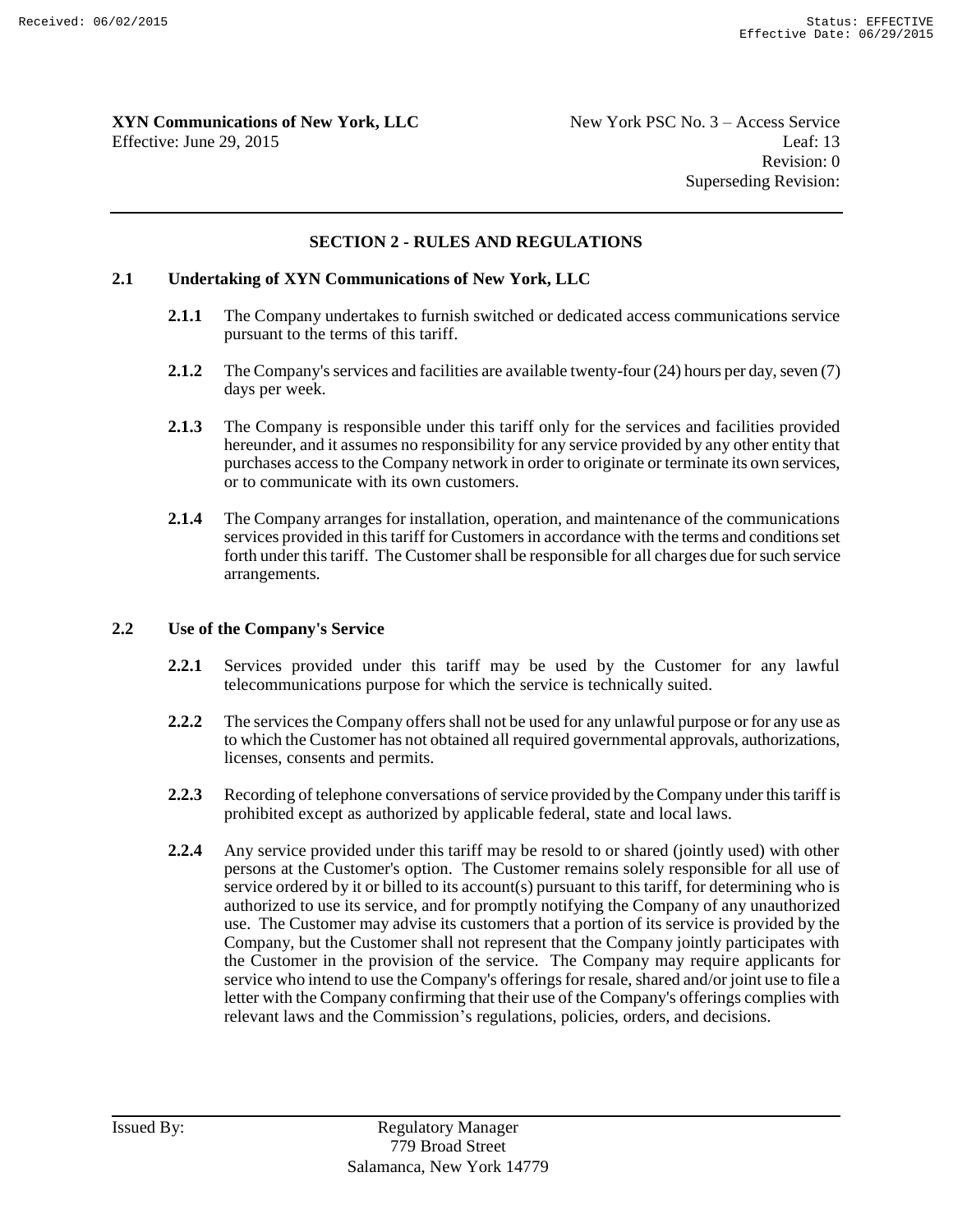Revision: 0 Superseding Revision:

#### **SECTION 2 - RULES AND REGULATIONS, (CONT'D)**

#### **2.3 Limitations**

- **2.3.1** The Company does not undertake to transmit messages, but offers the use of its facilities when available, and will not be liable for errors in transmission or for failure to establish connections.
- **2.3.2** The furnishing of service under this tariff is subject to the availability on a continuing basis of all the necessary facilities and equipment and is limited to the capacity of the Company's facilities as well as facilities the Company may obtain from other carriers, from time to time, to furnish service as required at the sole discretion of the Company.
- **2.3.3** The Company reserves the right to limit or to allocate the use of existing facilities, or of additional facilities offered by the Company, when necessary because of lack of facilities, or due to some other cause beyond the Company's control.
- **2.3.4** The Company may block any signals being transmitted over its network by Customers which cause interference to the Company or other users. Customer shall not be relieved of all obligations to make payments for charges relating to any blocked service and shall indemnify the Company for any claim, judgment or liability resulting from such blockage.
- **2.3.5** The Company reserves the right to discontinue service when the Customer is using the service in violation of the provisions of this tariff, or in violation of the law.
- **2.3.6** The Company reserves the right to discontinue service, limit service, or to impose requirements as required to meet changing regulatory or statutory rules and standards, or when such rules and standards have an adverse material affect on the business or economic feasibility of providing service, as determined by the Company in its reasonable judgment.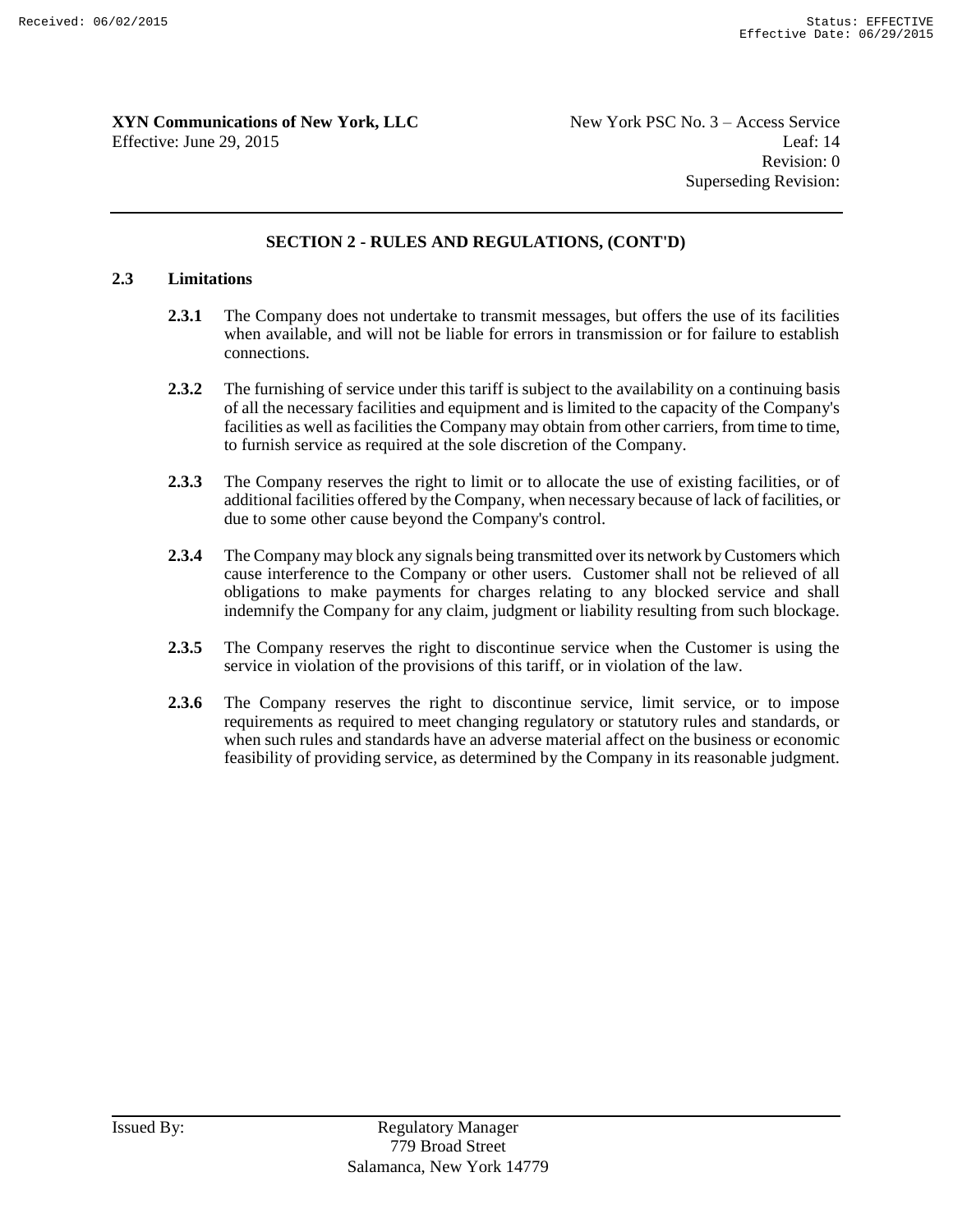Revision: 0 Superseding Revision:

#### **SECTION 2 - RULES AND REGULATIONS, (CONT'D)**

#### **2.4 Assignment and Transfer**

Neither the Company nor the Customer may assign or transfer its rights or duties in connection with the services and facilities provided by the Company without the written consent of the other party, except that the Company may assign its rights and duties to a) any entity controlling, controlled by or under common control with the Company, whether direct or indirect; b) under any sale or transfer of all or substantially all the assets of the Company within the applicable state or states; or c) under any financing, merger or reorganization of the Company.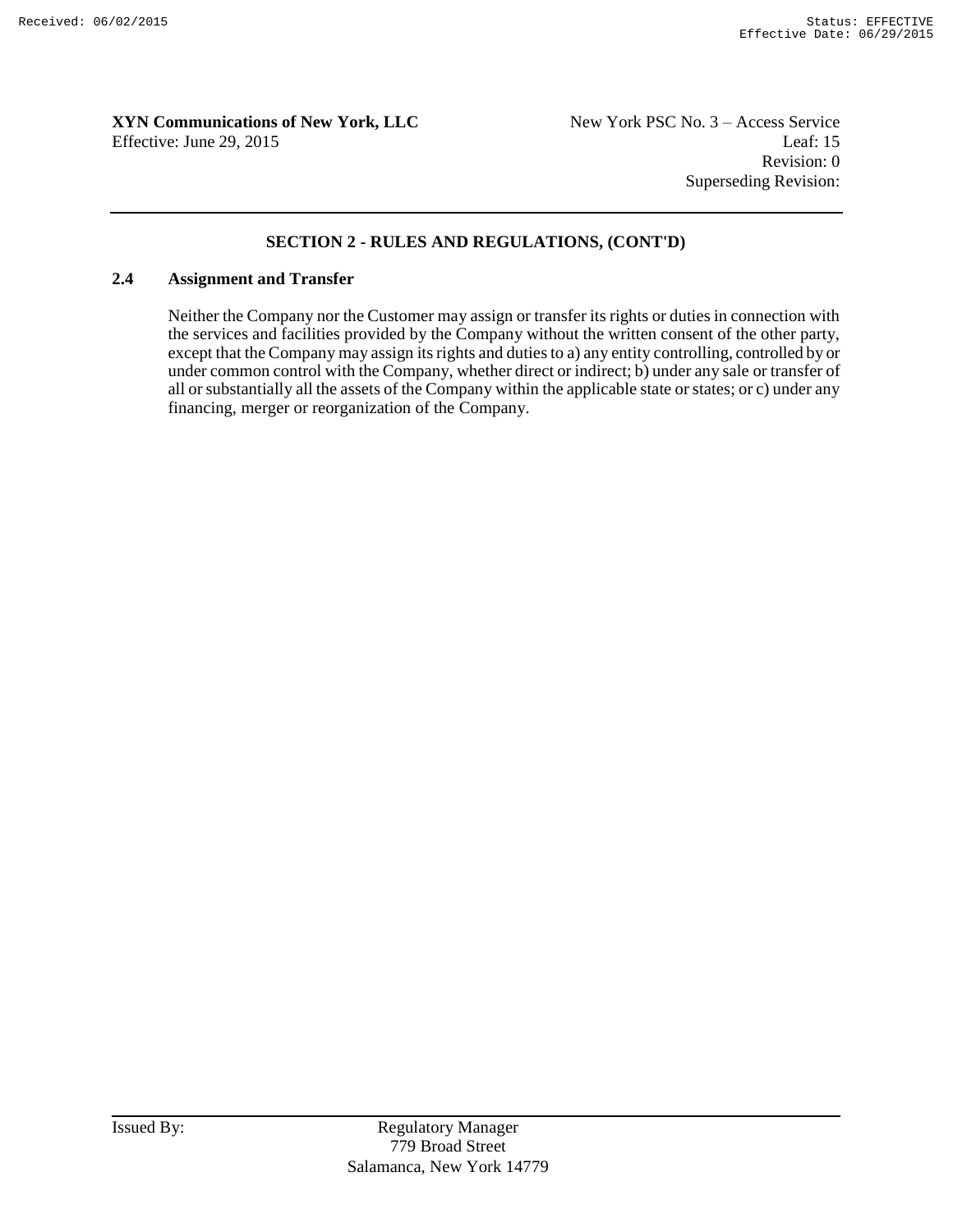Revision: 0 Superseding Revision:

#### **SECTION 2 - RULES AND REGULATIONS, (CONT'D)**

#### **2.5 Application or Service**

Customers may be required to enter into written or oral service orders which shall contain or reference a specific description of the service ordered, the rates to be charged, the duration of the services, and the terms and conditions in this tariff. Customers will also be required to execute any other documents as may be reasonably requested by the Company.

#### **2.6 Ownership of Facilities**

- **2.6.1** The Customer obtains no property right or interest in the use of any specific type of facility, service, equipment, number, process, or code.
- **2.6.2** Title to all facilities utilized by the Company to provide service under the provisions of this tariff shall remain with the Company, its partners, agents, contractors or suppliers. Such facilities shall be returned to the Company, its partners, agents, contractors or suppliers by the Customer, whenever requested, within a reasonable period following the request in original condition, reasonable wear and tear expected.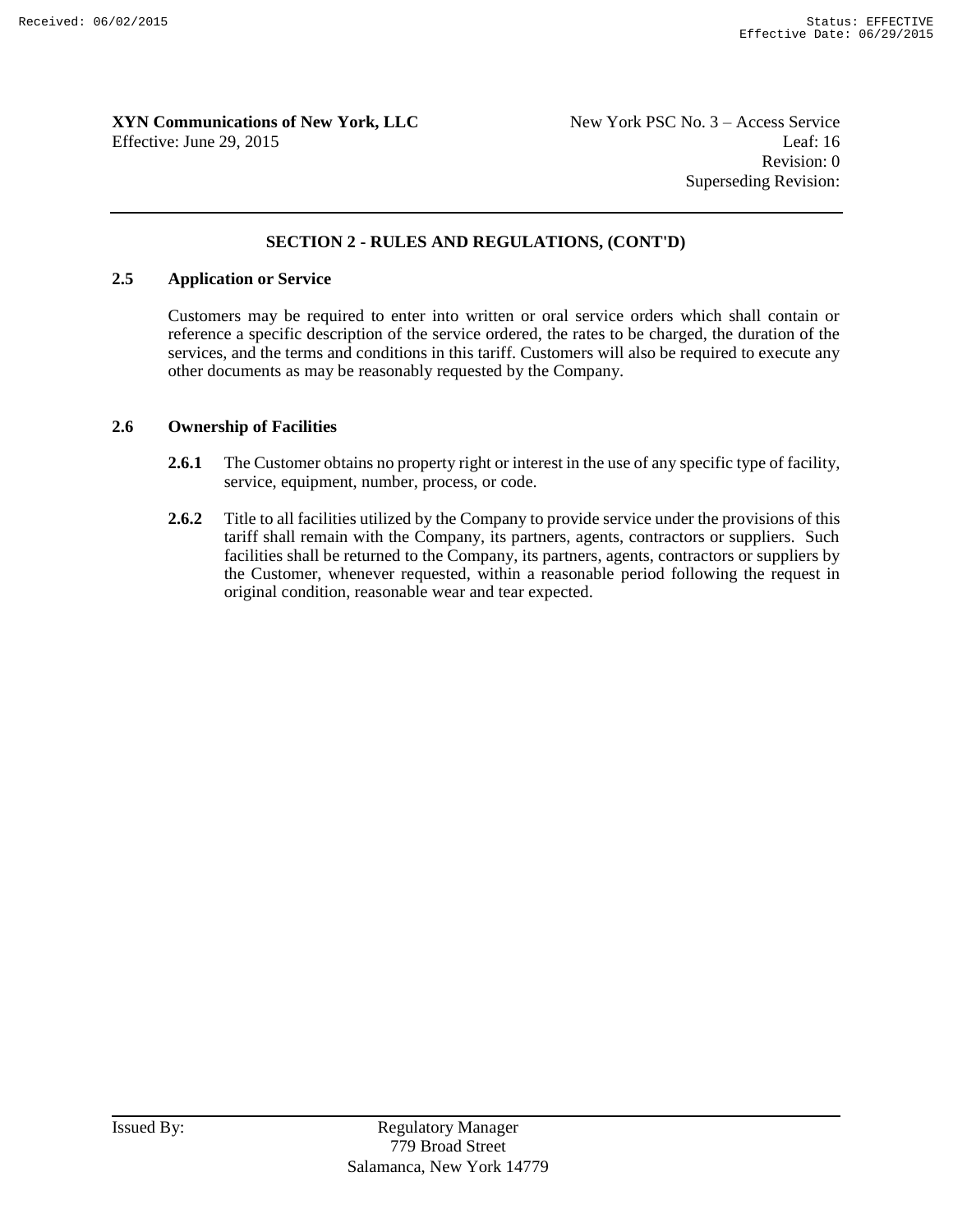Revision: 0 Superseding Revision:

#### **SECTION 2 - RULES AND REGULATIONS, (CONT'D)**

#### **2.7 Liability of the Company**

- **2.7.1** The liability of the Company for damages of any nature arising from errors, mistakes, omissions, interruptions, or delays of the Company, its agents, servants, or employees, in the course of establishing, furnishing, rearranging, moving, terminating, changing or removing the service or facilities or equipment shall not exceed an amount equal to the charges applicable under this tariff (calculated on a proportionate basis where appropriate, at the sole discretion of the Company) to the period during which such error, mistake, omission, interruption or delay occurs.
- **2.7.2** In no event shall the Company be liable for any incidental, indirect, special, or consequential damages (including, without limitation, lost revenue or profits) of any kind whatsoever regardless of the cause or foreseeability thereof.
- **2.7.3** When the services or facilities of other common carriers are used separately or in conjunction with the Company's facilities or equipment in establishing connection to points not reached by the Company's facilities or equipment, the Company shall not be liable for any act or omission of such other common carriers or their agents, servants or employees.
- **2.7.4** The Company shall not be liable for any failure of performance hereunder if such failure is due to any cause or causes beyond the reasonable control of the Company. Such causes shall include, without limitation, acts of God, fire, explosion, vandalism, cable cut, storm or other similar occurrence, any law, order, regulation, direction, action or request of the United States government or of any other government or of any civil or military authority, national emergencies, insurrections, riots, wars, strikes, lockouts or work stoppages or other labor difficulties, supplier failures, shortages, breaches or delays, or preemption of existing service to restore service in compliance with FCC, or other relevant Commission, rules and regulations.
- **2.7.5** The Company shall not be liable for interruptions, delays, errors, or defects in transmission, or for any injury whatsoever, caused by the Customer, or the Customer's agents, End Users, or by facilities or equipment provided by the Customer.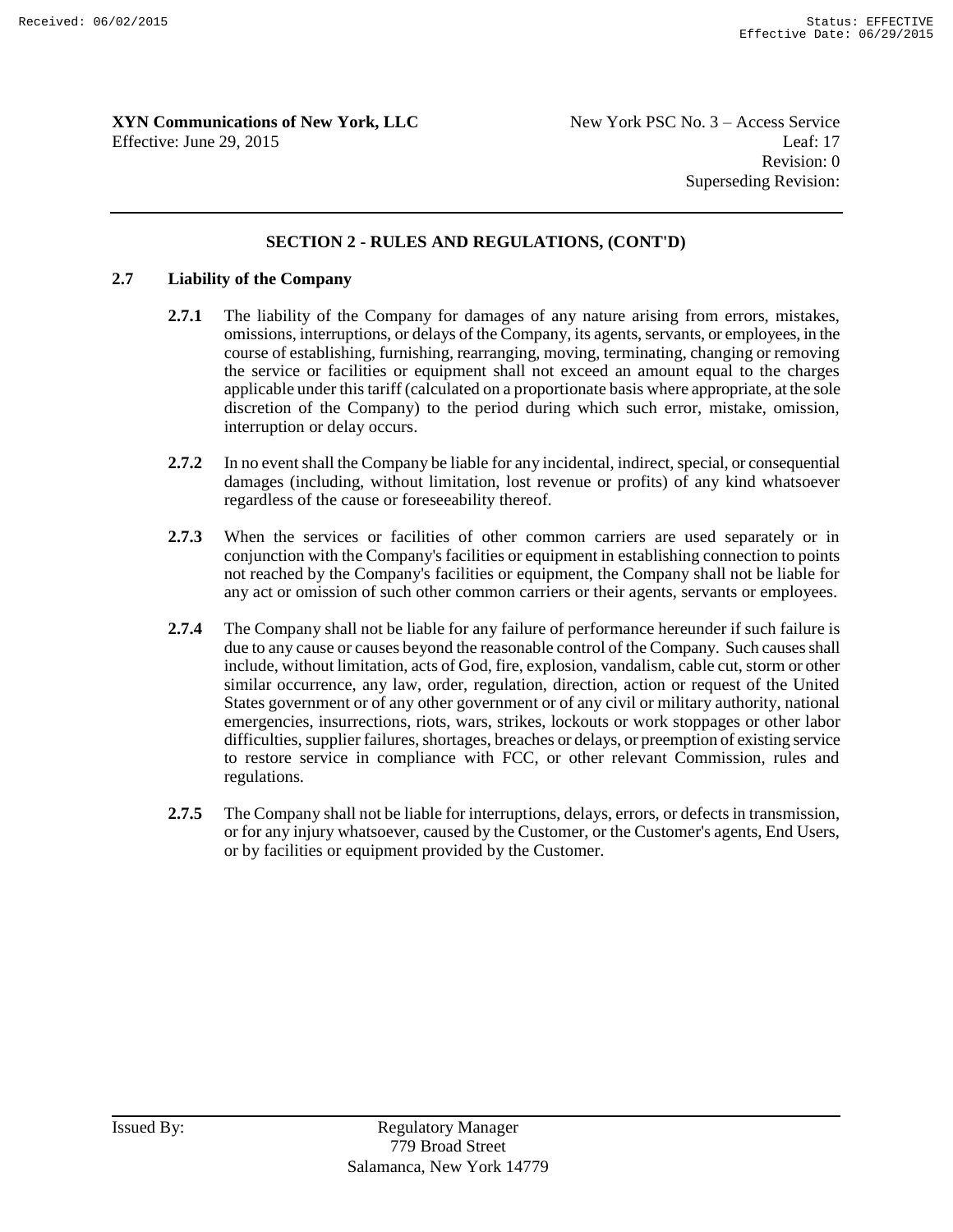Revision: 0 Superseding Revision:

#### **SECTION 2 - RULES AND REGULATIONS, (CONT'D)**

#### **2.7 Liability of the Company (Continued)**

- 2.7.6 No liability shall attach to the Company by reason of any defacement or damage to the Customer's premise resulting from the existence of the Company's equipment or facilities on such premise, or by the installation or removal thereof, when such defacement or damage is not the result of the gross negligence or intentional misconduct of the Company or its employees.
- 2.7.7 The Company does not guarantee nor make any warranty with respect to installations provided by it for use in an explosive atmosphere.
- **2.7.8** The Company makes no warranties or representations, express or implied, either in fact or by operation of law, statutory or otherwise, including warranties of merchantability or fitness for a particular use, except those expressly set forth herein.
- **2.7.9** Failure by the Company to assert its rights under a provision of this tariff does not preclude the Company from asserting its rights under other provisions.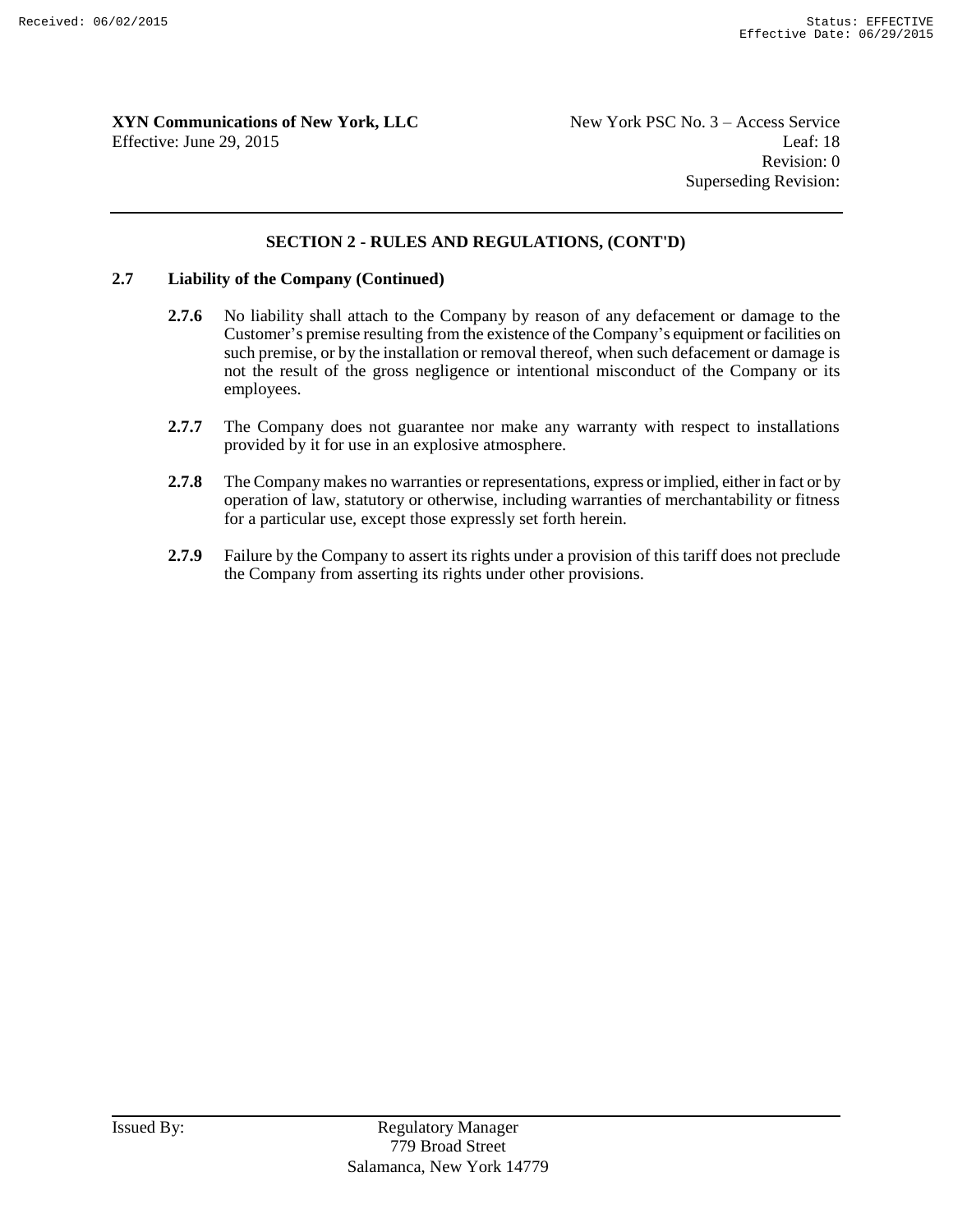Revision: 0 Superseding Revision:

#### **SECTION 2 - RULES AND REGULATIONS, (CONT'D)**

#### **2.8 Liability of the Customer**

- **2.8.1** The Customer will be liable for damages to the facilities of the Company and for all incidental and consequential damages caused by the acts or omissions of the Customer, its officers, employees, agents, invites, or contractors where such acts or omissions are not the direct result of the Company's negligence or intentional misconduct.
- **2.8.2** To the extent caused by the acts or omissions of the Customer as described in 2.8.1, preceding, the Customer shall indemnify, defend and hold harmless the Company from and against all claims, actions, damages, liabilities, costs and expenses, including reasonable attorneys' fees, for (1) any loss, destruction or damage to property of any third party, and (2) any liability incurred by any third party pursuant to this or any other tariff of the Company, or otherwise, for any interruption of, interference to, or other defect in any service provided to such third party.
- **2.8.3** A Customer shall not assert any claim against any other Customer or user of the Company's services for damages resulting in whole or in part from or arising in connection with the furnishing of service under this tariff including but not limited to mistakes, omissions, interruptions, delays, errors or other defects or misrepresentations, whether or not such other Customer or user contributed in any way to the occurrence of the damages, unless such damages were caused solely by the negligent or intentional act or omission of the other Customer or user and not by any act or omission of the Company. Nothing in this tariff is intended either to limit or to expand Customer's right to assert any claims against third parties for damages of any nature other than those described in the preceding sentence.
- **2.8.4** The Customer shall be fully liable for any damages, including, without limitation, usage charges, that the Customer may incur as a result of the unauthorized use of services provide to a Customer. Unauthorized use occurs when a person or entity that does not have actual, apparent, or implied authority to use the network, obtains the Company's services provided under this tariff. The unauthorized use of the Company's services includes, but is not limited to, the placement of calls from the Customer's premise, and the placement of calls through equipment controlled and/or provided by the Customer, that are transmitted over the Company's network without the authorization of the Customer. The Customer shall be fully liable for all such usage charges.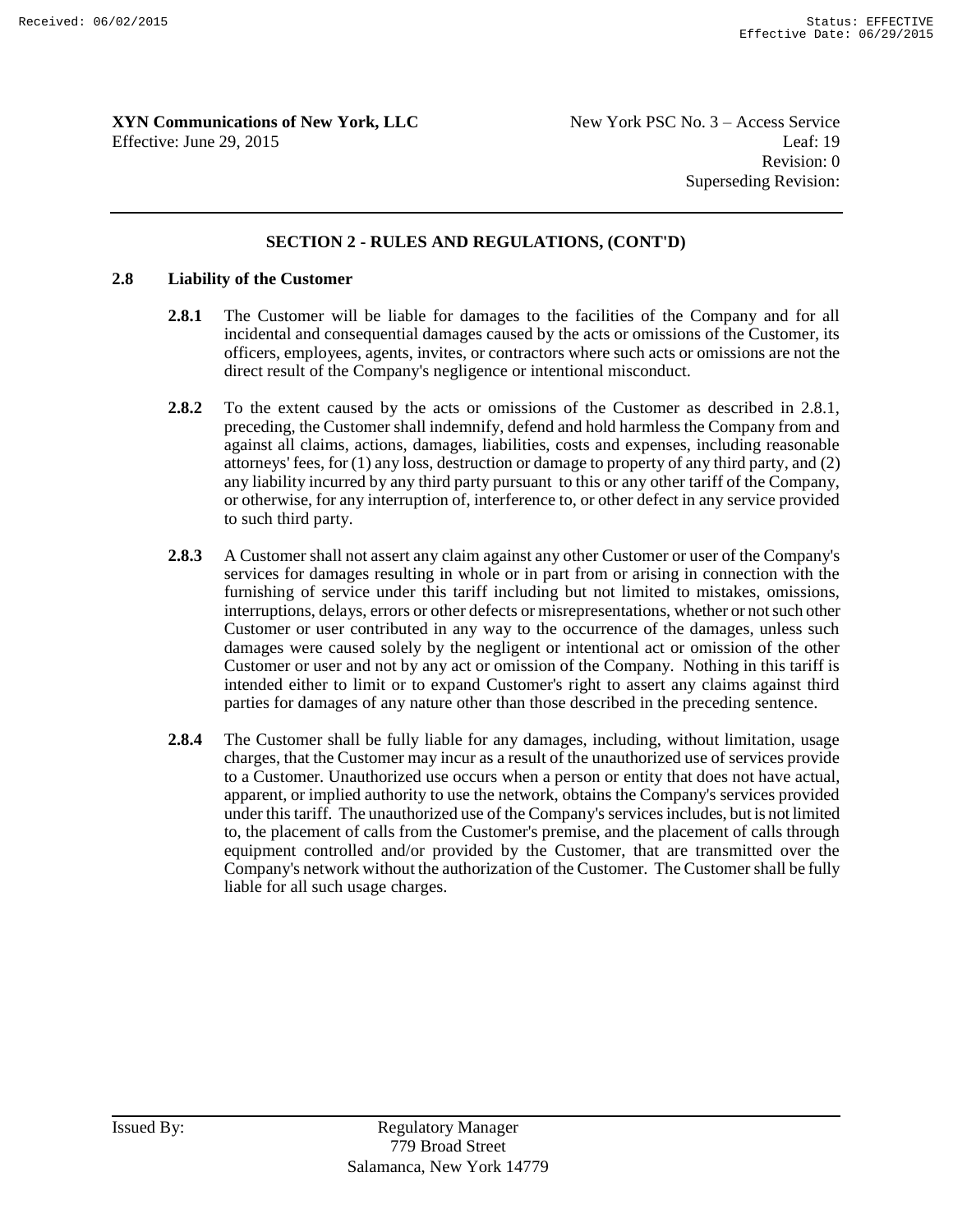Revision: 0 Superseding Revision:

#### **SECTION 2 - RULES AND REGULATIONS, (CONT'D)**

#### **2.9 Obligations of the Customer**

- **2.9.1** The Customer is responsible for making proper application for service; placing any necessary orders; for complying with tariff regulations; and payment of charges for services provided. Specific Customer responsibilities include, but are not limited to the following:
	- (a) reimbursing the Company for damage to or loss of the Company's facilities or equipment caused by the acts or omissions of the Customer; or the non-compliance by the Customer, with these regulations; or by fire or theft or other casualty on the Customer premise, unless caused by the gross negligence or intentional misconduct of the employees or agents of the Company;
	- (b) providing at no charge, as specified from time to time by the Company, any needed equipment, secured space, power, supporting structures, and conduit to operate Company facilities and equipment installed on the premise of the Customer, and the level of heating and air conditioning necessary to maintain the proper operating environment on such premise;
	- (c) obtaining, maintaining and otherwise having full responsibility for all rights-of-way and conduit necessary for installation of fiber optic cable and associated equipment used to provide communications services to the Customer from the cable building entrance or property line to the location of the equipment space described in Section 2.9.1 (b). Any and all costs associated with the obtaining and maintaining the rights-of-way described herein, including the costs of altering the structure to permit installation of the Company provided facilities, shall be borne entirely by, or may be charged by the Company, to the Customer; the Company may require the Customer to demonstrate its compliance with this section prior to accepting an order for service;
	- (d) providing a safe place to work and complying with all laws and regulations regarding the working conditions on the premise at which Company employees and agents shall be installing or maintaining the Company's facilities and equipment; the Customer may be required to install and maintain Company facilities and equipment within a hazardous area if, in the Company's opinion, injury or damage to the Company employees or property might result from installation or maintenance by the Company; the Customer shall be responsible for identifying, monitoring, removing and disposing of any hazardous material (e.g., friable asbestos) prior to any construction or installation work;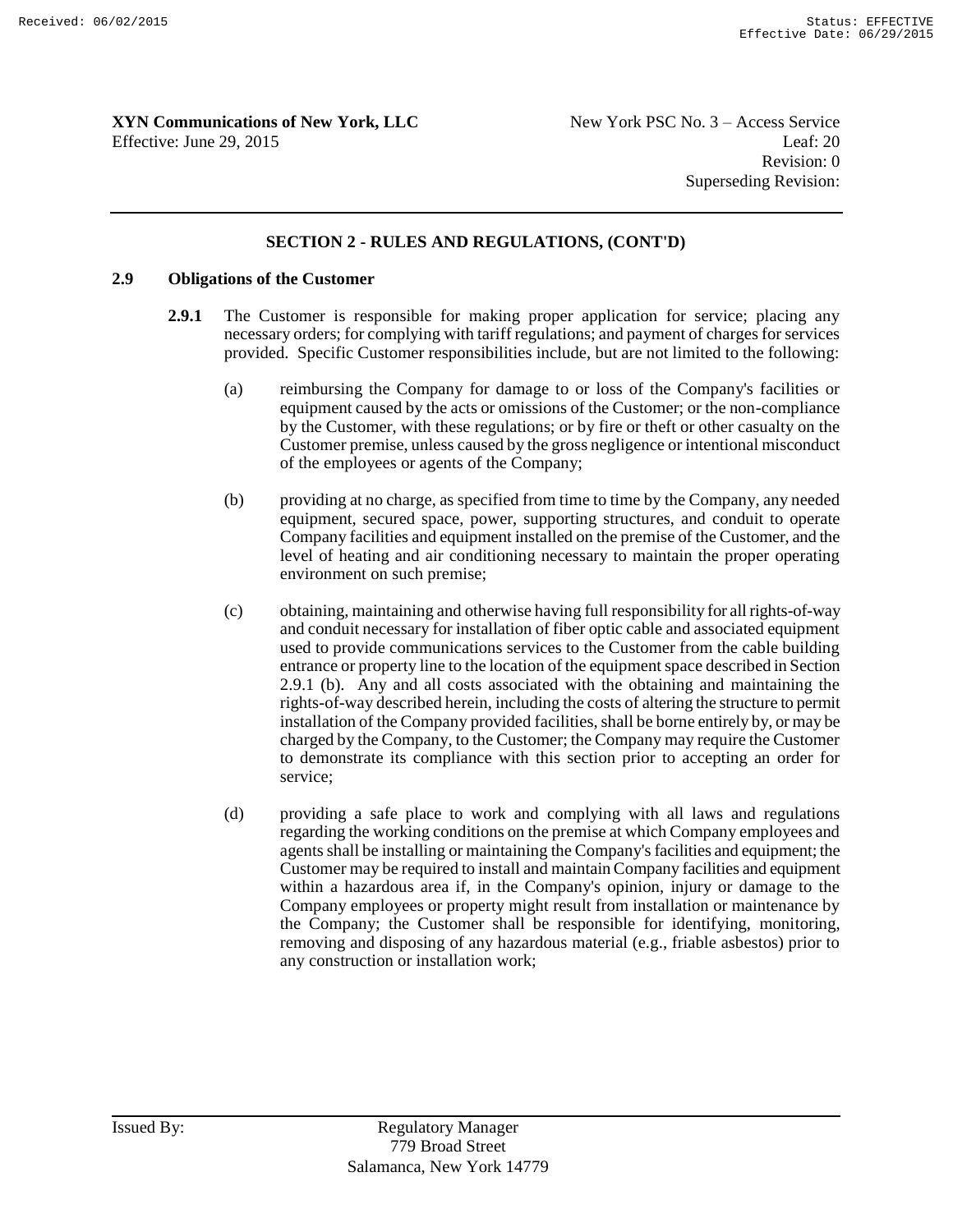Revision: 0 Superseding Revision:

#### **SECTION 2 - RULES AND REGULATIONS, (CONT'D)**

#### **2.9 Obligations of the Customer (Continued)**

#### **2.9.1 (continued**)

- (e) complying with all laws and regulations applicable to, and obtaining all consents, approvals, licenses and permits as may be required with respect to, the location of Company facilities and equipment in any Customer Premises or the rights-of-way for which Customer is responsible under Section 2.9 1(c); and granting or obtaining permission for Company agents or employees to enter the premise of the Customer at any time for the purpose of installing, inspecting, maintaining, repairing, or upon termination of service as stated herein, removing the facilities or equipment of the Company;
- (f) not creating or allowing to be placed any liens or other encumbrances on the Company's equipment or facilities;
- (g) making Company facilities and equipment available periodically for maintenance purposes at a time agreeable to both the Company and the Customer, such agreement not to be reasonably withheld or denied. No allowance will be made for the period during which service is interrupted for such purposes;
- (h) taking all steps necessary to cancel or otherwise discontinue any service(s) to be replaced by any of the Company's service(s) as described herein; and
- (i) ensuring that any Customer provided equipment and/or systems are properly interfaced with Company facilities or services, that the signals emitted into Company's network are of the proper mode, bandwidth, power, and signal level for the intended use of the Customer and in compliance with the criteria set forth in this tariff, and that the signals do not damage equipment, injure personnel, or degrade service to other Customers.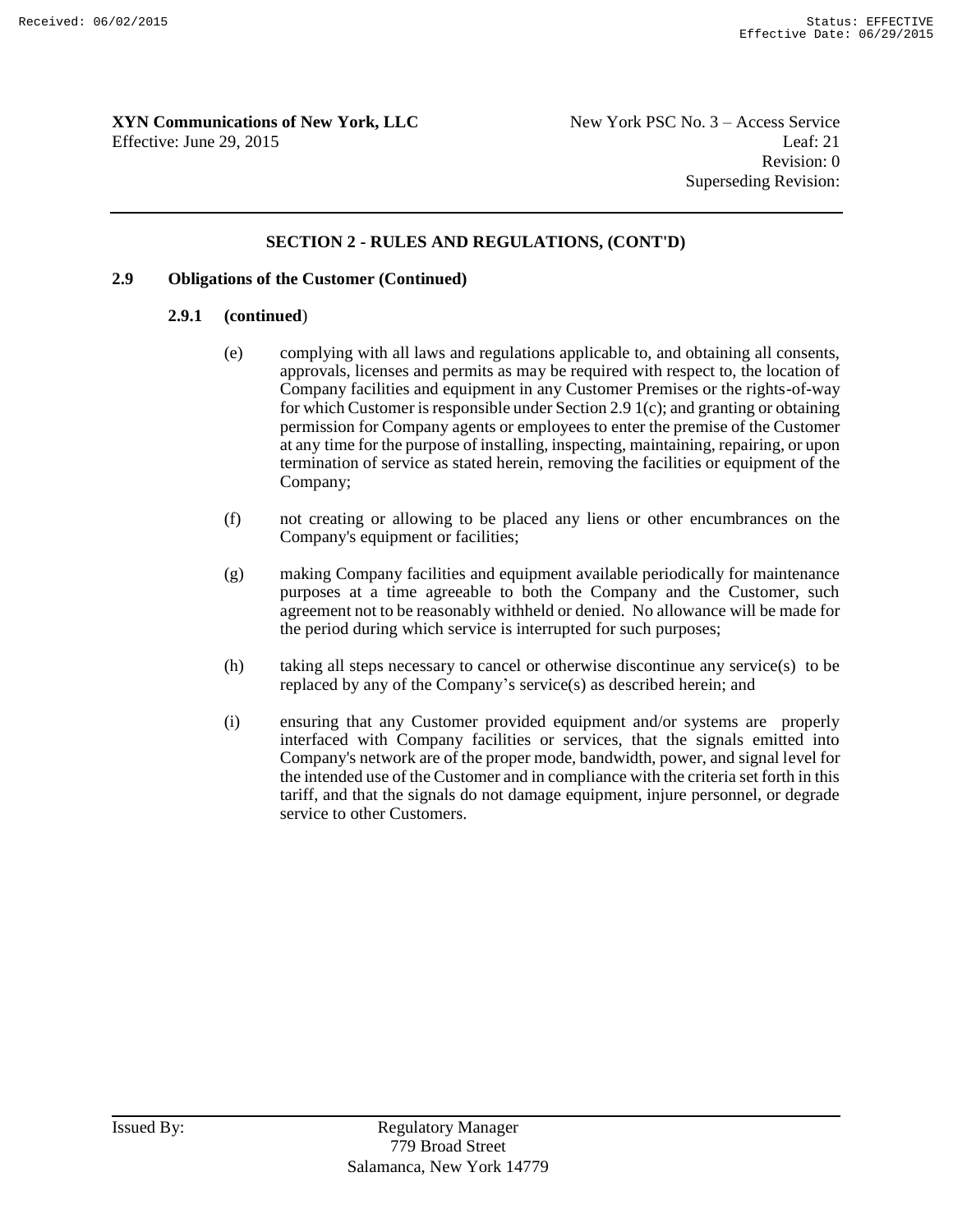#### **SECTION 2 - RULES AND REGULATIONS, (CONT'D)**

#### **2.9 Obligations of the Customer (Continued)**

- **2.9.2** With regard to access services provided by the Company, specific Customer responsibilities include, but are not limited to the following:
	- (a) Design of Customer Services

The Customer shall be responsible for its own expense for the overall design of its services and for any redesigning or rearrangements of its services which may be required because of changes in facilities, operations or procedures of the Company, minimum protection criteria, or operating or maintenance characteristics of the facilities.

(b) Network Contingency Coordination

The Customer shall, in cooperation with the Company, coordinate in planning the actions to be taken to maintain maximum network capability following natural or man-made disasters which affect telecommunications service.

(c) Jurisdictional Reports

The jurisdictional reporting requirements will be as specified below. When a Customer orders Access Service, its projected Percent Interstate Usage (PIU) must be provided in whole numbers to the Company. These whole number percentages will be used by the Company to apportion the use and/or charges between interstate and intrastate until a revised report is received as set forth herein. Reported or default PIU factors are used only where the call detail is insufficient to determine the appropriate jurisdiction of the traffic.

- 1) Originating Access: Originating access minutes consist of traffic originating from the Company Local Switching Center(s). The Customer must provide the Company with a projected PIU factor on an annual basis. If no PIU for originating minutes is submitted as specified herein, a default PIU of 50% will be applied by the Company.
- 2) Terminating Access: Terminating access minutes consist of traffic terminating to the Company Local Switching Center(s). The Customer must provide the Company with a projected PIU factor on an annual basis. If no PIU for terminating minutes is submitted as specified herein, a default PIU of 50% will be applied by the Company.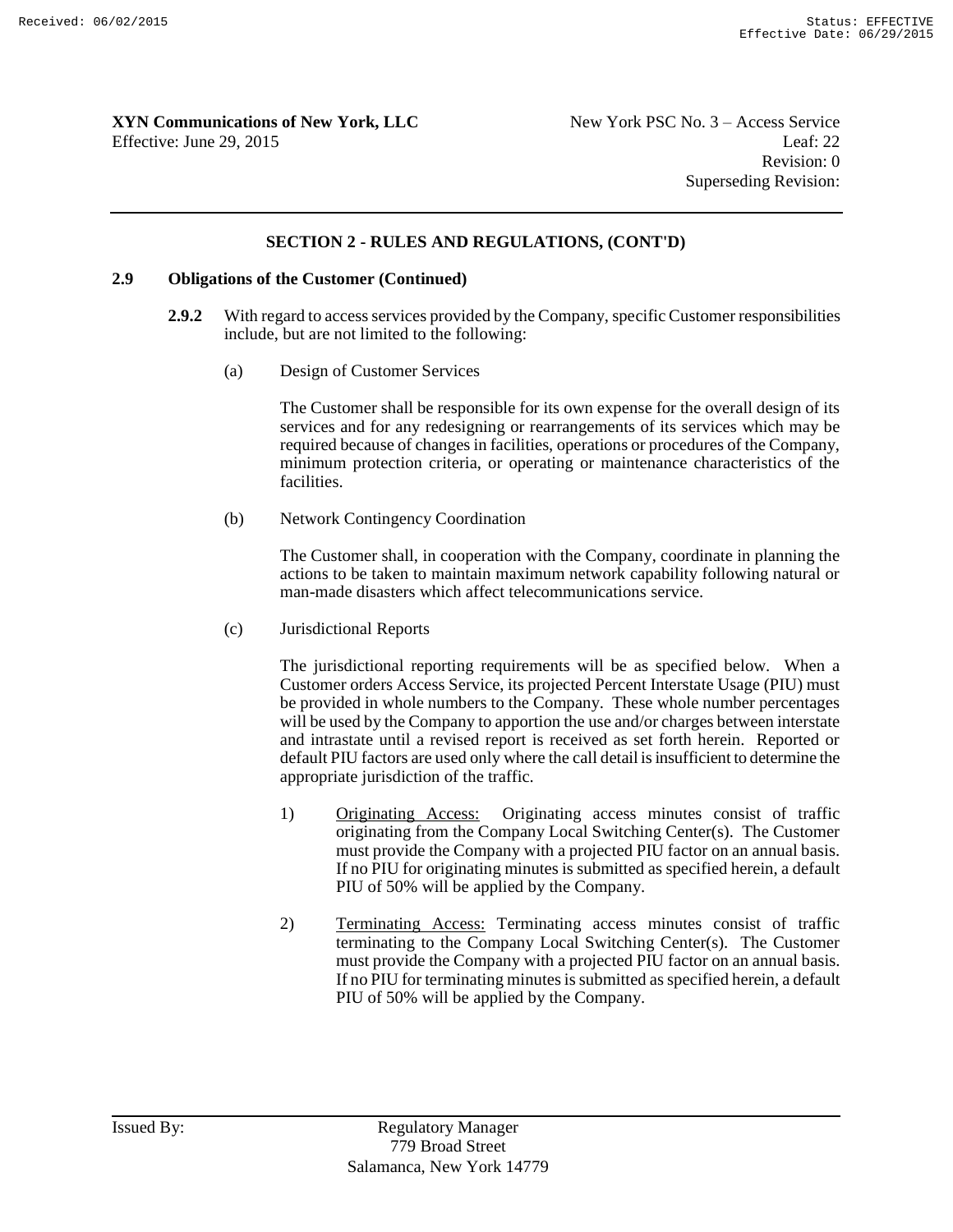#### **SECTION 2 - RULES AND REGULATIONS, (CONT'D)**

#### **2.9 Obligations of the Customer (Continued)**

#### **2.9.2 (continued)**

- (c) Jurisdictional Reports (continued)
	- 3) Except where the Company measured access minutes are used as set forth above, the Customer reported Projected PIU factor as set forth above will be used until the Customer reports a different projected PIU factor, as set forth below.
- (d) Jurisdictional Audits:
	- 1) The Customer shall keep sufficient detail from which the percentages of interstate and intrastate use reported to the Company can be verified and upon request of the Company make such records available for inspection and audit. The customer must maintain these records for 24 months from the date the report became effective for billing purposes.
	- 2) Initiation of an audit will be at the sole discretion of the Company. The audit shall be performed by an independent party selected by the Company. An audit may be initiated by the Company for a single customer no more than once per year. The customer shall supply the required data within 30 calendar days of the Company request.
	- 3) In the event that an audit reveals that any customer reported PIU was incorrect, the Company shall apply the audit result to all usage affected by the audit. The customer shall be backbilled or credited, for a period retroactive to the date that the incorrect percentage was reported, but not to exceed 24 months. Backbilled amounts are subject to a late payment penalty equivalent to the highest rate allowable under the laws of the state where the services are provided and payment shall be made in immediately available funds, within 31 days from receipt of bill or by the following bill date, whichever is a shorter period.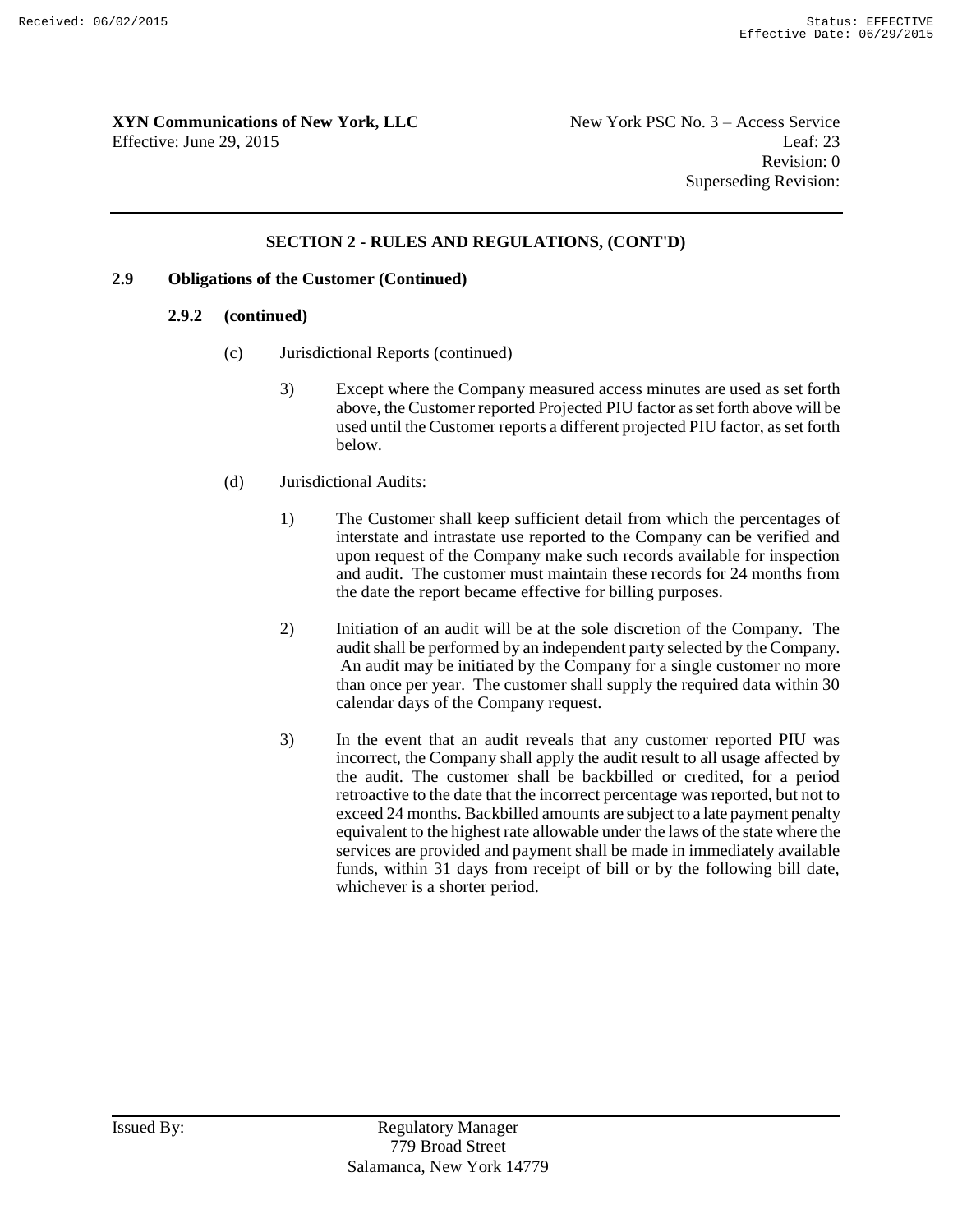#### **SECTION 2 - RULES AND REGULATIONS, (CONT'D)**

#### **2.9 Obligations of the Customer (Continued)**

#### **2.9.2 (continued)**

- (d) Jurisdictional Audits (continued)
	- 4) Should an audit reveal that the misreported percentage(s) of use has resulted in an underpayment of access charges to the Company of five percent or more of the total Switched Access Services bill, the customer shall reimburse the Company for the cost of the audit. Proof of cost shall be the bills, in reasonable detail submitted to the Company by the auditor.
	- 5) Within 15 days of completion of the auditor's report, the Company will furnish a copy of the audit results to the person designated by the customer to receive such results.

#### **2.10 Billing and Payment for Service**

#### **2.10.1 Responsibility for Charges**

The Customer is responsible for payment of all charges for services and equipment furnished to the Customer for transmission of calls via the Company. In particular and without limitation to the foregoing, the Customer is responsible for any and all cost(s) incurred as the result of:

- (a) any delegation of authority resulting in the use of Customer's communications equipment and/or network services which result in the placement of calls via the Company;
- (b) any and all use of the service arrangement provided by the Company, including calls which the Customer did not individually authorize;
- (c) any calls placed by or through the Customer's equipment via any remote access feature(s);

#### **2.10.2 Minimum Period**

The minimum period for which services are provided and for which rates and charges are applicable is one (1) month unless otherwise specified in this tariff or by mutually agreed upon contract. When a service is discontinued prior to the expiration of the minimum period, charges are applicable, whether the service is used or not.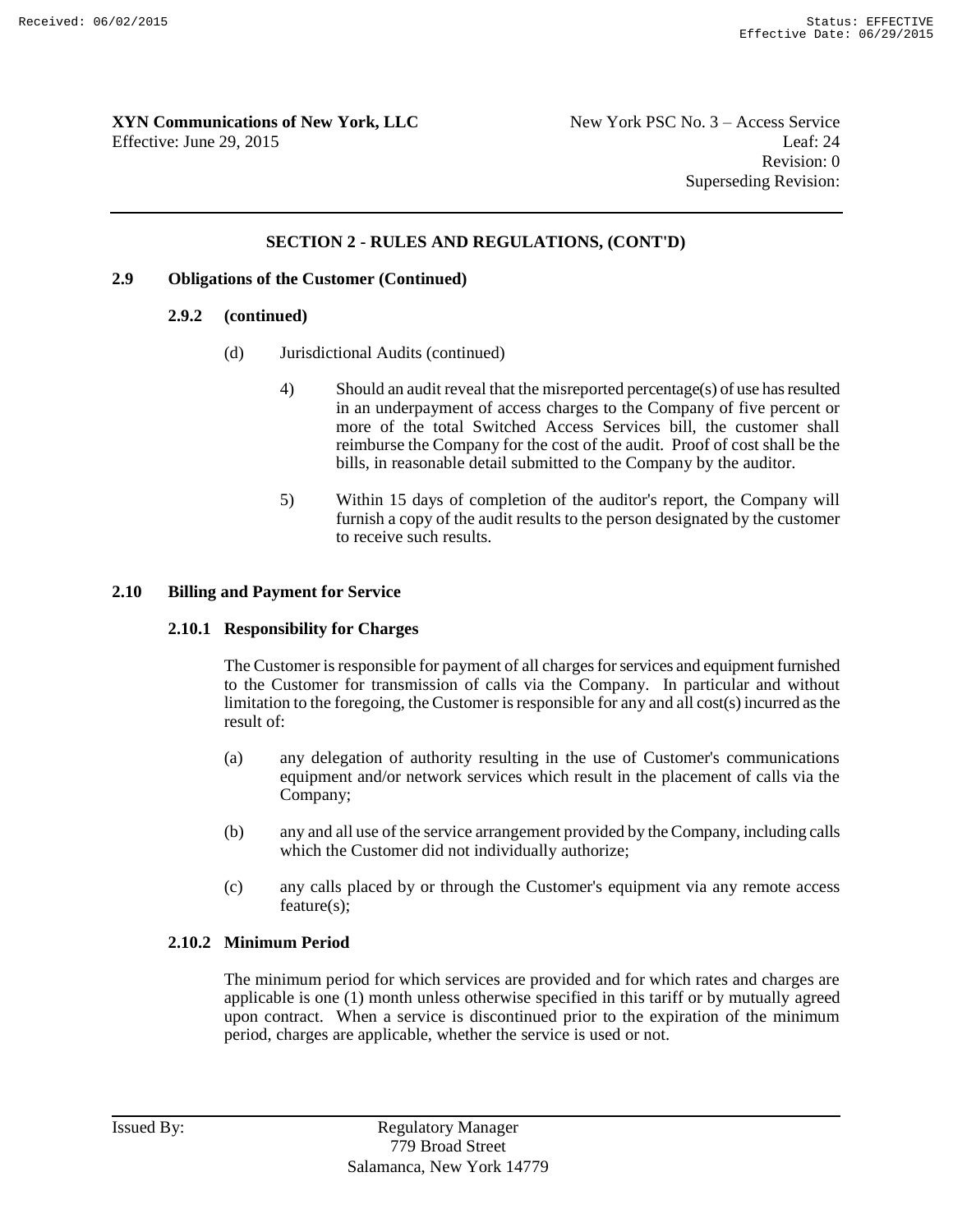#### **SECTION 2 - RULES AND REGULATIONS, (CONT'D)**

#### **2.10 Billing and Payment for Service (Continued)**

#### **2.10.3 Payment for Service**

- **A.** Unless otherwise specified herein, bills are due and payable upon receipt.
- **B.** The Company shall bill on a current basis all charges incurred by, and credits due to, the Customer under this tariff attributable to services established, provided, or discontinued during the preceding billing period.
- **C.** Non-Recurring Charges are due and payable within 20 days after the invoice date.
- **D.** The Company shall present invoices for all Charges monthly to the Customer.
- **E.** A late payment charge of 1.5% per month, or the highest rate permitted by applicable law, whichever is less, shall be due to the Company for any billed amount for which payment has not been received by the Company within thirty (30) days of the invoice date of the Company's invoice for service, or if any portion of the payment is received by the Company in funds which are not immediately available upon presentment. If the payment due date falls on a Saturday, Sunday, legal holiday or other day when the offices of the Company are closed, the date for acceptance of payments prior to assessment of any late payment fees shall be extended through to the next business day. All portions of the bill, whether disputed or undisputed, must be paid by the payment due date to avoid assessment of a Late Payment Fee.
- **F.** If a service is disconnected by the Company in accordance with this tariff and later restored, restoration of service will be subject to all applicable installation charges.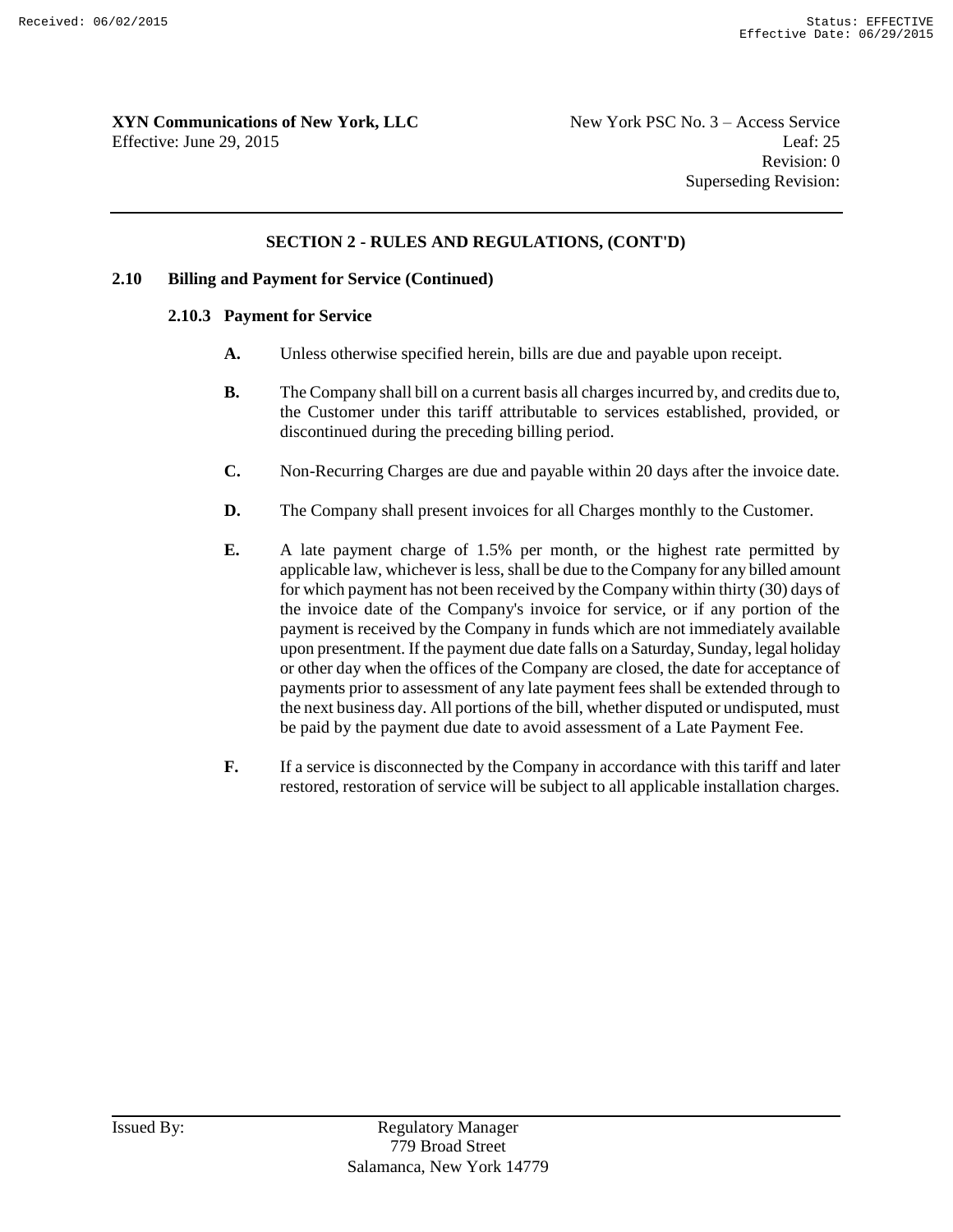#### **SECTION 2 - RULES AND REGULATIONS, (CONT'D)**

#### **2.10 Billing and Payment for Service (Continued)**

#### **2.10.4 Disputed Charges**

- **A.** In the event that a billing dispute occurs concerning any charges billed to the Customer by the Company, the Customer must submit a documented claim for the disputed amount. The Customer will submit all documentation as may reasonably be required to support the claim, including but not limited to the specific invoices and amounts disputed, and all reasons therefore. All claims should be submitted to the Company within ninety (90) days of the invoice date of the bill for the disputed services. The Company shall review Customer disputes in a reasonably timely fashion, and the Company shall resolve each dispute based on the terms of this tariff.
- **B.** Customer shall pay any disputed charges in full by the due date of the disputed invoice(s) and in any event, prior to or at the time of submitting a good faith dispute. Failure to tender payment for disputed invoices or portions thereof is a sufficient evidence for the Company to deny a dispute due to the Customer's failure to demonstrate that the dispute was made in good faith.
- **C.** If the dispute is resolved in favor of the Company and the Customer has withheld the disputed amount, any payments withheld pending resolution of the disputed amount shall be subject to the late payment penalty as set forth herein.
- **D.** If the dispute is resolved in favor of the Company and the Customer has paid the disputed amount on or before the payment due date, no interest credit or penalties will apply.
- **E.** In the event that the Company pursues a claim in Court or before any regulatory body arising out of a Customer's refusal to make payment pursuant to this Tariff, including refusal to pay for services originating from or terminating to any End User, and the Company prevails on all or a substantial part of its claim, Customer shall be liable for the payment of the Company's reasonable attorneys' fees expended in collecting those unpaid amounts.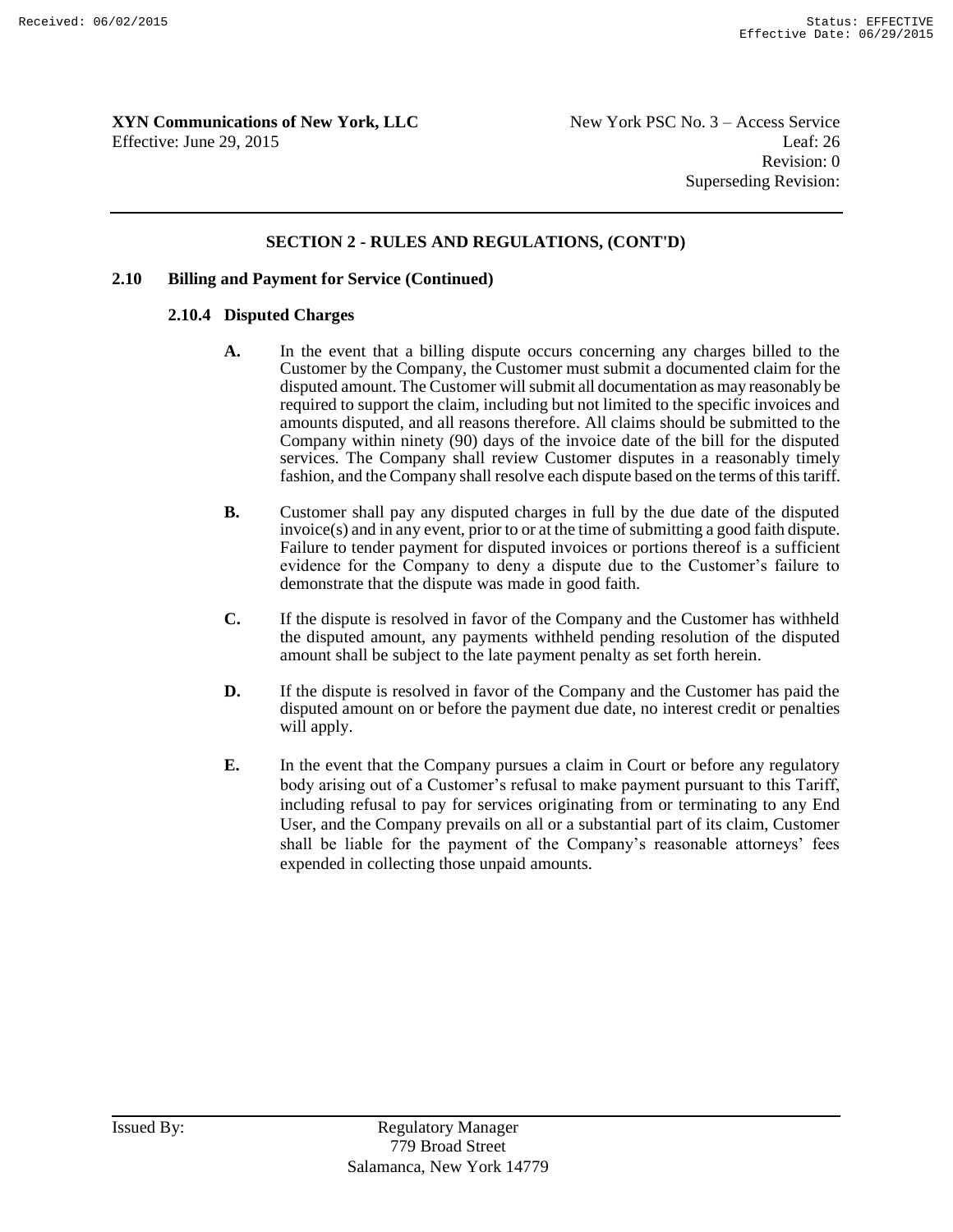#### **SECTION 2 - RULES AND REGULATIONS, (CONT'D)**

#### **2.10 Billing and Payment for Service (Continued)**

#### **2.10.5 Returned Check Charge**

A service charge equal to \$50.00, or the actual fee incurred by Company from a bank or financial institution, whichever is greater, will be assessed for all checks returned by a bank or other financial institution for: insufficient or uncollected funds, closed account, apparent tampering, missing signature or endorsement, or any other insufficiency or discrepancy necessitating return of the instrument at the discretion of the drawee bank or other financial institution.

#### **2.11 Taxes, Surcharges and Fees**

- **2.11.1** All state and local taxes (i.e., gross receipts tax, sales tax, municipal utilities tax) are listed as separate line items on the Customer's bill and are not included in the quoted rates and charges set forth in this tariff. To the extent that a municipality, other political subdivision or local agency of government, or Commission imposes upon and collects from the Company a gross receipts tax, sales tax, occupation tax, license tax, permit fee, rights-of-way fee, franchise fee, or other regulatory fee or tax, such and fees and taxes shall, insofar as practicable and allowed by law, be billed pro rata to Customers receiving service from the Company within the territorial limits of such municipality, other political subdivision or local agency of government. It shall be the responsibility of the Customer to pay any such taxes and fees that subsequently become applicable retroactively.
- **2.11.2** The Company may adjust its rates and charges or impose additional rates and charges on its Customers in order to recover amounts it is required by governmental or quasi-governmental authorities to collect from or pay to others in support of statutory or regulatory programs.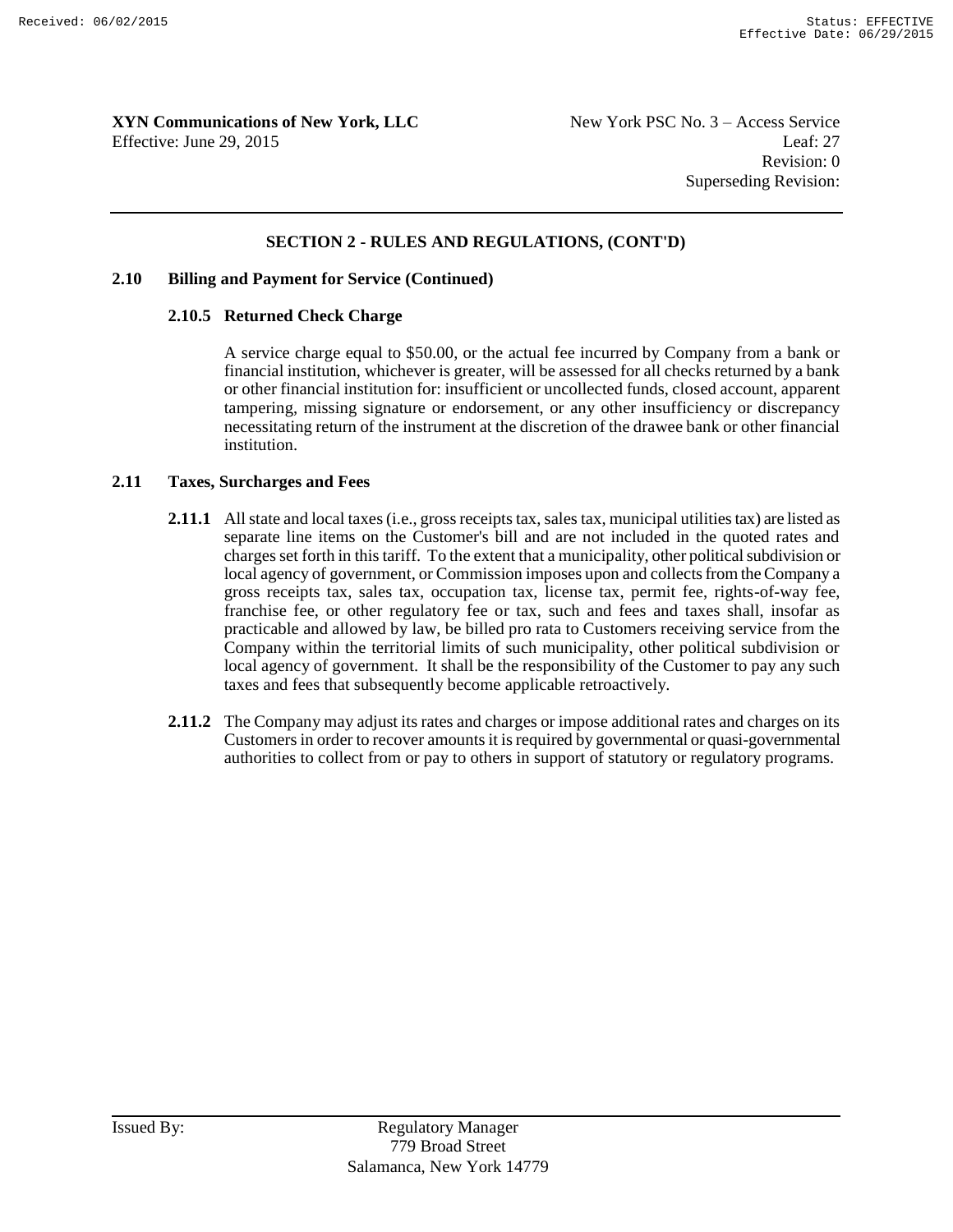Revision: 0 Superseding Revision:

#### **SECTION 2 - RULES AND REGULATIONS, (CONT'D)**

#### **2.12 Deposits and Advanced Payments**

#### **2.12.1 General**

The Company reserves the right to validate the creditworthiness of Customers and billed parties through available verification procedures. Where a Customer's creditworthiness is unacceptable to the Company, Company may refuse to provide service, require a deposit or advance payment, or otherwise restrict or interrupt service to a Customer.

#### **2.12.2 Deposits**

- **A.** To safeguard its interests, the Company may require the Customer to make a deposit to be held as a guarantee for the payment of charges under Commission rules. A deposit may be required if the Customer's financial condition is not acceptable to the Company or is not a matter of general knowledge. A deposit does not relieve the Customer of the responsibility for the prompt payment of bills on presentation. A deposit may be required in addition to an advance payment.
- **B.** The maximum amount of any deposit shall not exceed the equivalent of the customers estimated liability for two months service.
- **C.** The Company will pay interest on deposits, to accrue from the date the deposit is made until it has been refunded, or until a reasonable effort has been made to effect refund. The Company will pay interest at the rate prescribed by the Commission or as otherwise permitted by applicable law.
- **D.** If the amount of a deposit is proven to be less than required to meet the requirements specified above, the Customer shall be required to pay an additional deposit upon request.
- **E.** Upon discontinuance of service, the Company shall promptly and automatically refund the Customer's deposit plus accrued interest, or the balance, if any, in excess of the unpaid bills including any penalties assessed for service furnished by the Company.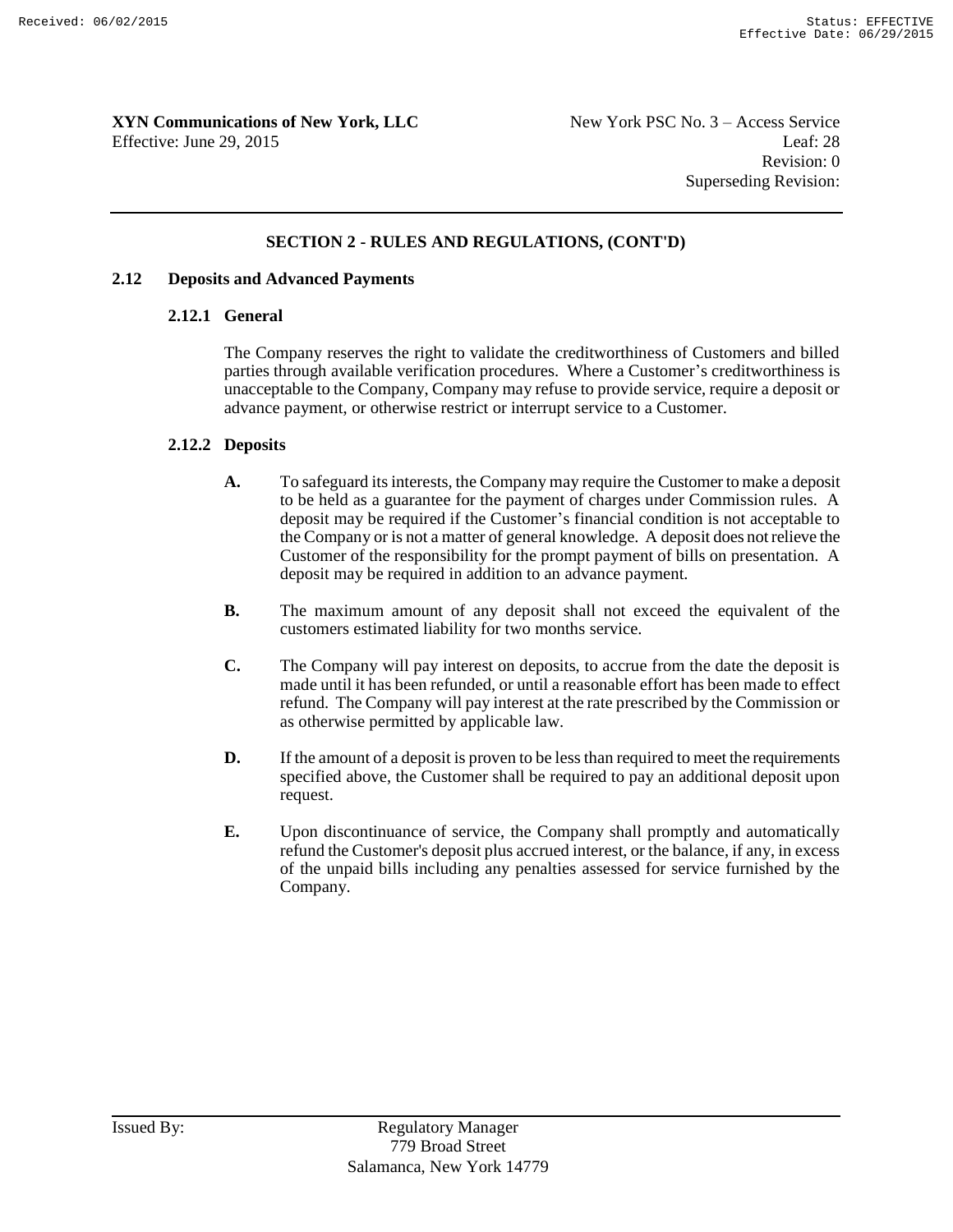Revision: 0 Superseding Revision:

#### **SECTION 2 - RULES AND REGULATIONS, (CONT'D)**

#### **2.12 Deposits and Advanced Payments (Continued)**

#### **2.12.3 Advance Payments**

To safeguard its interests, the Company may require a Customer to make an advance payment before services and facilities are furnished. The advance payment will not exceed an amount equal to one (1) month's estimated billing. This will be applied against the next month's charges and a new advance payment may be collected for the next month, if necessary. Advance payments do not accrue interest. An advance payment may be required in addition to a deposit.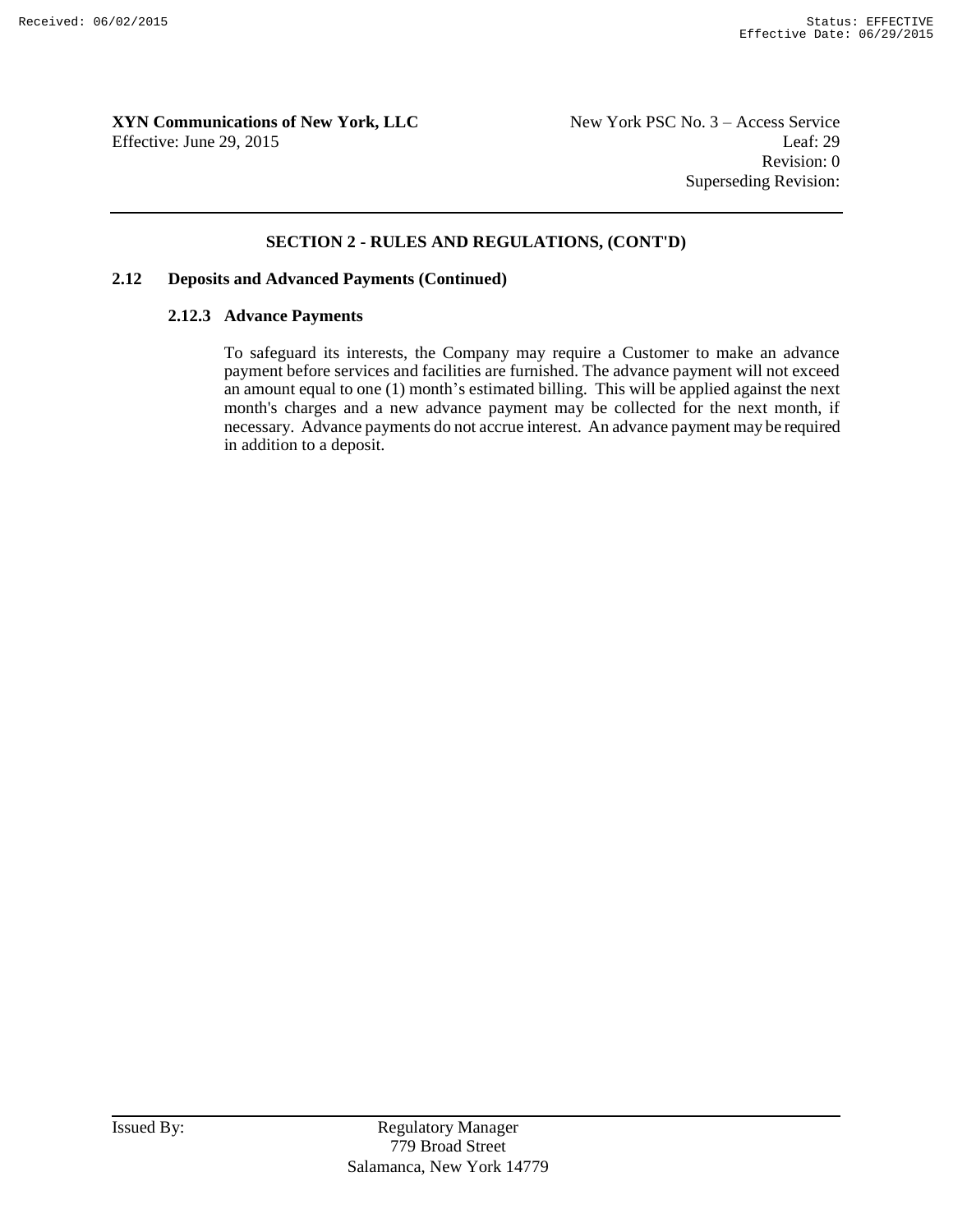Revision: 0 Superseding Revision:

#### **SECTION 2 - RULES AND REGULATIONS, (CONT'D)**

#### **2.13 Cancellation by Customer**

#### **2.13.1 General**

- **A.** Customers of the Company's service may cancel service by providing the Company with written notification thirty (30) days prior to the requested cancellation date. The Company shall hold the Customer responsible for payment of all bills for service furnished until the cancellation date specified by the Customer or until thirty (30) days after the date that the cancellation notice is received, whichever is later.
- **B.** Customers seeking to cancel service have an affirmative obligation to block traffic originating from or terminating to the Company's network. By originating traffic from or terminating traffic to the Company's network, the Customer will have constructively ordered the Company's switched access service.

#### **2.13.2 Cancellation of Contract Services**

- **A.** If a Customer cancels a service order or terminates services before the completion of the term or where the Customer breaches the terms in the service contract, the Customer may be requested by the Company to pay to Company termination liability charges. These charges shall become due and owing as of the effective date of the cancellation or termination. Unless otherwise specified in this tariff, the termination liability shall be equal to:
	- (a) all unpaid nonrecurring charges reasonably expended by the Company to establish service to Customer, plus;
	- (b) any disconnection, early cancellation or termination charges reasonably incurred and paid to third parties by the Company on behalf of Customer, plus;
	- (c) all recurring charges specified in the applicable service order for the balance of the then current term.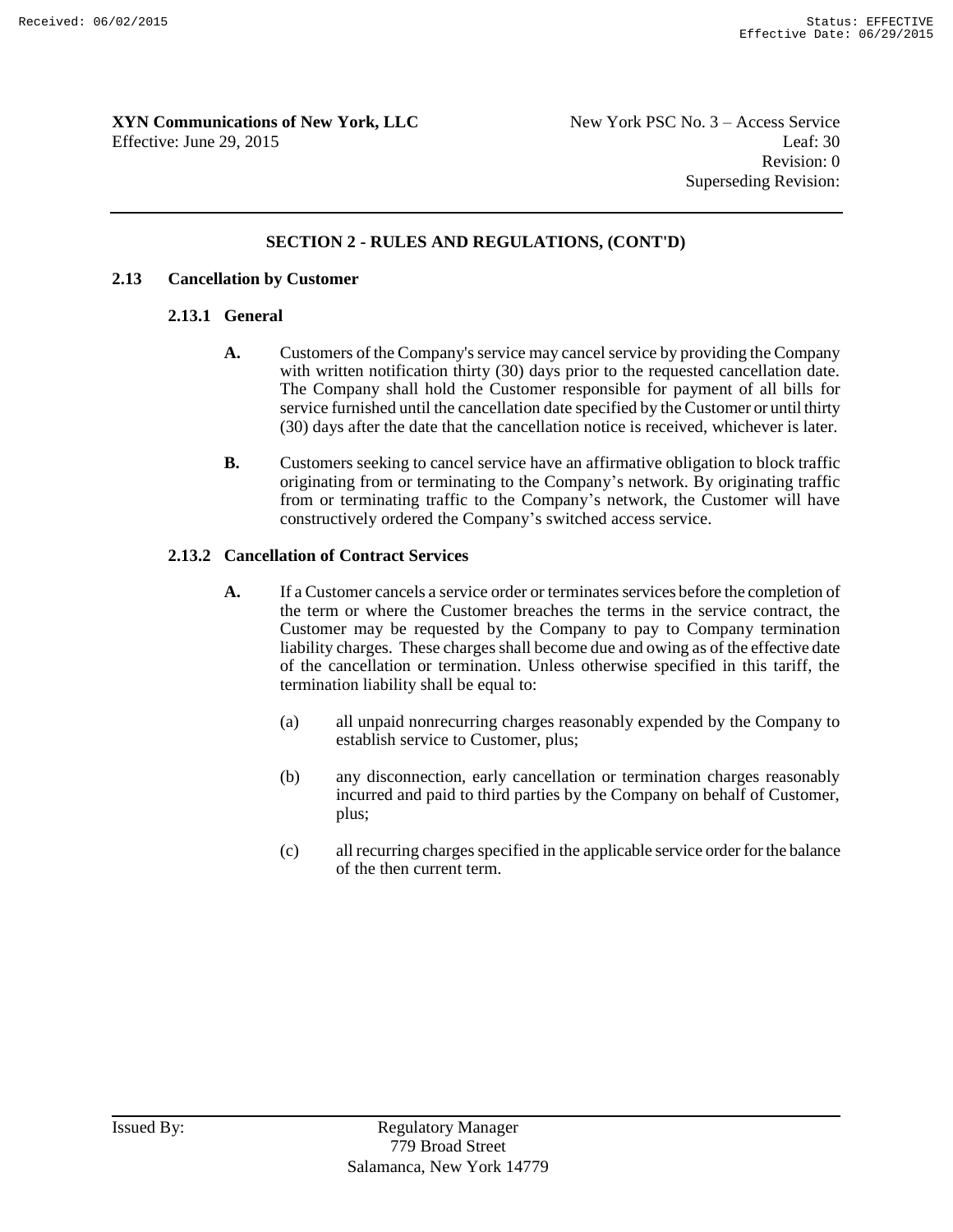#### **SECTION 2 - RULES AND REGULATIONS, (CONT'D)**

#### **2.13 Cancellation by Customer (Continued)**

#### **2.13.3 Cancellation of Application for Service**

- **A.** Where the Company permits the Customer to cancel an application for service prior to the start of service or prior to any special construction, no charges will be imposed except for those specified below.
- **B.** Where, prior to cancellation by the Customer, the Company incurs any expenses in installing the service or in preparing to install the service that it otherwise would not have incurred, a charge equal to the costs the Company incurred, less net salvage, shall apply, but in no case shall this charge exceed the sum of the charge for the minimum period of services ordered, including installation charges, and all charges others levy against the Company that would have been chargeable to the Customer had service begun.
- **C.** Where the Company incurs any expense in connection with special construction, or where special arrangements of facilities or equipment have begun, before the Company receives a cancellation notice, a charge equal to the costs incurred, less net salvage, may apply. In such cases, the charge will be based on such elements as the cost of the equipment, facilities, and material, the cost of installation, engineering, labor, and supervision, general and administrative expense, other disbursements, depreciation, maintenance, taxes, provision for return on investment, and any other costs associated with the special construction or arrangements.
- **D.** The charges described above will be calculated and applied on a case-by-case basis.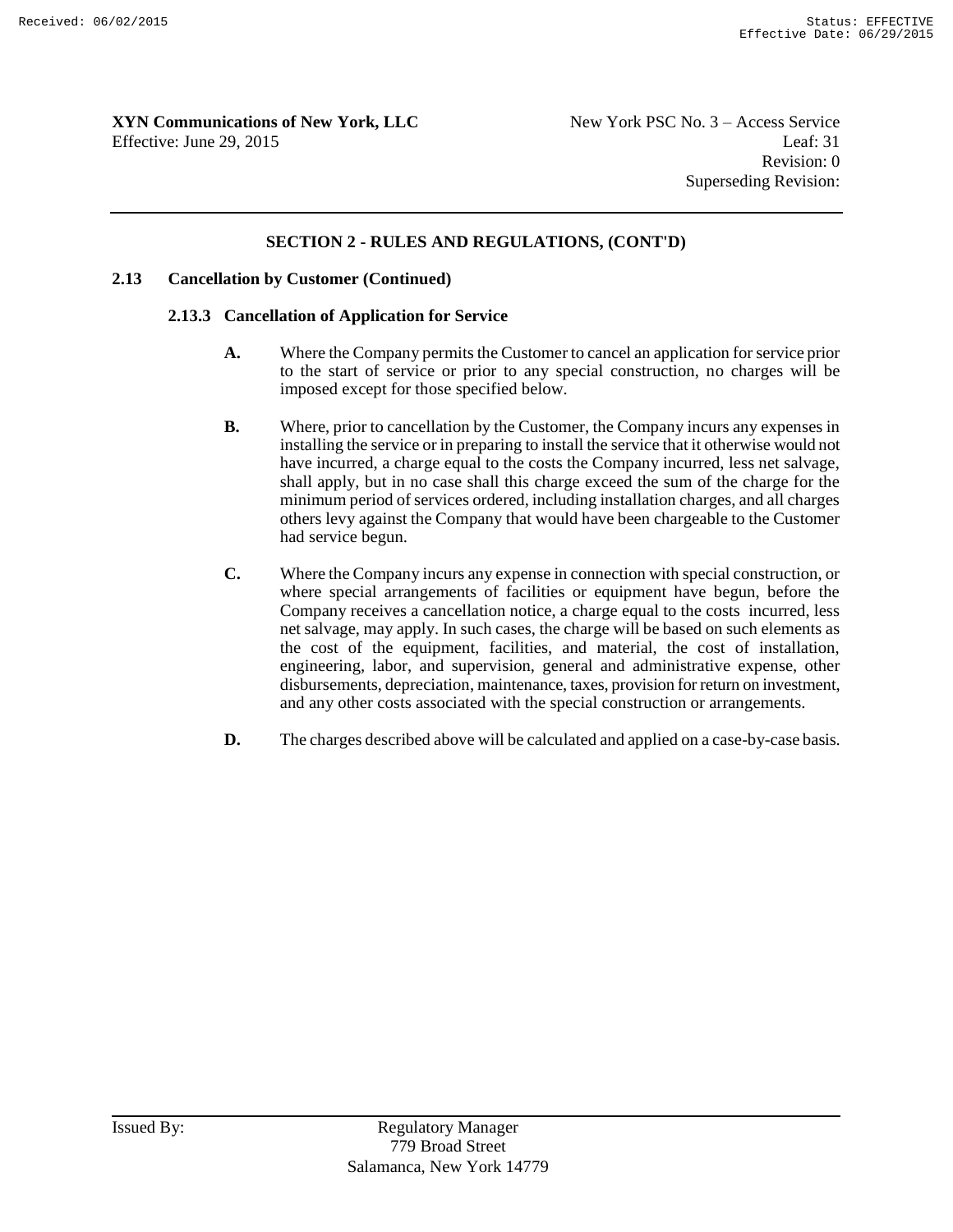#### **SECTION 2 - RULES AND REGULATIONS, (CONT'D)**

#### **2.14 Cancellation by Company**

- **2.14.1** Service continues to be provided until canceled by the Customer pursuant to Section 2.13 or until discontinued by the Company. The Company may render bills subsequent to the termination of service for charges incurred before termination. The Customer shall pay such bills in full in accordance with the payment terms of this tariff.
- **2.14.2** The Company may refuse or discontinue service to a Customer without notice under the following conditions:
	- (a) For violation of law or this tariff: Except as provided elsewhere in this tariff, the Company may refuse, suspend or cancel service, without notice, for any violation of terms of this tariff, for any violation of any law, rule, regulation, order, decree or policy of any government authority of competent jurisdiction, or by reason of any order or decision of a court or other government authority having jurisdiction which prohibits the Company from furnishing such service or prohibits Customer from subscribing to, using, or paying for such service.
	- (b) For the Company to comply with any order or request of any governmental authority having jurisdiction: The Company may refuse, suspend or cancel service, without notice, in order to permit the Company to comply with any order or request of any governmental authority having jurisdiction.
	- (c) In the event of Customer or Authorized User use of equipment in such a manner as to adversely affect the Company's equipment or service to others.
	- (d) In the event of tampering with the equipment or services of the Company or its agents.
	- (e) In the event of unauthorized or fraudulent use of service. Whenever service is discontinued for fraudulent use of service, the Company may, to the extent that Company opts to restore such service, require the Customer to make, at Customer's own expense, all changes in facilities or equipment necessary to eliminate illegal use and to pay an amount reasonably estimated as the loss in revenues resulting from such fraudulent use.
	- (f) If any of the facilities, appliances, or apparatus on Customer's premises are found to be unsafe or causing harm to the Company's facilities, and may refuse to furnish service until the applicant or Customer shall have remedied the condition.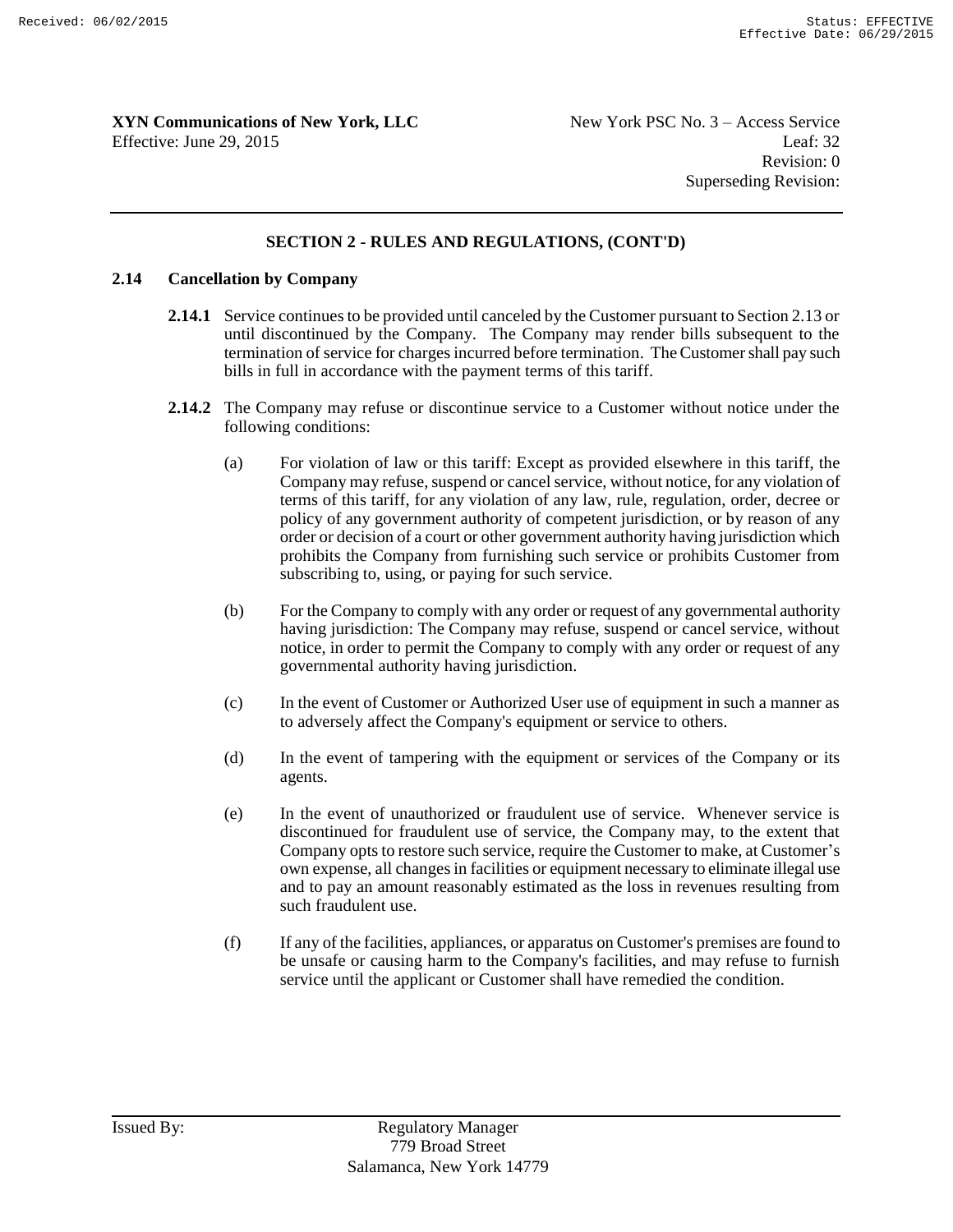#### **SECTION 2 - RULES AND REGULATIONS, (CONT'D)**

#### **2.14 Cancellation by Company (Continued)**

- **2.14.3** The Company may refuse or discontinue service provided that, unless otherwise stated, the Customer shall be given five (5) days written notice to comply with any rule or remedy any deficiency:
	- (a) For nonpayment: The Company, by written notice to the Customer and in accordance with applicable law, may refuse, suspend or cancel service without incurring any liability when there is an unpaid balance for service that is past due.
	- (b) For returned checks: The Customer whose check or draft is returned unpaid for any reason, after two attempts at collection, may, at the Company's discretion, be subject to refusal, suspension or cancellation of service in the same manner as provided for nonpayment of overdue charges.
	- (c) For neglect or refusal to provide reasonable access to the Company or its agents for the purpose of inspection and maintenance of equipment owned by the Company or its agents.
	- (d) For Customer use or Customer's permitting use of obscene, profane or grossly abusive language over the Company's facilities, and who, after five (5) days notice, fails, neglects or refuses to cease and refrain from such practice or to prevent the same, and to remove its property from the premises of such person.
	- (e) For use of telephone service for any property or purpose other than that described in the application.
	- (f) For Customer's breach of any contract for service between the Company and the Customer.
	- $(g)$  For periods of inactivity in excess of sixty  $(60)$  days.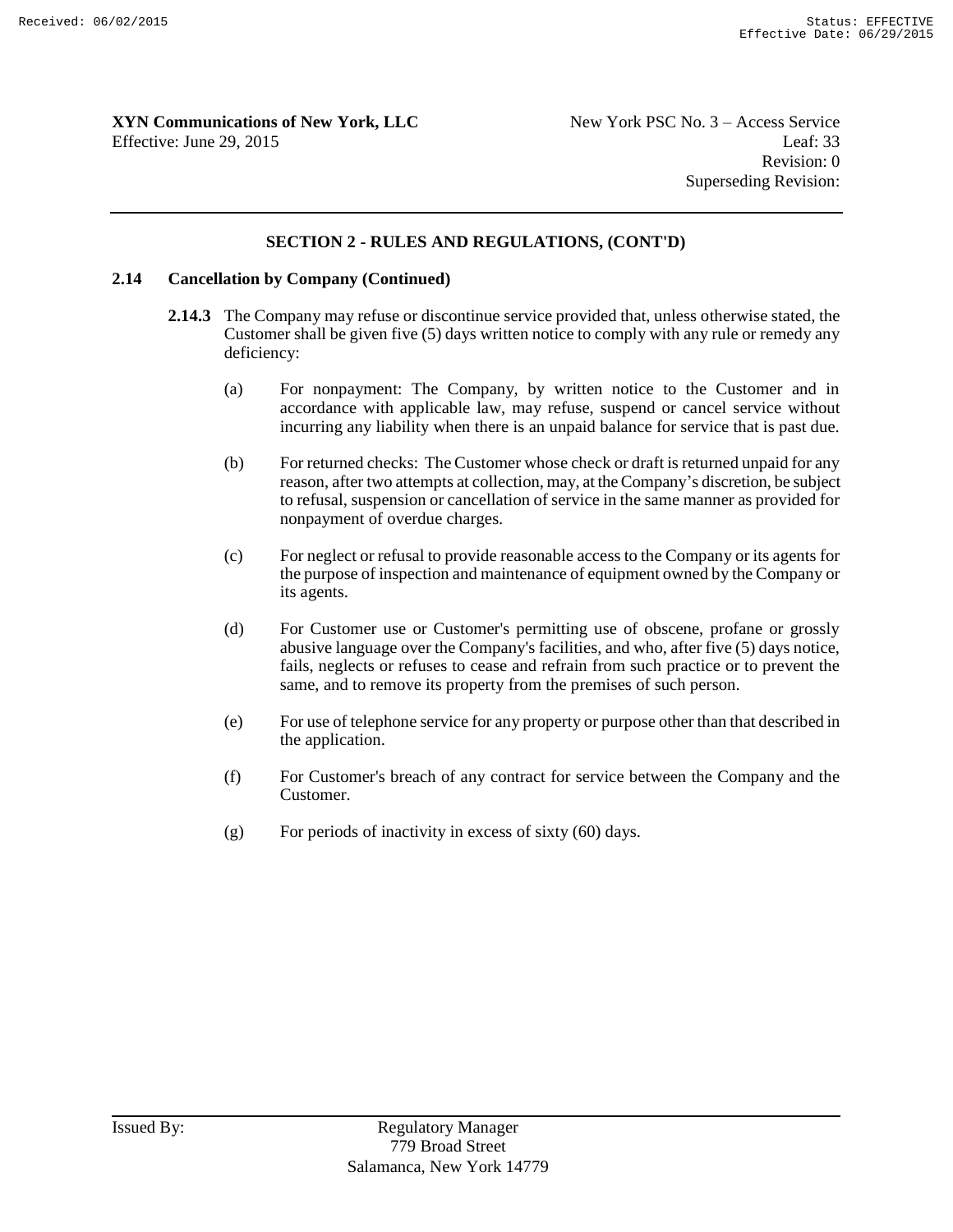#### **SECTION 2 - RULES AND REGULATIONS, (CONT'D)**

#### **2.15 Restoration of Service**

- **2.15.1** If service has been discontinued for nonpayment or as otherwise provided herein and the Customer wishes service continued, service may be restored at the Company's sole discretion, when all past due amounts are paid or the event giving rise to the discontinuance (if other than nonpayment) is corrected. Customers whose service was disconnect for nonpayment may be required to pay a deposit and/or advance payment prior to service restoration.
- **2.15.2** A restoration fee of \$25.00, or the actual costs incurred by the Company plus an administrative charge, whichever is greater, applies to Customers whose service is restored following disconnection by the Company.
- **2.15.3** Restoration of disrupted services shall be in accordance with applicable Commission and/or Federal Communications Commission Rules and Regulations specified in Part 64, Subpart D, which specify the priority system for such activities.

#### **2.16 Provision of Company Equipment and Facilities**

- **2.16.1** The Company shall use reasonable efforts to maintain only the facilities and equipment that it furnishes to the Customer. The Customer may not nor may the Customer permit others to rearrange, disconnect, remove, attempt to repair, or otherwise interfere with any of the facilities or equipment installed by the Company, except upon the written consent of the Company.
- **2.16.2** The Company may substitute, change or rearrange any equipment or facility at any time and from time to time, but shall not thereby alter the technical parameters of the service provided the Customer.
- **2.16.3** Equipment the Company provides or installs at the Customer premises shall not be used for any purpose other than that for which the equipment is provided.
- **2.16.4** The Company shall not be responsible for the installation, operation, or maintenance of any Customer provided communications equipment. Where such equipment is connected to the facilities furnished under this tariff, the responsibility of the Company shall be limited to the furnishing of facilities offered under this tariff and to the maintenance and operation of such facilities. Subject to this responsibility, the Company shall not be responsible for:
	- (a) the transmission of signals by Customer provided equipment or for the quality of, or defects in, such transmission; or
	- (b) the reception of signals by Customer-provided equipment; or
	- (c) network control signaling where such signaling is performed by Customer-provided network control signaling equipment.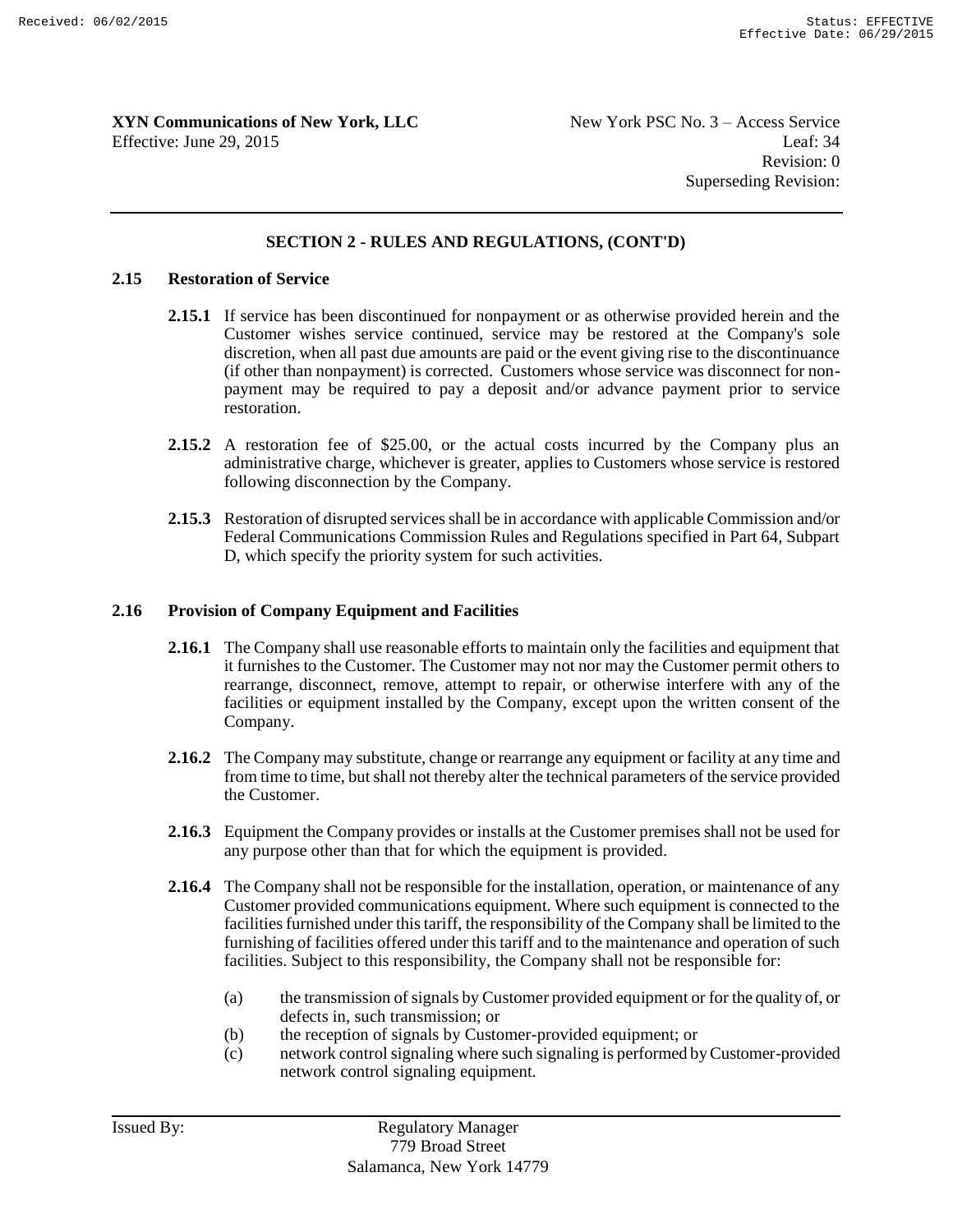Revision: 0 Superseding Revision:

#### **SECTION 2 - RULES AND REGULATIONS, (CONT'D)**

#### **2.17 Interconnection**

- **2.17.1** Service furnished by the Company may be interconnected with services or facilities of other authorized communications common carriers and with private systems, subject to technical limitations established by the Company. Service furnished by the Company is not part of a joint undertaking with such other common carriers or systems. Any special interface equipment or facilities necessary to achieve compatibility between the facilities of Company and other participating carriers shall be provided at the Customer's expense.
- **2.17.2** Connection with the facilities or services of other carriers shall be under the applicable terms and conditions of the other carriers' tariffs. The Customer is responsible for taking all necessary legal steps for interconnecting Customer-provided terminal equipment or systems with Company's facilities. Customer shall secure all licenses, permits, rights-of-way, and other arrangements necessary for such interconnection.
- **2.17.3** The Customer shall ensure that the facilities or equipment provided by another carrier are properly interconnected with the facilities or equipment of the Company. If the Customer maintains or operates the interconnected facilities or equipment in a manner which results or may result in harm to the Company's facilities, equipment, personnel, or the quality of service, the Company may, upon five (5) days written notice, require the use of protective equipment at the Customer's expense. If this written notice fails to eliminate the actual or potential harm, the Company may, upon additional five (5) days written notice, terminate the existing service of the Customer.
- **2.17.4** If harm to the Company's network, personnel or services is imminent due to interconnection with another carrier's services, the Company reserves the right to shut down Customer's service immediately, with no prior notice required.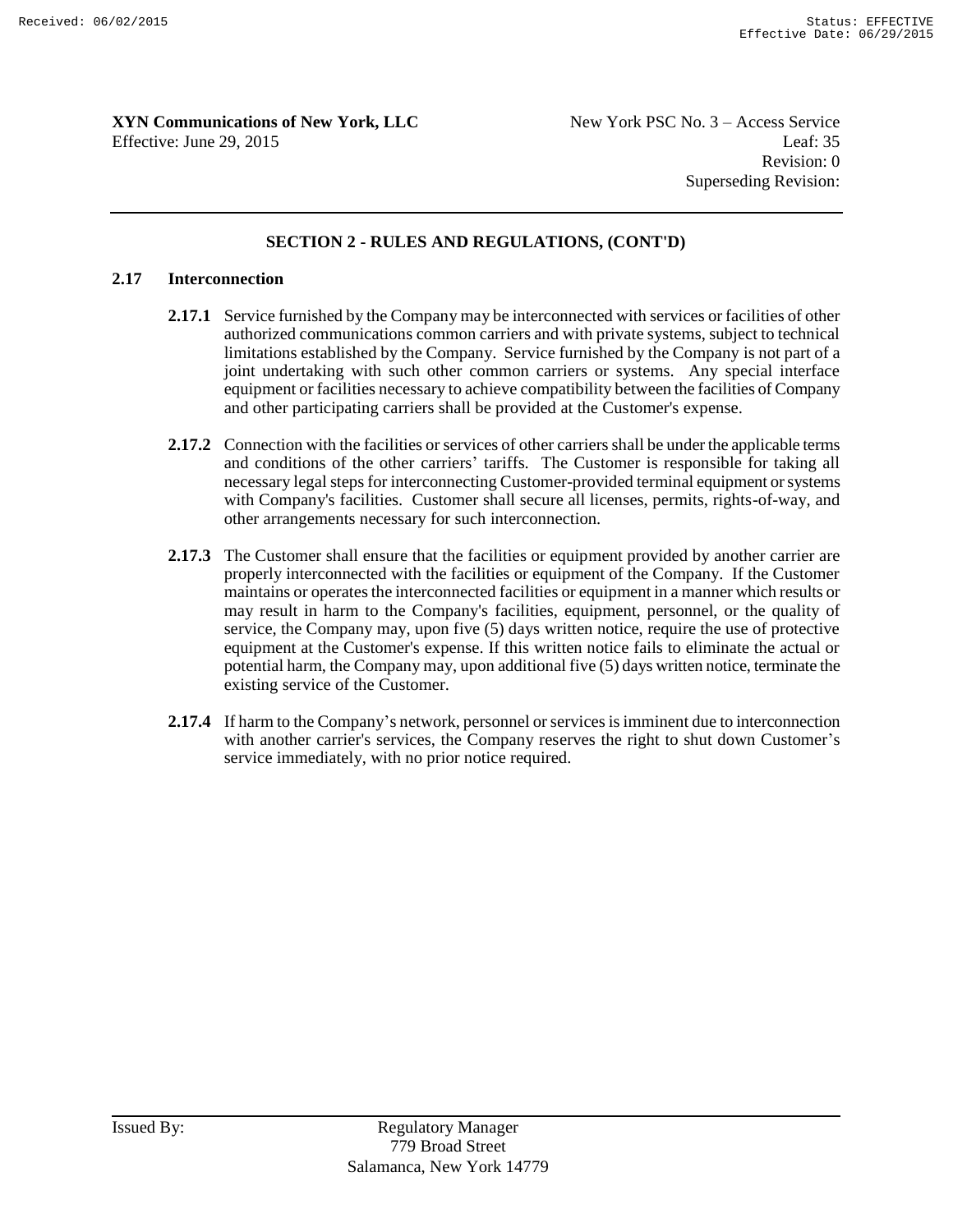#### **SECTION 2 - RULES AND REGULATIONS, (CONT'D)**

#### **2.18 Customer-Provided Equipment**

- **2.18.1** The Company's services are designed primarily for the transmission of voice-grade telephonic signals, except as otherwise stated in this tariff. A user may transmit any form of signal that is compatible with the Company's equipment, but the Company does not represent that its services will be suitable for purposes other than voice-grade telephonic communication except as specifically stated in this tariff.
- **2.18.2** Terminal equipment on the user's premises and the electric power consumed by such equipment shall be provided by and maintained at the expense of the Customer. The Customer is responsible for the provision of wiring or cable to connect its terminal equipment to the Company's network.
- **2.18.3** The Customer is responsible for ensuring that Customer-provided equipment connected to Company equipment and facilities is compatible with such equipment and facilities. The magnitude and character of the voltages and currents impressed on Company-provided equipment and wiring by the connection, operation, or maintenance of such equipment and wiring shall be such as not to cause damage to the Company-provided equipment and wiring or injury to the Company's employees or to other persons. Any additional protective equipment required to prevent such damage or injury shall be provided by the Company at the Customer's expense, subject to prior Customer approval of the equipment expense.
- **2.18.4** Upon suitable notification to the Customer, and at a reasonable time, the Company may make such tests and inspections as may be necessary to determine that the Customer is complying with the requirements under this Section 2.18 for the installation, operation, and maintenance of Customer-provided facilities, equipment, and wiring in the connection of Customer-provided facilities and equipment to Company-owned facilities and equipment.
- 2.18.5 If the protective requirements for Customer-provided equipment are not being complied with, the Company may take such action as it deems necessary to protect its facilities, equipment, and personnel. The Company may, upon five (5) days written notice, require the use of additional protective equipment at the Customer's expense. If this written notice fails to remedy any protective deficiencies or potential harm, the Company may, upon additional five (5) days written notice, terminate the existing service of the Customer.
- **2.18.6** If harm to the Company's network, personnel or services is imminent, the Company reserves the right to shut down Customer's service immediately, with no prior notice required.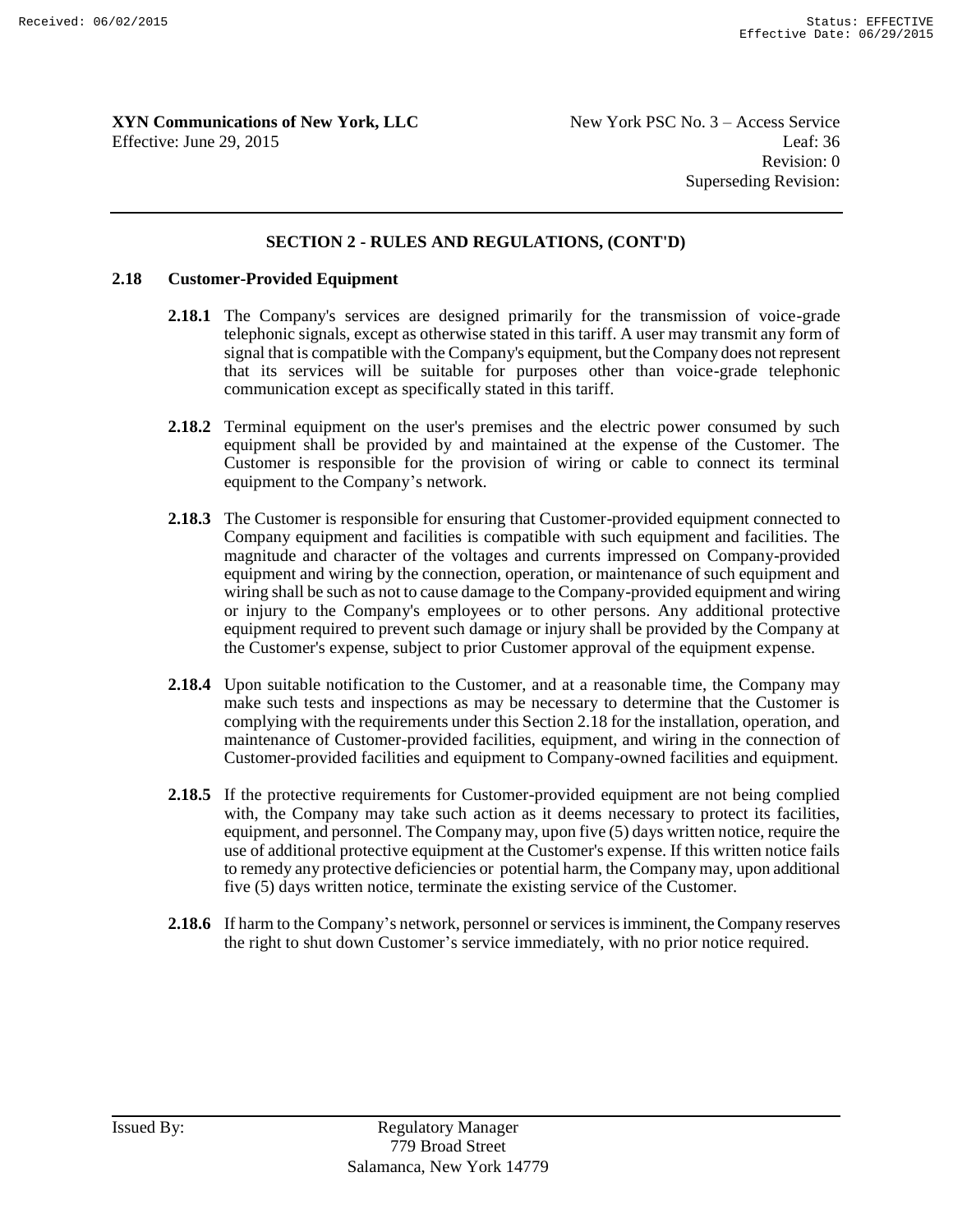Revision: 0 Superseding Revision:

#### **SECTION 2 - RULES AND REGULATIONS, (CONT'D)**

#### **2.19 Inspection, Testing and Adjustments**

- **2.19.1** The Company may, upon reasonable notice, make such tests and inspections as may be necessary to determine whether the terms and conditions of this tariff are being complied with in the installation, operation or maintenance of the Customer's or the Company's facilities or equipment. The Company may interrupt service at any time, without penalty or liability, due to the departure from or reasonable suspicion of the departure from any of these terms and conditions.
- **2.19.2** Upon reasonable notice, the facilities or equipment provided by the Company shall be made available to the Company for such tests and adjustments as may be necessary for their maintenance in a condition satisfactory to the Company. No interruption allowance shall be granted for the time during which such tests and adjustments are made, unless such interruption exceeds twenty-four hours in length and is requested by the Customer.
- **2.19.3** The Company will provide the Customer reasonable notification of service-affecting activities that may occur in normal operation of its business. Such activities may include, but are not limited to, equipment or facilities additions, removals or rearrangements and routine preventative maintenance. Generally, such activities are not specific to an individual Customer but affect many Customers' services. No specific advance notification period applies to all service activities. The Company will work cooperatively with the Customer to determine the reasonable notification requirements. With some emergency or unplanned service-affecting conditions, such as an outage resulting from cable damage, notification to the Customer may not be possible.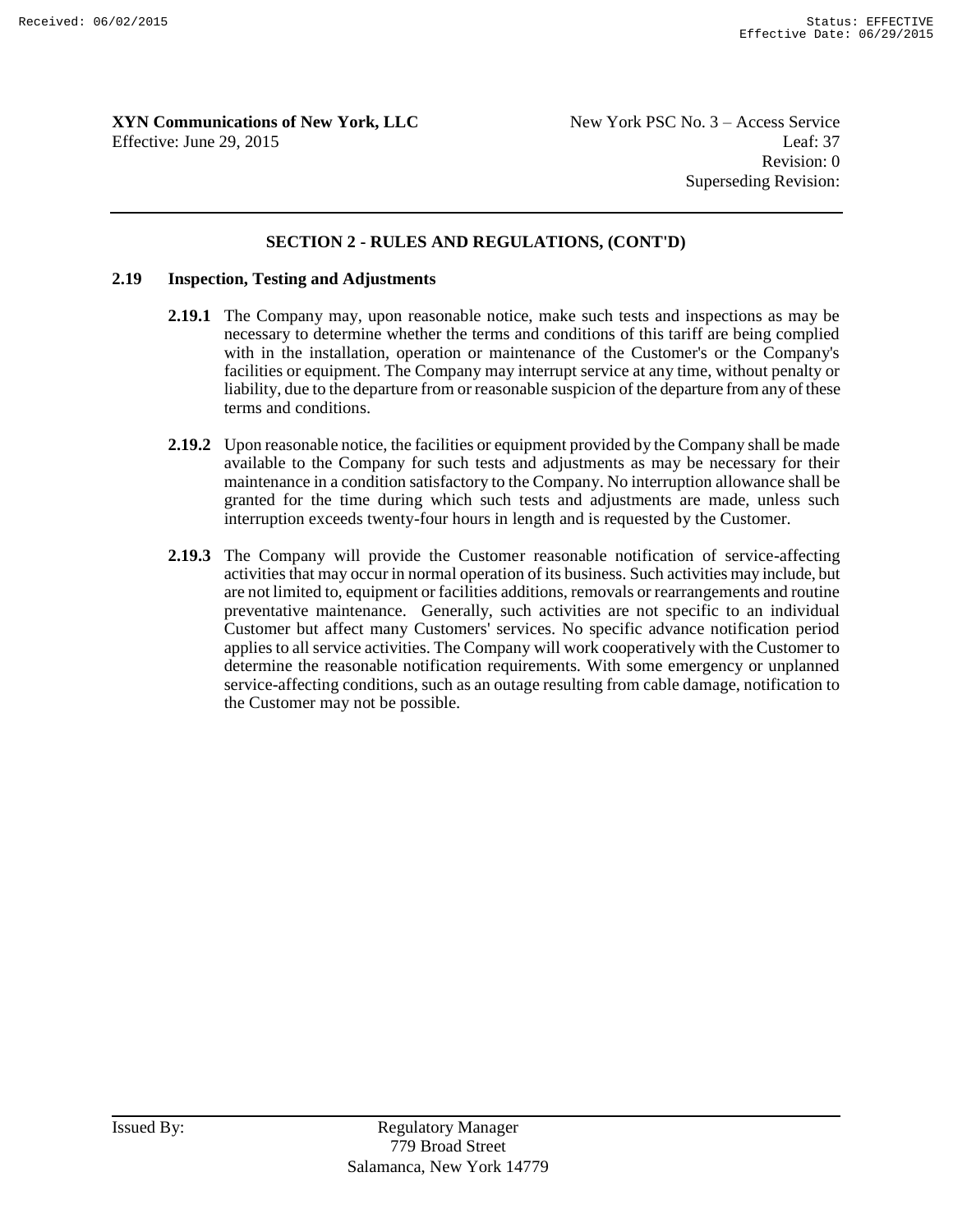Revision: 0 Superseding Revision:

#### **SECTION 2 - RULES AND REGULATIONS, (CONT'D)**

#### **2.20 Allowances for Interruptions in Service**

#### **2.20.1 General**

- **A.** Upon the written request of the Customer, delivered to the Company no later than thirty (30) days following the date of service interruption,a credit allowance will be given when service is interrupted, except as specified in Section 2.20.2 following. A service is interrupted when it becomes inoperative to the Customer, e.g., the Customer is unable to transmit or receive, because of a failure of a component furnished by the Company under this tariff.
- **B.** An interruption period begins when the Customer reports to the Company a service, facility or circuit is inoperative and, if necessary, releases it for testing and repair by the Company, as determined in its sole and reasonable discretion. An interruption period ends when the service, facility or circuit is operative.
- **C.** If the Customer reports a service, facility or circuit to be interrupted but declines to release it for testing and repair, refuses access to its premises for test and repair by the Company, or continues to make voluntary use of the service, the service, facility or circuit is considered to be impaired but not interrupted. No credit allowances will be made for a service, facility or circuit considered by the Company to be impaired.
- **D.** The Customer shall be responsible for the payment of service charges for visits by the Company's agents or employees to the premises of the Customer when the service difficulty or trouble report results from the use of equipment or facilities provided by any party other than the Company, including but not limited to the Customer.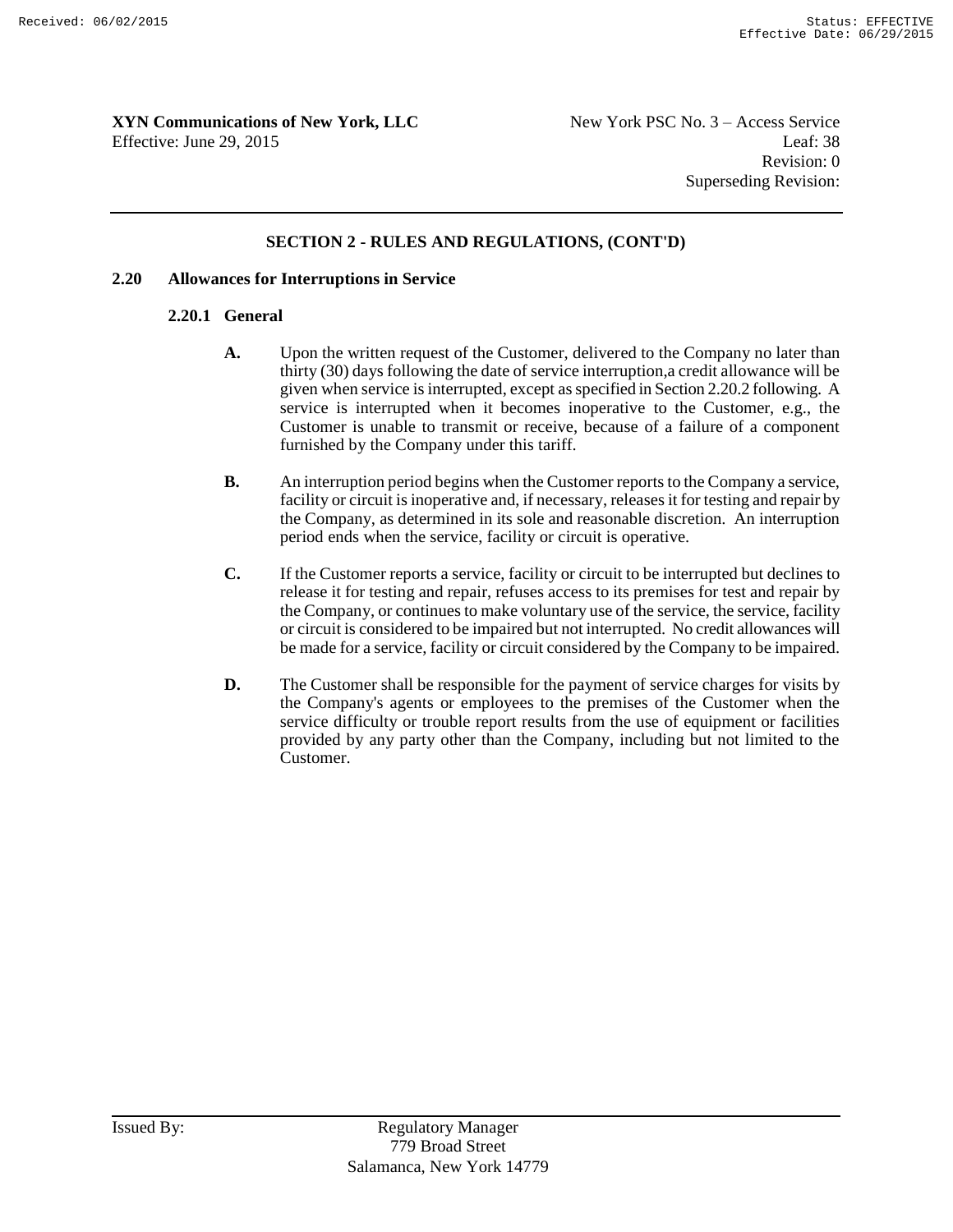#### **SECTION 2 - RULES AND REGULATIONS, (CONT'D)**

#### **2.20 Allowances for Interruptions in Service (Continued)**

#### **2.20.2 Limitations of Allowances**

- **A.** No credit allowance will be made for any interruption in service:
	- (a) due to the negligence of or noncompliance with the provisions of this tariff by any person or entity other than the Company, including but not limited to the Customer;
	- (b) due to the failure of power, equipment, systems, connections or services not provided by the Company;
	- (c) due to circumstances or causes beyond the reasonable control of the Company;
	- (d) during any period in which the Company is not given full and free access to its facilities and equipment for the purposes of investigating and correcting interruptions;
	- (e) during any period when the Customer has released service to the Company for maintenance purposes or for implementation of a Customer order for a change in service arrangements;
	- (f) that occurs or continues due to the Customer's failure to authorize replacement of any element of special construction; and
	- $(g)$  that was not reported to the Company within 30 days of the date that service was affected.
	- (h) Cellular and other wireless transmission is subject to interruptions including but not limited to, dropped calls, interrupted calls, unintelligible calls, oneway audio and other problems created by factors beyond Company's control. Under no circumstances will Company provide credit or payment of any kind for calls which experience problems related to cellular (wireless) transmissions.

#### **2.20.3 Use of Another Means of Communications**

If the Customer elects to use another means of communications during the period of interruption, the Customer must pay the charges for the alternative service used.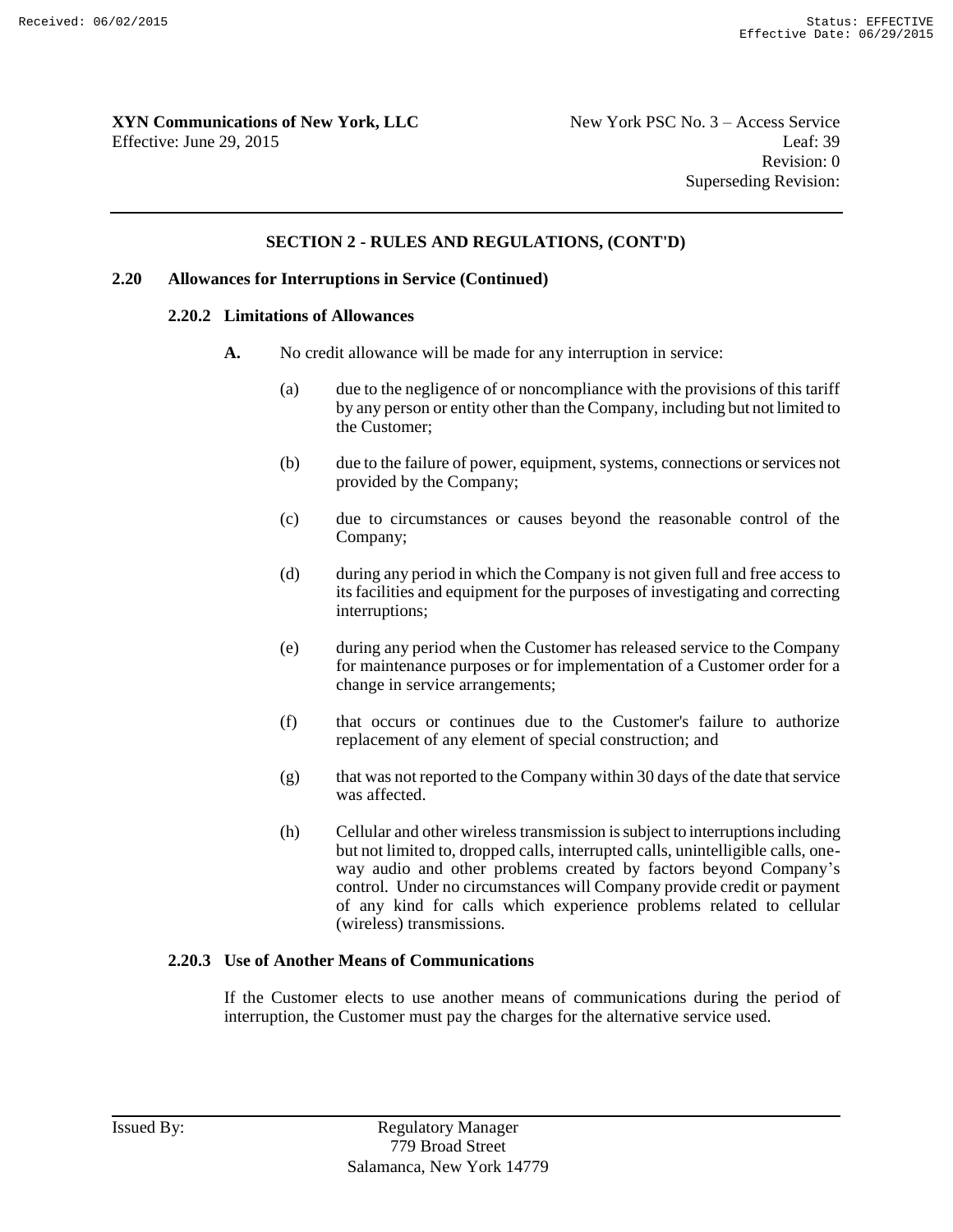#### **SECTION 2 - RULES AND REGULATIONS, (CONT'D)**

#### **2.20 Allowances for Interruptions in Service (Continued)**

#### **2.20.4 Application of Credits for Interruptions in Service**

- A. Except as provided in Section 2.20.2 A., if a Customer's service is interrupted, and it remains interrupted for eight normal working hours or longer after access to the premises is made available and after being reported to be out of order, appropriate adjustments or refunds shall be made to the Customer, when such adjustment exceeds \$1.00.
- B. The amount of adjustment or refund shall be determined on the basis of the known period of interruption, generally beginning from the time the service interruption is first reported. The refund to the Customer shall be a pro rata part of the month's flat rate charges (if any) for the period of days and that portion of the service facilities rendered useless or inoperative. The refund may be accomplished by a credit on a subsequent bill for the service.
- C. For purposes of credit computation every month shall be considered to have seven hundred and twenty (720) hours. For services with a monthly recurring charge, no credit shall be allowed for an interruption of continuous duration of less than eight (8) hours. The Customer shall be credited for an interruption of eight (8) or more hours at the rate of 1/720th of the monthly charge for the services affected for each day that the interruption continues. The formula used for computation of credits is as follows:

Credit =  $A/720 \times B$  $A =$  outage time in hours (must be 8 or more)

- $B =$  total monthly recurring charge for affected service.
- D. No credits will be provided for usage sensitive services.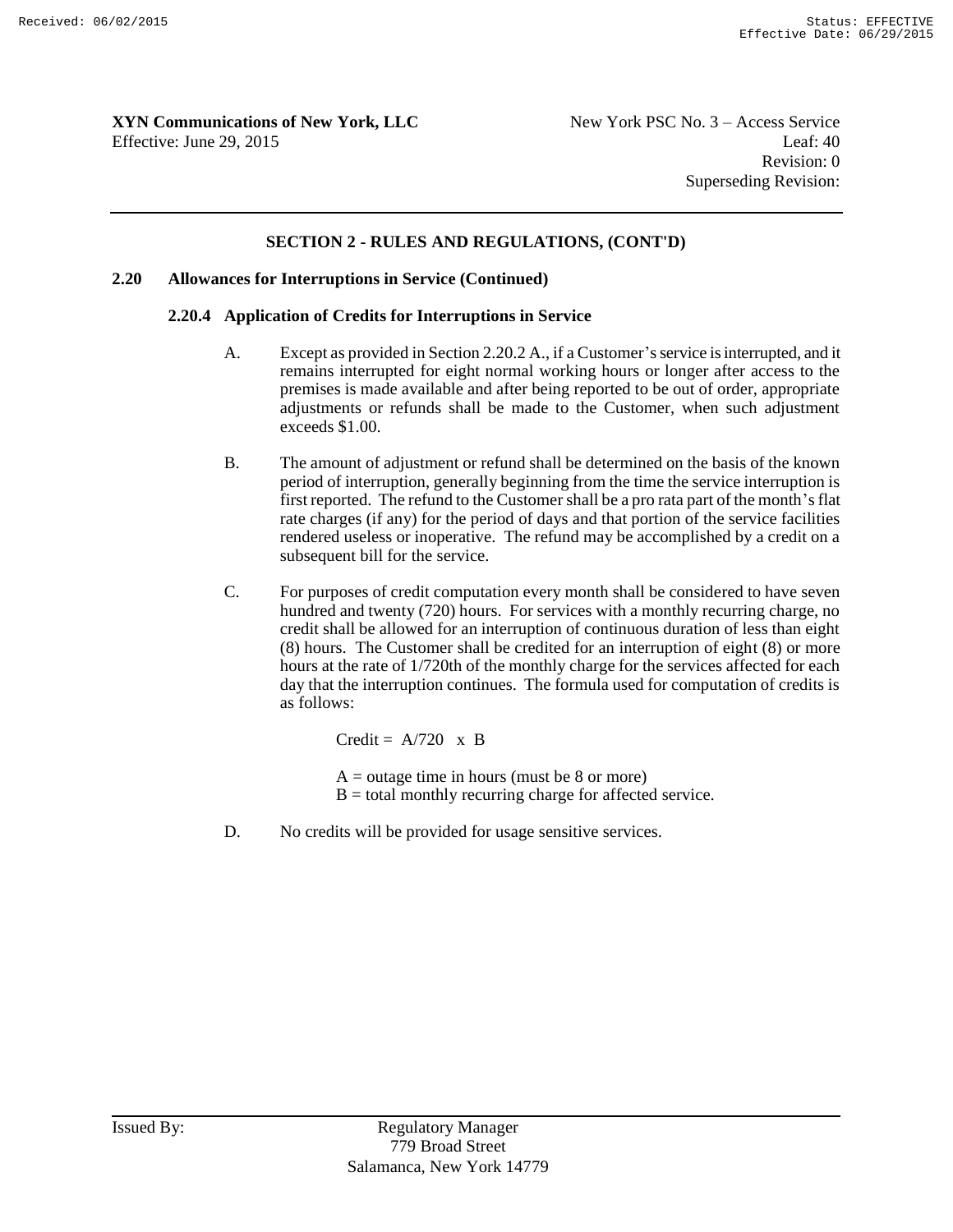#### **SECTION 2 - RULES AND REGULATIONS, (CONT'D)**

#### **2.21 Notices and Communications**

- **2.21.1** The Customer shall designate on the service order, or shall otherwise provide, an address to which the Company shall mail or deliver all notices and other communications, except that Customer may also designate a separate address to which the Company's bills for service shall be mailed.
- **2.21.2** The Company shall designate on the service order an address to which the Customer shall mail or deliver all notices and other communications, except that Company may designate a separate address on bills for service to which the Customer shall mail payment on that bill.
- **2.21.3** Notice of a pending disconnection of a Customer's service may contain the reason for the notice, the date of the notice, a description of any remedies the Customer may make, the time allotted for the Customer to make remedies (if any), and a toll free customer service number the Customer may call to obtain additional information.
- **2.21.4** Except as otherwise stated in this tariff, all other notices or communications required to be given under this tariff will be in writing.
- **2.21.5** Notices and other communications of either party, and all bills mailed by the Company, shall be presumed to have been delivered to the other party on the second business day following placement of the notice, communication or bill with the U.S. mail or a private delivery service, prepaid and properly addressed, or when actually received or refused by the addressee, whichever occurs first.
- **2.21.6** The Company or the Customer shall advise the other party of any changes to the addresses designated for notices, other communications or billing, by following the procedures for giving notice set forth herein.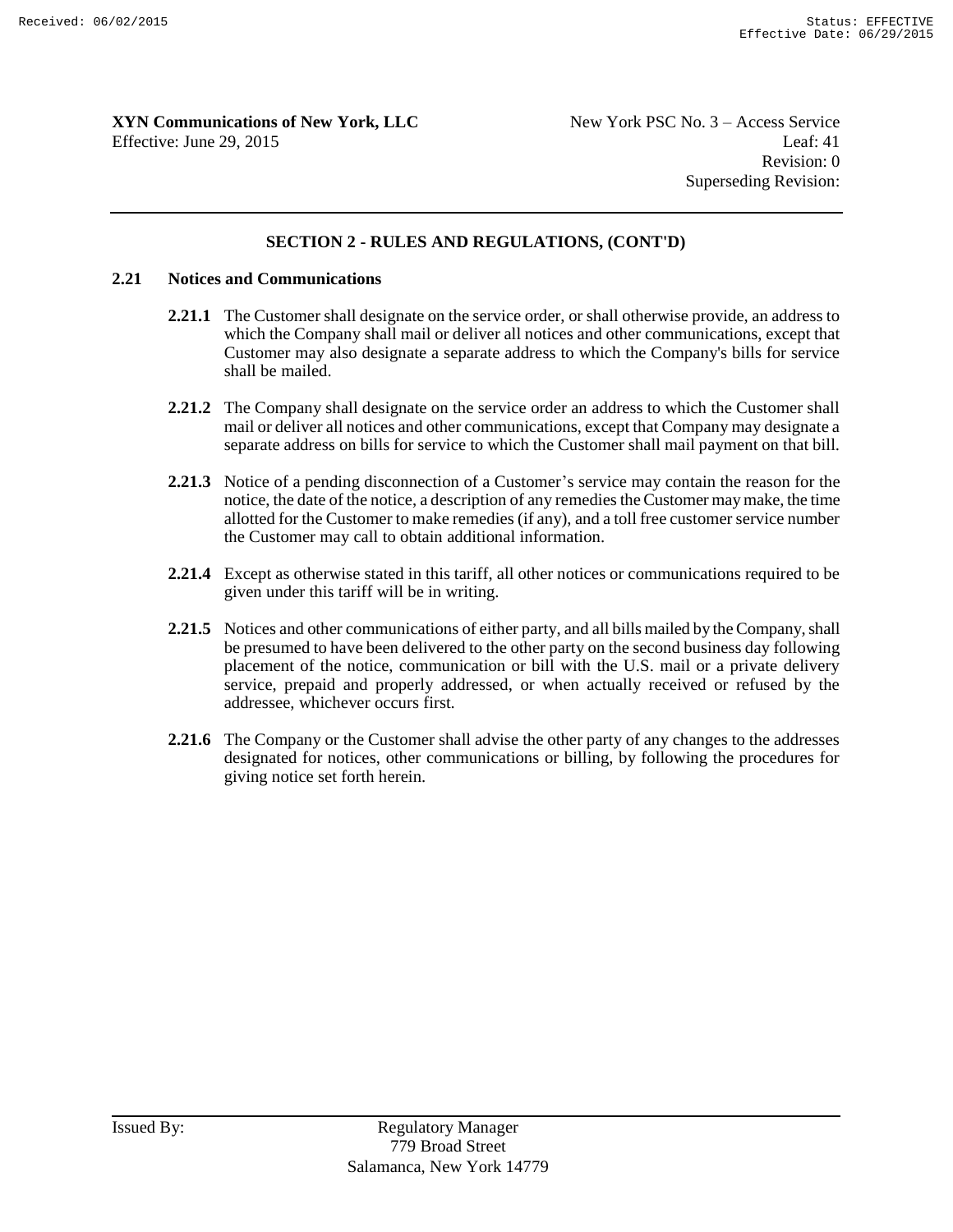Revision: 0 Superseding Revision:

#### **SECTION 2 - RULES AND REGULATIONS, (CONT'D)**

#### **2.22 Mixed Interstate and Intrastate Switched Access Services**

- **2.22.1** When mixed interstate and intrastate switched access service is provided, all charges, including nonrecurring charges, usage charges, and optional features, will be prorated between interstate and intrastate. The percentage provided in the reports as set forth in 2.9.2 preceding will serve as the basis for prorating the charges. The percentage of an access service to be charged as interstate is applied in the following manner:
	- (a) For nonrecurring chargeable rate elements, multiply the PIU times the quantity of chargeable elements times the interstate tariff rate per element.
	- (b) For usage sensitive chargeable rate elements, multiply the PIU times actual use (measured or Company assumed average use) times the interstate rate.
- **2.22.2** A similar calculation is then performed to determine the intrastate portion of the bill.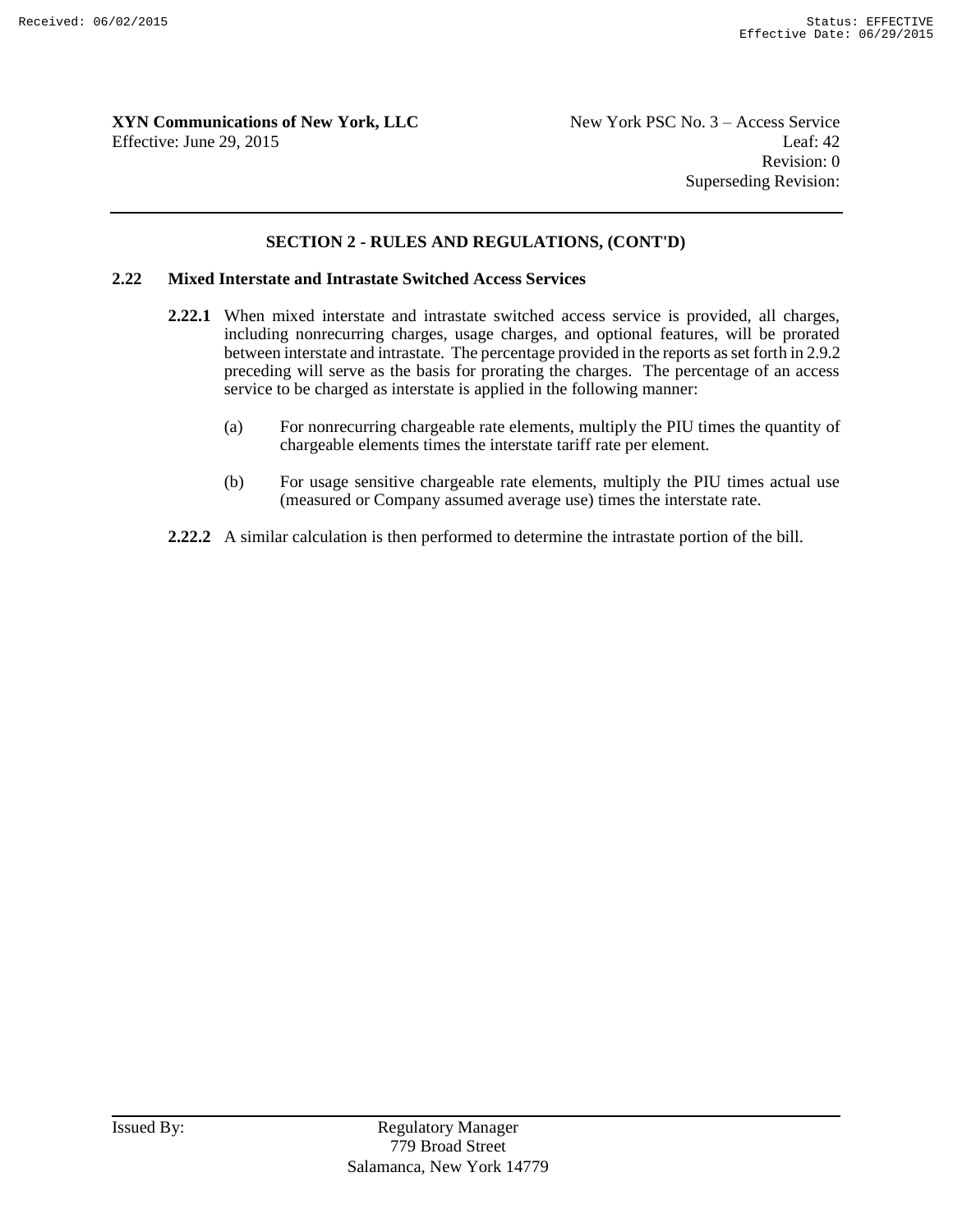Revision: 0 Superseding Revision:

#### **SECTION 2 - RULES AND REGULATIONS, (CONT'D)**

#### **2.23 Determination of Jurisdiction of Mixed Interstate and Intrastate Dedicated Facilities**

- **2.23.1** When mixed interstate and intrastate service is provided over a dedicated facility, the jurisdiction will be determined as follows. For jurisdictional reports required for switched access, see Section 2.9.2.
	- (a) If the Customer's estimate of the interstate traffic on the service equals 10% or more of the total traffic on that service, the service will be provided according to the applicable rules and regulations of this tariff.
	- (b) If the Customer's estimate of the interstate traffic on the service is less than 10% of the total traffic on that service, the service will be provided according to the applicable rules and regulations of the appropriate intrastate tariff.
	- (c) If the percentage of interstate traffic on the service changes to the extent that it alters the jurisdiction of the service, the Customer must notify the Company of any required change in status. The affected service will revert to the appropriate jurisdictional tariff within the next full billing cycle. Any applicable termination liability will be transferred with the jurisdictional change of the service.

#### **2.24 VOIP-PSTN Traffic**

- 2.24.1 This Section applies to VOIP-PSTN traffic exchanged between the Company and the Customer in Time Division Multiplexing ("TDM") format that originates and/or terminates in Internet Protocol ("IP") format. VOIP-PSTN traffic originates and/or terminates in IP format if it originates from and/or terminates to an end-user Customer of a service that requires Internet Protocol compatible Customer Premises Equipment.
- 2.24.2 The switched access rate elements in this tariff for both usage and facilities apply to any VOIP-PSTN traffic.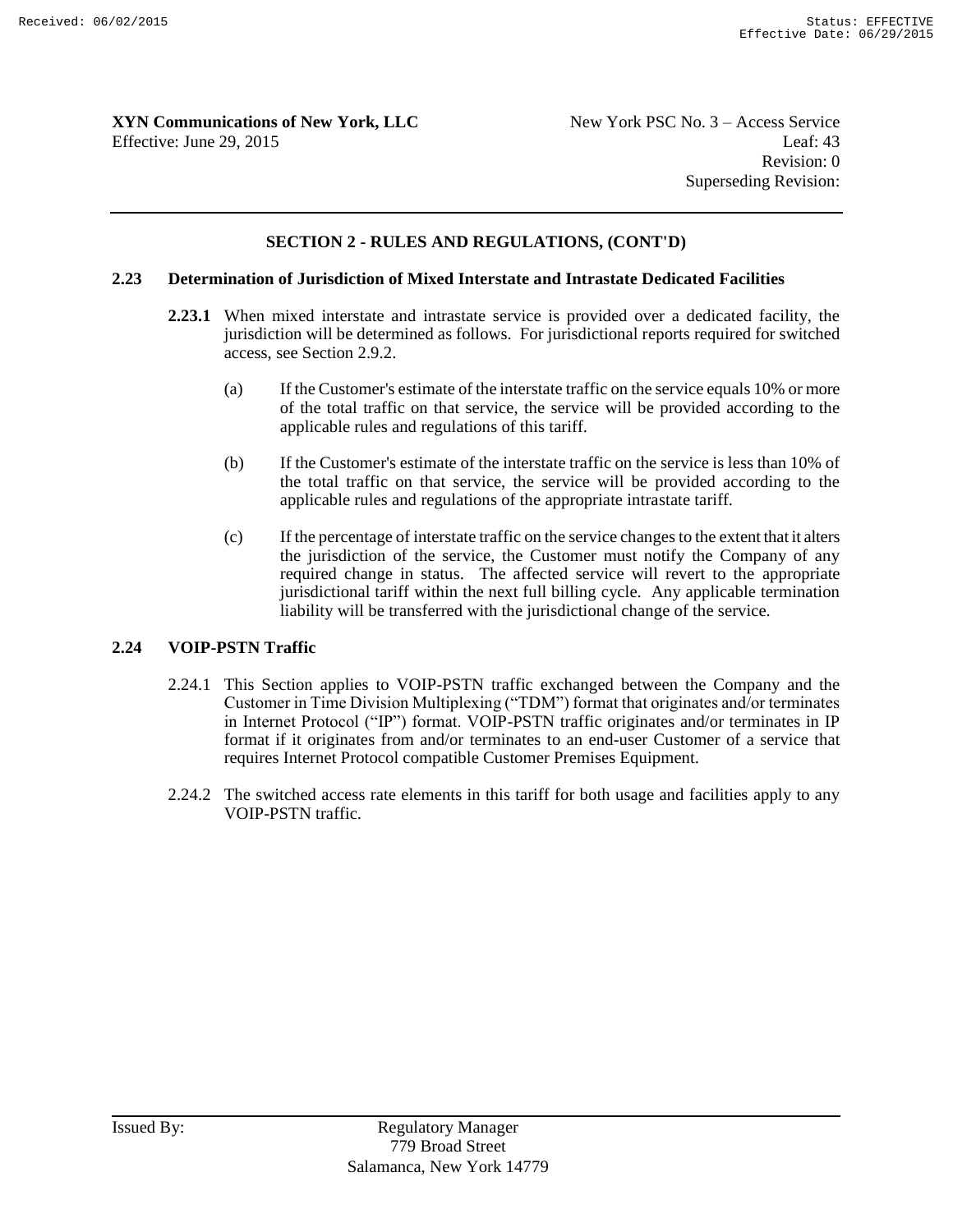Revision: 0 Superseding Revision:

#### **SECTION 3 - SWITCHED ACCESS SERVICE**

#### **3.1 General**

- **3.1.1** Switched Access Service, which is available to Customers for their use in furnishing their services to End Users, provides a two-point communications path between a Customer's Premises and an End User's Premises, both of which premises can be colocated. It provides for the use of common terminating, switching and trunking facilities, and for the use of common subscriber plant of the Company. Switched Access Service provides for the ability to originate calls from an End User's Premises to a Customer's Premises and to terminate calls from a Customer's Premises to an End User's Premises in the LATA where it is provided.
- **3.1.2** When a rate as set forth in this tariff is shown to more than two decimal places, the charges will be determined using the rate shown. The resulting amount will then be rounded to the nearest penny (i.e., rounded to two decimal places).
- **3.1.3** In the absence of an ASR as described in Section 3.4, delivery of calls to, or acceptance of calls from, the Customer's End User location(s) via Company-provided switched access services shall constitute a Constructive Order and an agreement by the Customer to purchase the Company's switched access services as described and priced herein.
- **3.1.4** In those situations where a CMRS provider terminates intrastate interMTA traffic to the enduser subscribers of the Company then the rates, terms and conditions of this tariff will apply.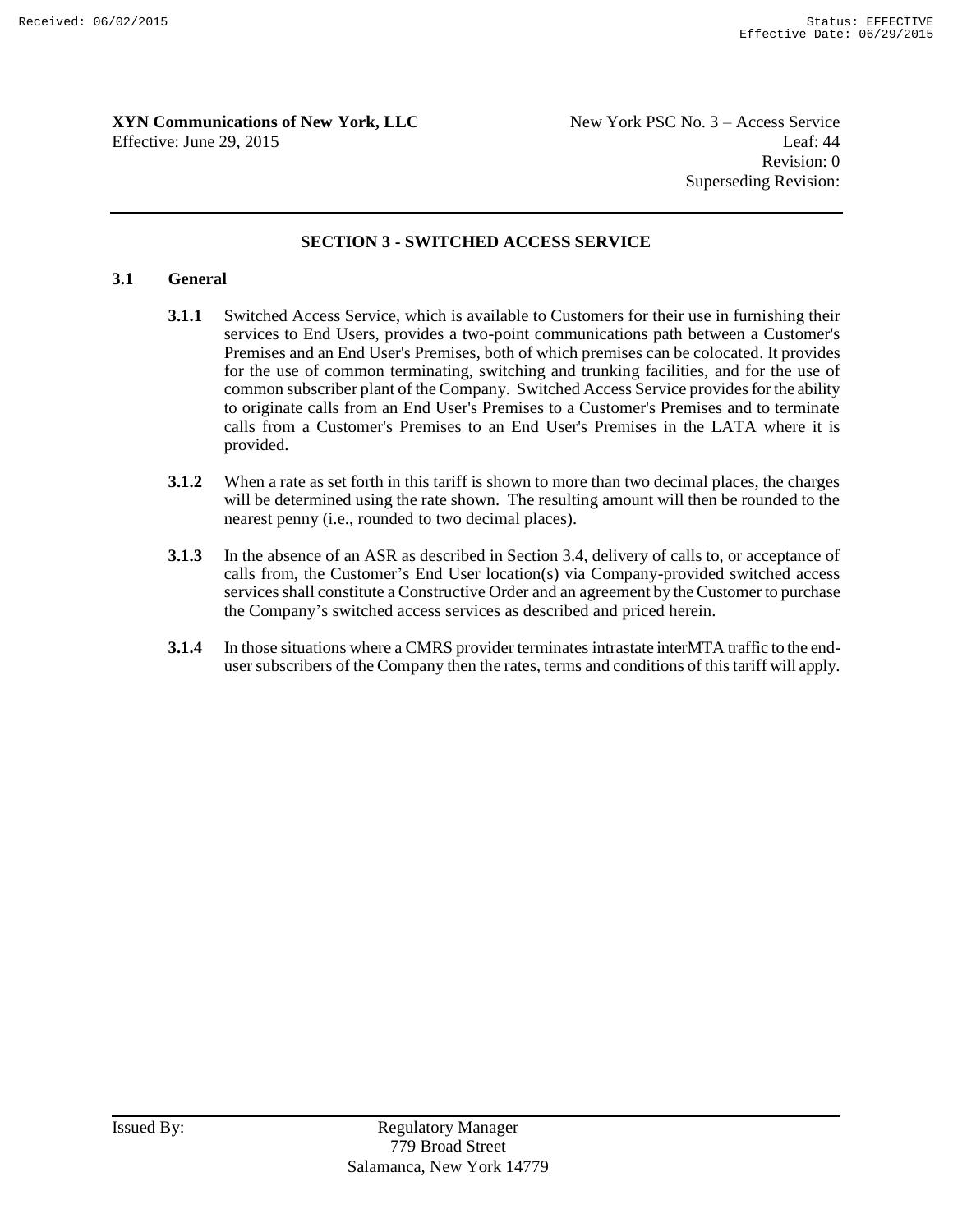Revision: 0 Superseding Revision:

#### **SECTION 3 - SWITCHED ACCESS SERVICE, (CONT'D)**

#### **3.2 Manner of Provision**

- **3.2.1** Switched Access Service is furnished for originating and terminating calls by the Customer to its End User.
- **3.2.2** Originating traffic type represents access capacity within a LATA for carrying traffic from the End User to the Customer; and Terminating traffic type represents access capacity within a LATA for carrying traffic from the Customer to the End User. When ordering capacity for Switched Access Service, the Customer must at a minimum specify such access capacity in terms of originating traffic type and/or terminating traffic type.
- **3.2.3** Feature Group Access is provisioned, at minimum, at the DS-1 (or DS-1 equivalent) level and provides line-side or trunk-side access to End Office switches, for the Customer's use in originating and terminating communications.

#### **3.2.4 Two types of Feature Group Access are available:**

- 1) Tandem Connect Access: This option applies when the Customer has no direct facilities to the End Office. All traffic is routed to and from End Office via an Access Tandem. Delivery of calls to, or acceptance of calls from, the Customer's End User location(s) via Tandem Connect Access shall constitute a Constructive Order and an agreement by the Customer to purchase the Company's switched access services as described and priced herein.
- 2) Direct Connect Access: This option applies when the Customer has direct facilities to the End Office. This transmission path is dedicated to the use of a single Customer. The Company may require the Customer to submit an ASR or comparable documentation for Direct Connect Access. Direct Connect Access is provided on an Individual Case Basis as Special Service Arrangements pursuant to Section 6 of this tariff.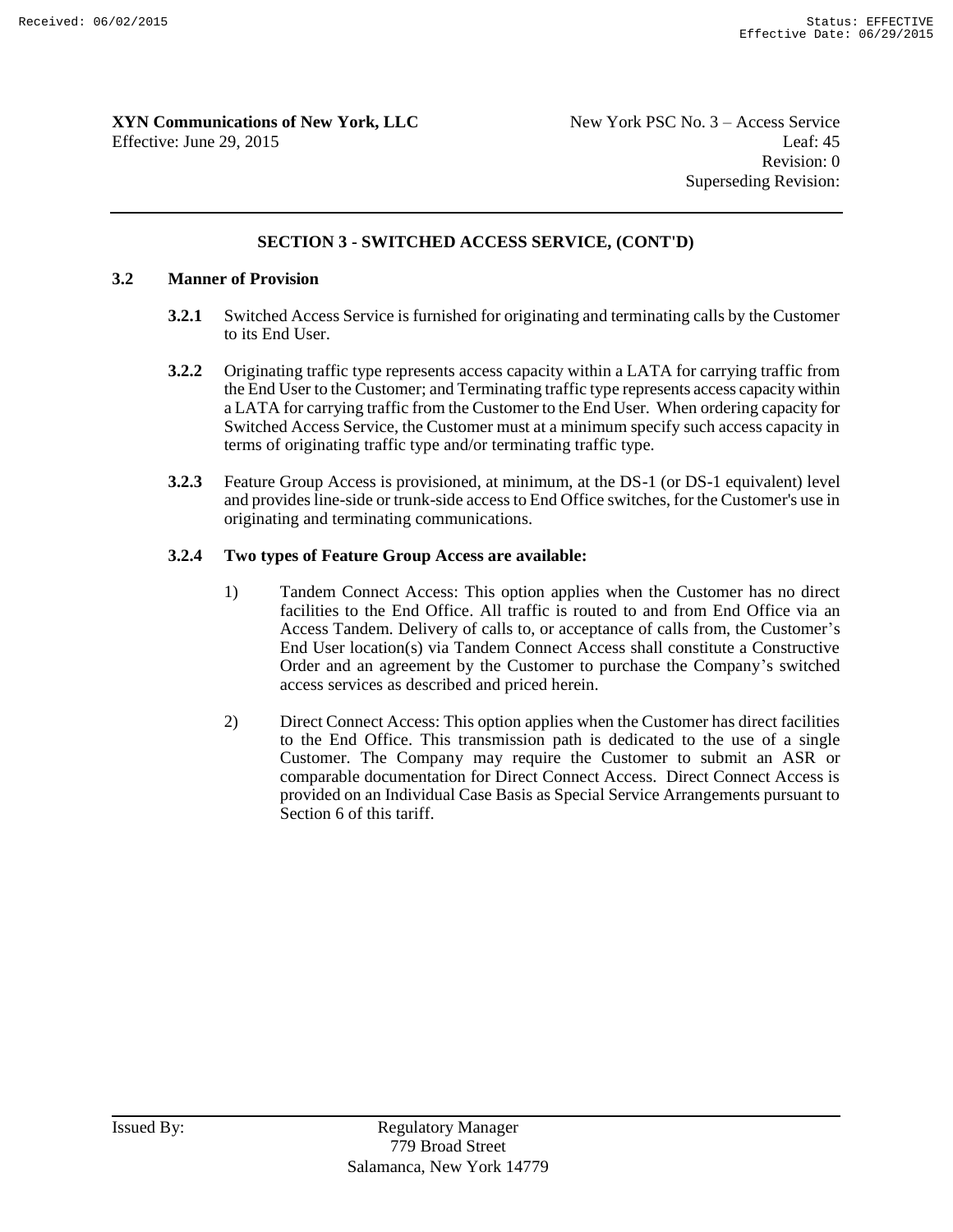Revision: 0 Superseding Revision:

#### **SECTION 3 - SWITCHED ACCESS SERVICE, (CONT'D)**

#### **3.3 Rate Categories**

There are five rate categories which apply to Switched Access Service:

- Common Line
- Switched Transport
- End Office Switching
- Toll-Free 8XX Data Base Access Service
- **Optional Features**

#### **3.3.1 Common Line**

The Common Line component is related to the use of Company-provided or leased end user common lines, and the terminations in the end office of end user lines, by customers and end users for intrastate access.

#### **3.3.2 Switched Transport**

The Switched Transport component is related to the transmission and tandem switching facilities between the customer designated premises and the end office switch(es) where the customer's traffic is switched to originate or terminate the customer's communications. The Switched Transport component also includes transport between an end office which serves as host for a remote switching system or module (RSS or RSM) and the RSS or RSM.

#### **3.3.3 End Office Switching**

End Office Switching provides for the use of End Office switching functions, i.e., the common switching functions associated with the various Switched Access Service arrangements.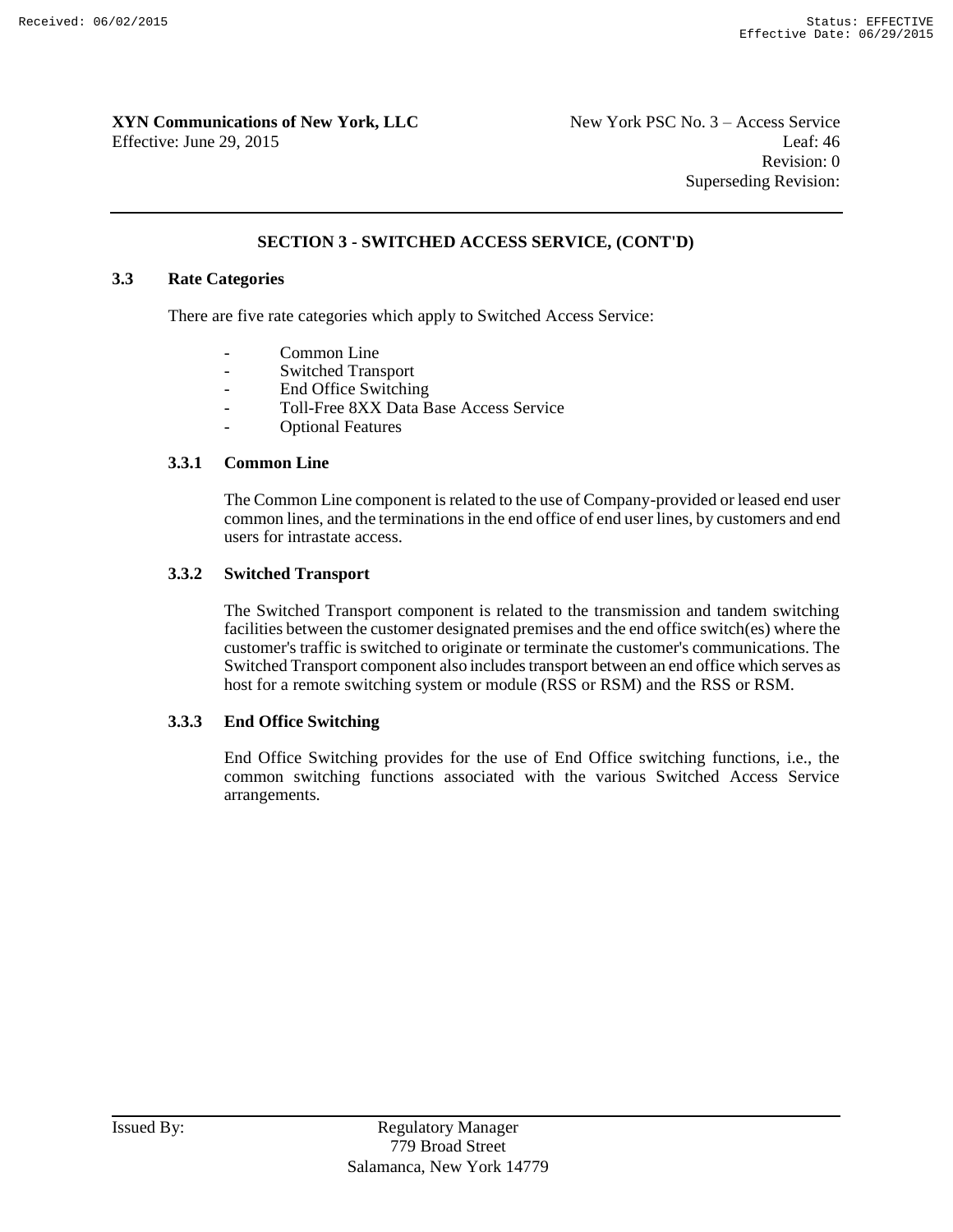Revision: 0 Superseding Revision:

#### **SECTION 3 - SWITCHED ACCESS SERVICE, (CONT'D)**

#### **3.3 Rate Categories (Continued)**

#### **3.3.4 Toll-Free 8XX Data Base Query**

The Toll-Free 8XX Data Base Query Charge, will apply for each Toll-Free 8XX call query received at the Company's (or its provider's) Toll-Free 8XX data base.

#### **3.3.5 Switched Access Optional Features**

Various optional features may be available and will be priced on an individual case basis.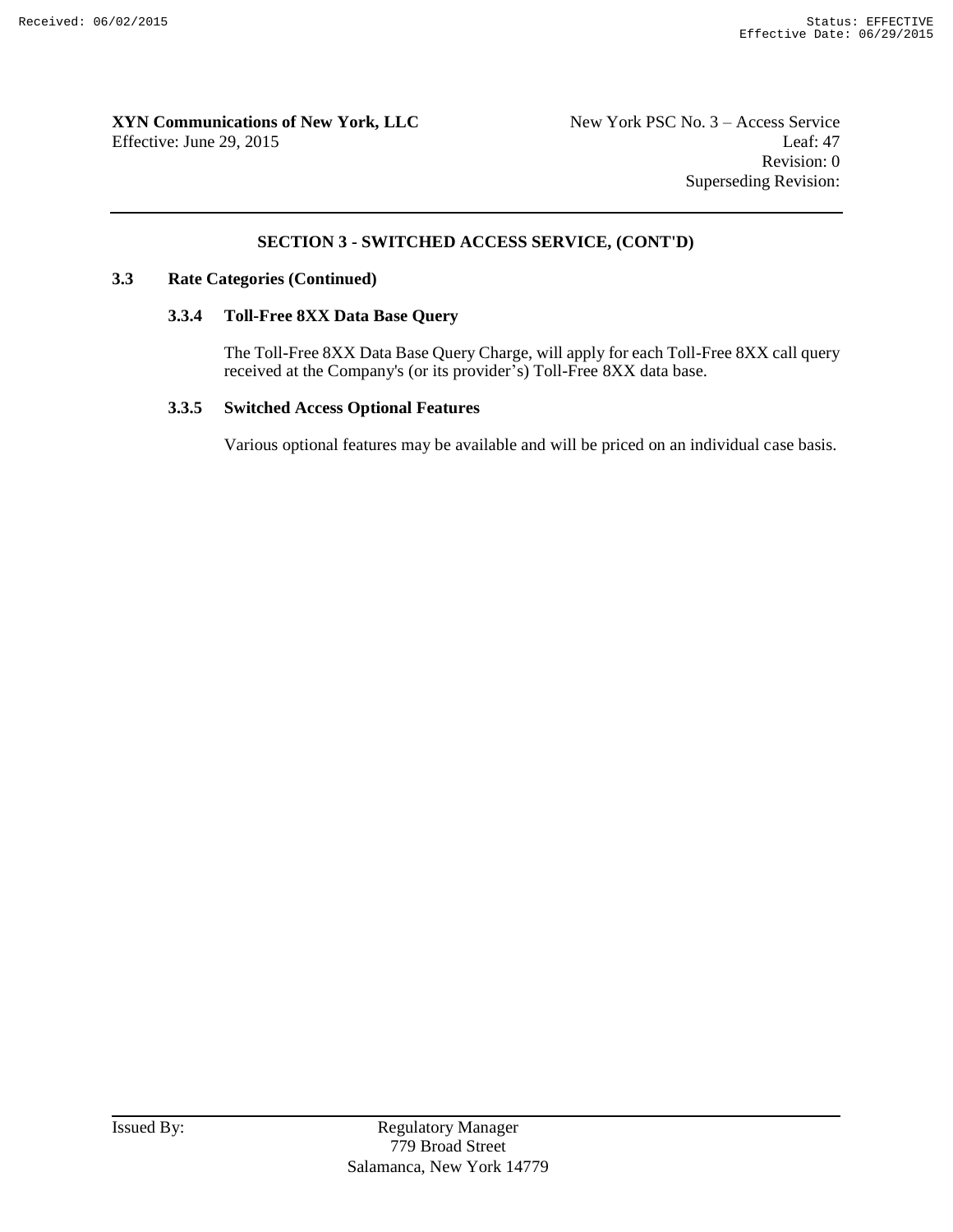#### **SECTION 3 - SWITCHED ACCESS SERVICE, (CONT'D)**

#### **3.4 Access Ordering**

#### **3.4.1 General**

- **A**. Customers may order switched access through a Constructive Order, as defined herein, or through an ASR. The format and terms of the ASR will be as specified in the Industry Access Service Order Guidelines, unless otherwise specified herein.
- **B.** A Customer may order any number of services of the same type and between the same premises on a single ASR. All details for services for a particular order must be identical.
- **C.** The Customer shall provide all information necessary for the Company to provide and bill for the requested service. When placing an order for Access Service, the Customer shall provide the following minimum information:
	- (a) Customer name and Premises address(es);
	- (b) Billing name and address (when different from Customer name and address); and
	- (c) Customer contact name(s) and telephone number(s) for the following provisioning activities: order negotiation, order confirmation, interactive design, installation and billing.

#### **3.4.2 Access Service Date Intervals**

- **A.** Access Service is provided with Standard or Negotiated Intervals
- **B.** The Company will specify a firm order confirmation date and Service Commencement Date contingent on the ASR being complete as received. To the extent the Access Service can be made available with reasonable effort, the Company will provide the Access Service in accordance with the Customer's requested interval, subject to the following conditions:
	- (a) For service provided under a Standard Interval: The Standard Interval for Switched Service will be sixty (60) business days from the Application Date. This interval only applies to standard service offerings where there are pre-existing facilities to the Customer Premises. Access Services provided under the Standard Interval will be installed during Company business hours.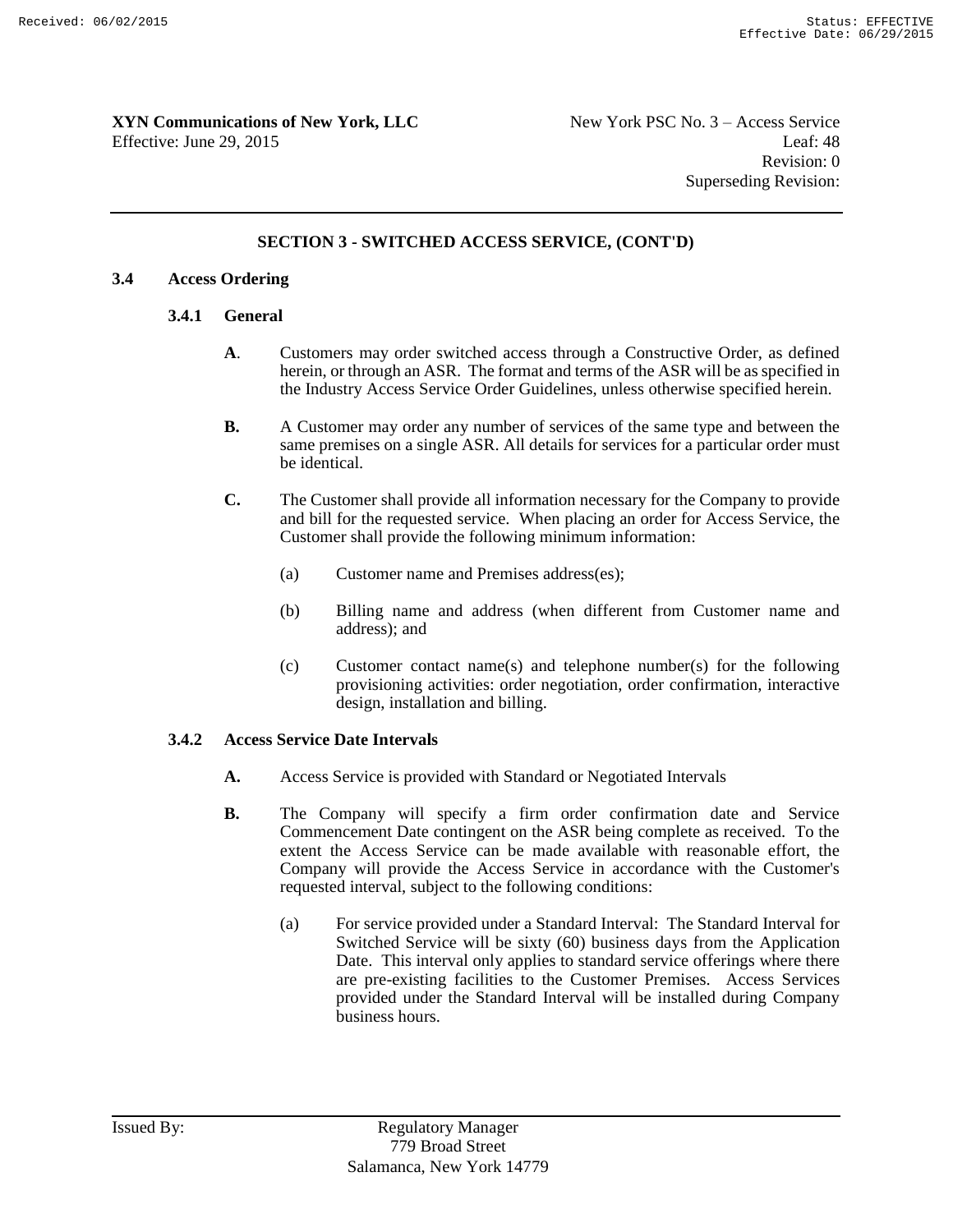#### **SECTION 3 - SWITCHED ACCESS SERVICE, (CONT'D)**

#### **3.4 Access Ordering (Continued)**

#### **3.4.2 Access Service Date Intervals (continued)**

#### **B. (continued)**

- (b) For service provided under a Negotiated Interval: The Company will offer a Service Date based on the type and quantity of Access Services the Customer has requested. The Negotiated Interval may not exceed by more than six months the Standard Interval Service Date, or, when there is no Standard Interval, the Company offered Service Date, except as otherwise agreed by the Company in writing. The Company will negotiate a Service Date interval with the Customer when:
	- 1) The Customer requests a Service Date before or beyond the applicable Standard Interval Service Date; or
	- 2) There is no existing facility connecting the Customer Premises with the Company; or
	- 3) The Customer requests a service that is not considered by the Company to be a standard service offering (for example, if additional engineering or special construction is required to complete the order); or
	- 4) The Company determines that Access Service cannot be installed within the Standard Interval.
- **C.** All services for which rates are applied on an Individual Case Basis are provided with a Negotiated Interval.

#### **3.4.3 Access Service Request Modifications**

The Customer may request a modification of its ASR prior to the Service Commencement Date. All modifications must be in writing using the industry ASR process. The Company, in its sole discretion, may accept a verbal modification from the Customer. The Company will make every effort to accommodate a requested modification when it is able to do so with the normal work force assigned to complete such an order within normal business hours.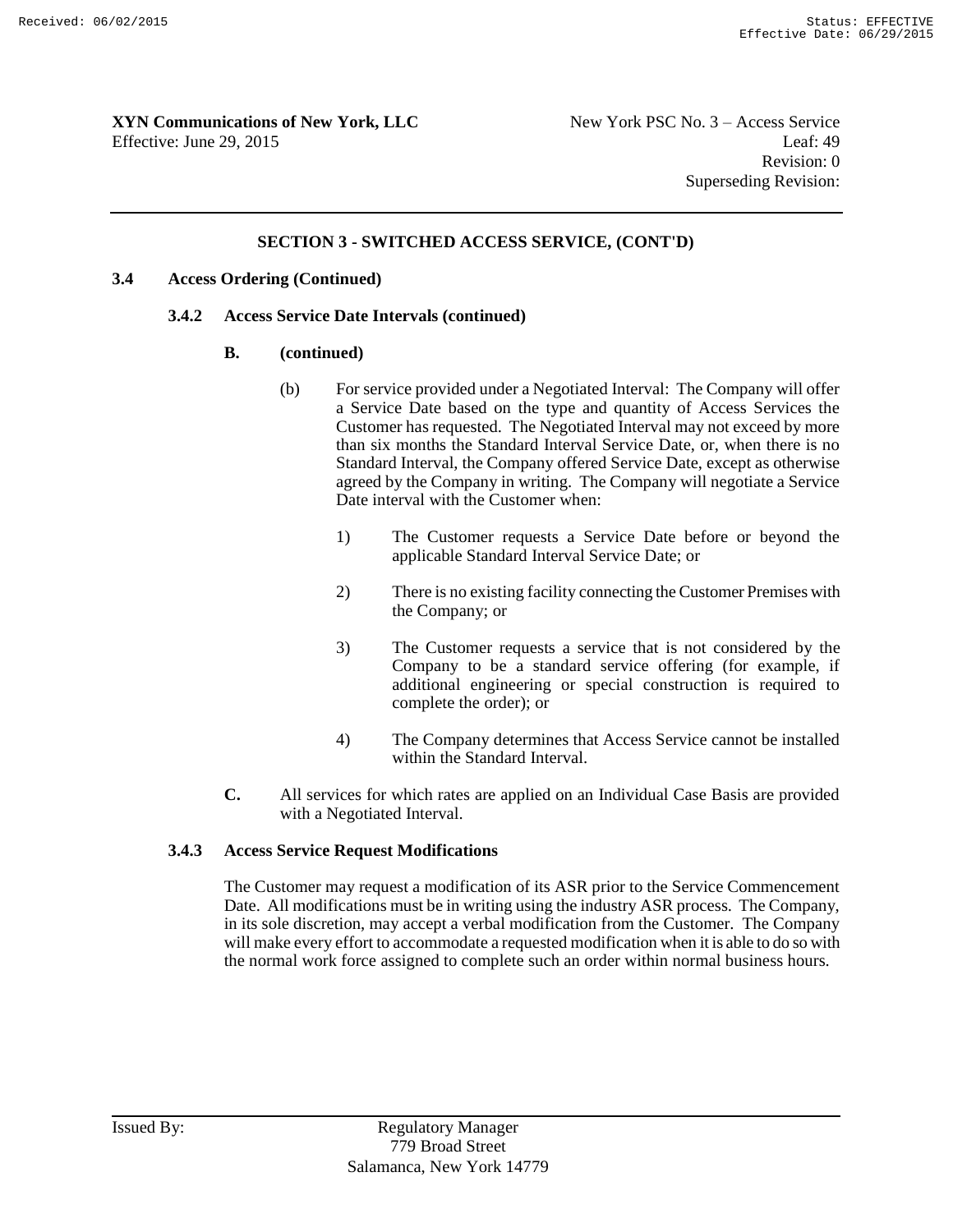Revision: 0 Superseding Revision:

#### **SECTION 3 - SWITCHED ACCESS SERVICE, (CONT'D)**

#### **3.5 Special Construction or Special Service Arrangements**

**3.5.1** Subject to the agreement of the Company and to all of the regulations contained in this tariff, special construction of Company facilities or development of special service arrangements may be undertaken by the Company on a reasonable-efforts basis at the request of the Customer. Such construction or arrangements will be provided pursuant to regulations contained in Section 6 of this tariff.

#### **3.6 Obligations of the Company**

- **3.6.1** With regard to access services provided by the Company, specific Company responsibilities include, but are not limited to the following:
	- (a) Network Management

The Company will administer its network to ensure that provision of acceptable service levels to all telecommunications users of the Company's network services. Generally, service levels are considered acceptable only when both End Users and Customers are able to establish connections with minimal delay encountered within the Company network. The Company maintains the right to apply protective controls, i.e., those actions, such as call gapping, which selectively cancel the completion of traffic, over any traffic carried over its network, including that associated with a Customer's Switched Access Service. Generally, such protective measures would only be taken as a result of occurrences such as a failure or overload of Company or Customer facilities, natural disasters, mass calling or national security demands.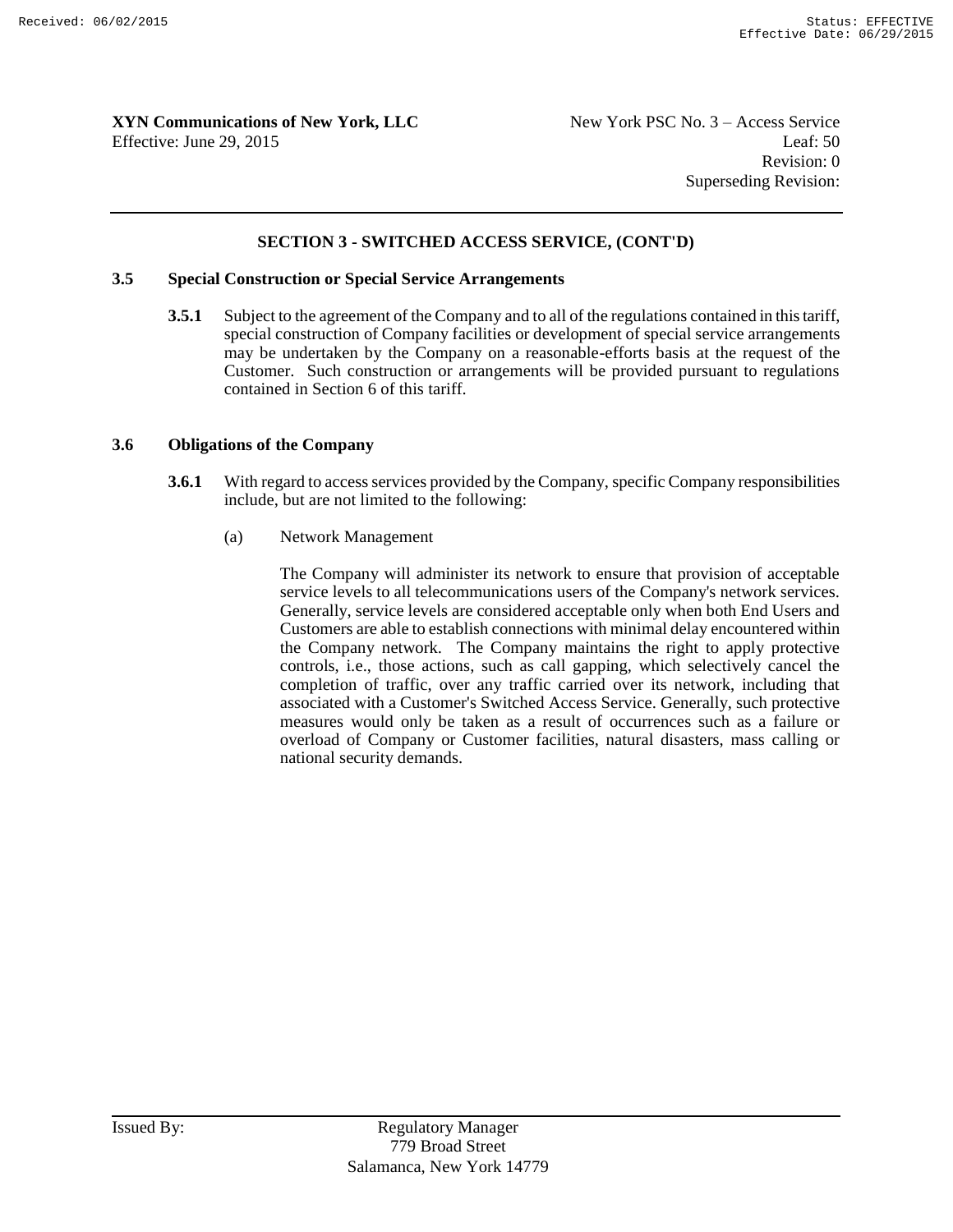Revision: 0 Superseding Revision:

#### **SECTION 3 - SWITCHED ACCESS SERVICE, (CONT'D)**

#### **3.6 Obligations of the Company (Continued)**

#### **3.6.1 (continued)**

(b) Design and Traffic Routing of Switched Access Service

The Company shall design and determine the routing of Switched Access Service, including the selection of the first point of switching and the selection of facilities from the interface to any switching point and to the End Offices. The Company shall also decide if capacity is to be provided by originating only, terminating only, or two-way trunk groups. Finally, the Company will decide whether trunk side access will be provided through the use of two-wire or four-wire trunk terminating equipment.

Selection of facilities and equipment and traffic routing of the service are based on standard engineering methods, available facilities and equipment and the Company's traffic routing plans. If the Customer desires different routing or directionality than that determined by the Company, the Company will work cooperatively with the Customer in determining (1) whether the service is to be routed directly to an end office or through an access tandem switch and (2) the directionality of the service.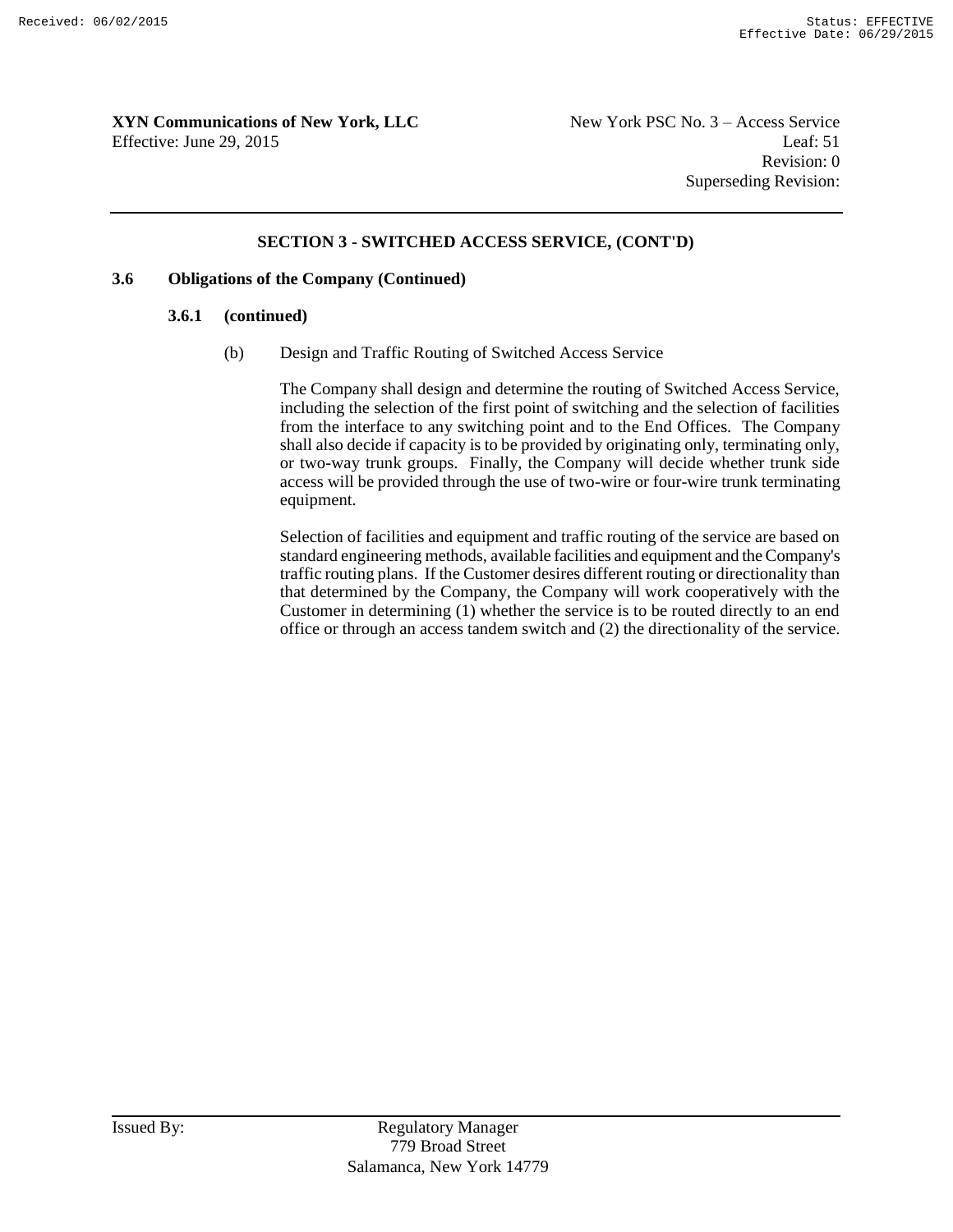Revision: 0 Superseding Revision:

#### **SECTION 3 - SWITCHED ACCESS SERVICE, (CONT'D)**

#### **3.7 Obligations of the Customer**

- **3.7.1** The Customer has certain specific obligations pertaining to the use of Switched Access Service. These obligations are in addition to obligations specified in Section 2.9 of this tariff and are as follows:
	- (a) Report Requirements

Customers are responsible for providing the following reports to the Company, when applicable:

1) Jurisdictional Reports

When a Customer orders Switched Access Service for both interstate and intrastate use, the Customer is responsible for providing reports as set forth in Section 2.9.2(c) preceding. Charges will be apportioned in accordance with those reports.

2) Code Screening Reports

When a Customer orders service call routing, trunk access limitation or call gapping arrangements, the customer must report the number of trunks and/or the appropriate codes to be instituted in each end office or access tandem switch, for each of the arrangements ordered.

(b) On and Off-Hook Supervision

The Customer's facilities shall provide the necessary on and off-hook supervision for accurate timing of calls.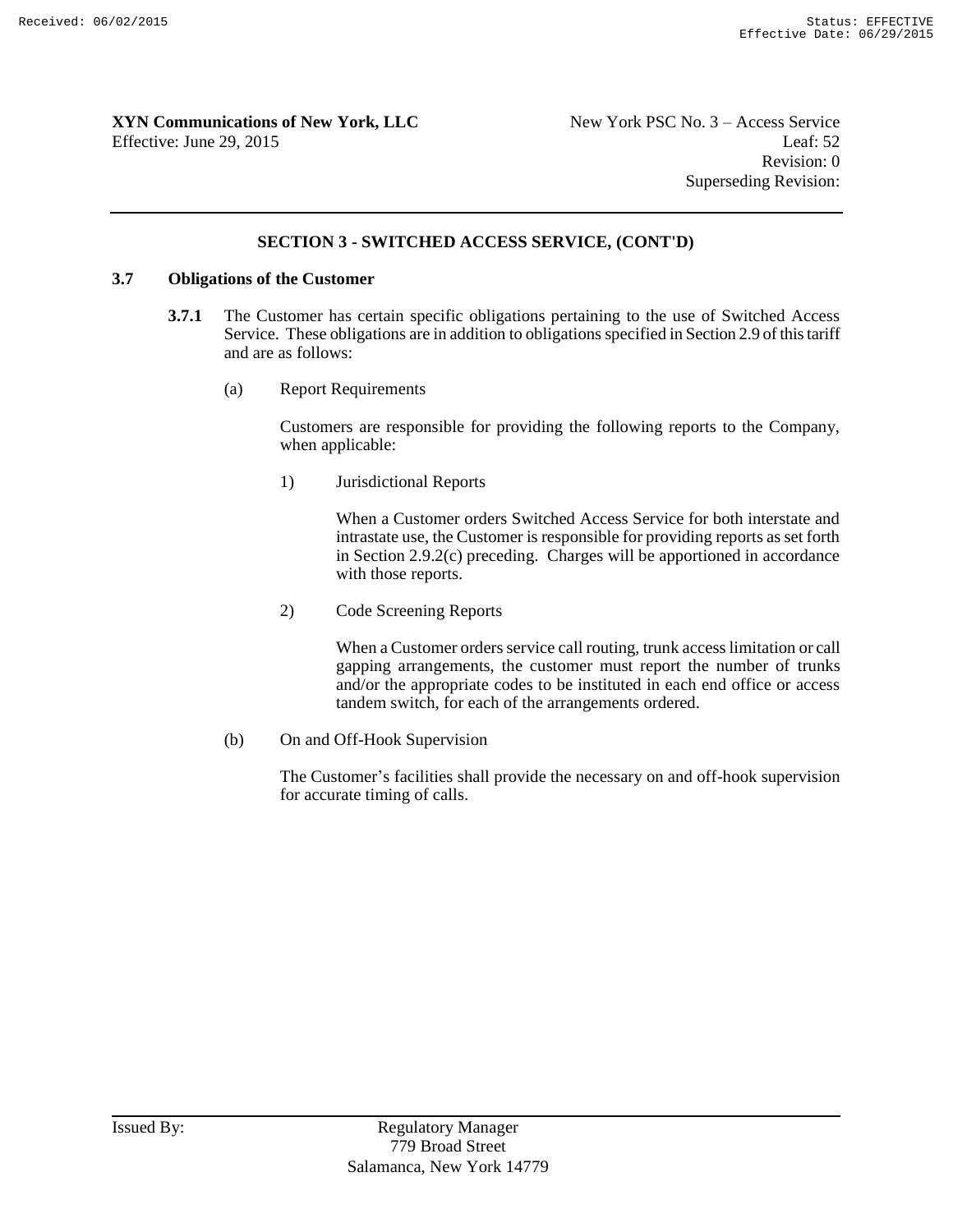Revision: 0 Superseding Revision:

#### **SECTION 3 - SWITCHED ACCESS SERVICE, (CONT'D)**

#### **3.8 Rate Regulations**

#### **3.8.1 General**

There are three type of rates and charges that apply to Switched Access Service provided by the Company. These are monthly recurring charges, usage charges, and nonrecurring charges.

#### **3.8.2 Types of Charges**

- **A.** Nonrecurring charges are one time charges that apply for a specific work activity (e.g., installation or change to an existing service). Non-recurring charges may apply for installation of service, installation of optional features and service rearrangements.
- **B.** Recurring Charges are flat monthly rates that apply for each month or fraction thereof that a specific rate element is provided. For billing purposes, each month is considered to have 30 days.
- **C.** Usage Charges are rates that apply only when a specific rate element is used. These are applied on a per-access minute, a per-call or per-query basis. Usage rates are accumulated over a monthly period.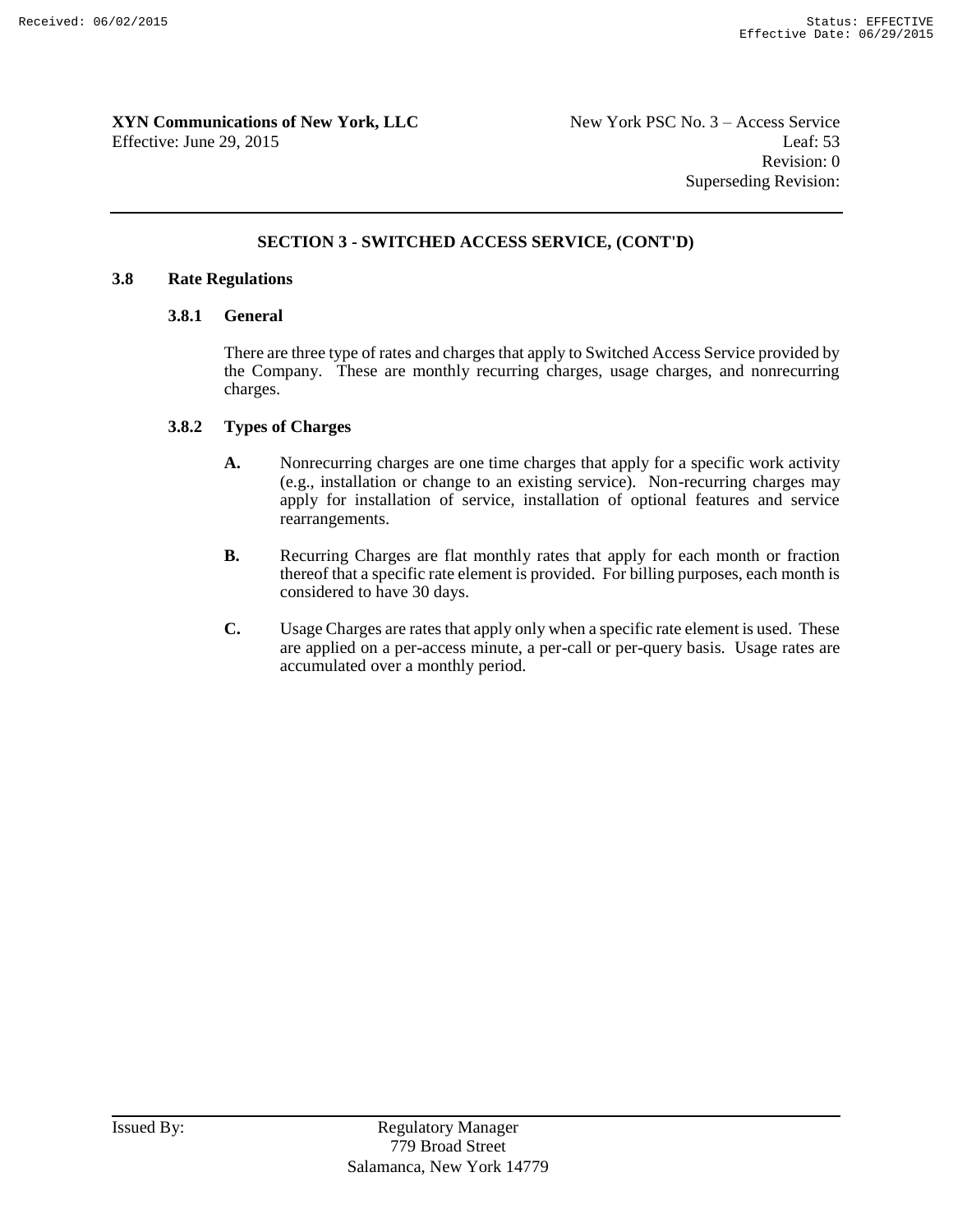#### **SECTION 3 - SWITCHED ACCESS SERVICE, (CONT'D)**

#### **3.8 Rate Regulations (Continued)**

#### **3.8.3 Measurement and Billing of Access Minutes**

- **A.** When recording originating calls over Switched Access Service with multifrequency address signaling, usage measurement begins when the first wink supervisory signal is forwarded from the Customer's facilities. The measurement of originating call usage over Switched Access Service ends when the originating Switched Access Service entry switch receives disconnect supervision from either the originating End User's End Office (indicating that the originating End User has disconnected), or from the Customer's facilities, whichever is recognized first by the entry switch. For terminating calls over Switched Access Service with multifrequency address signaling, the measurement of access minutes begins when a seizure signal is received from the Carrier's trunk group at the Point of Presence within the LATA. The measurement of terminating call usage over Switched Access Service ends when a disconnect signal is received, indicating that either the originating or terminating user has disconnected.
- **B.** When recording originating calls over Switched Access Service with SS7 signaling, usage measurement begins with the transmission of the initial address message by the switch for direct trunk groups and with the receipt of an exit message by the switch for tandem trunk groups. The measurement of originating Switched Access Service usage ends when the entry switch receives or sends a release message, whichever occurs first. For terminating calls over Switched Access Service with SS7 signaling, the measurement of access minutes begins when the terminating recording switch receives the initial address message from the terminating End User. On directly routed trunk groups or on tandem routed trunk groups, the Company switch receives the initial address message and sends the indication to the Customer in the form of an answer message. The measurement of terminating Switched Access Service call usage ends when the entry switch receives or sends a release message, whichever occurs first.
- **C.** Mileage, where applicable, will be measured in accordance with standard industry practices.
- **D.** The Company will use the Small Exchange Carrier Access Billing ("SECAB") guidelines, or the Carrier Access Billing System ("CABS") guidelines, or other system that emulates or otherwise produces a reasonable substitute for the output of SECAB or CABS, for billing all charges under this tariff. The Company will provide billing using a hardcopy format or a mechanized medium (e.g., cartridge tape, CD ROM, etc.). Bills will be accurate and contain sufficient supporting details to allow customers to account for the charges and to verify their accuracy in a reasonable and timely fashion. Requests for additional bill detail will be handled and priced on an Individual Case Basis (ICB).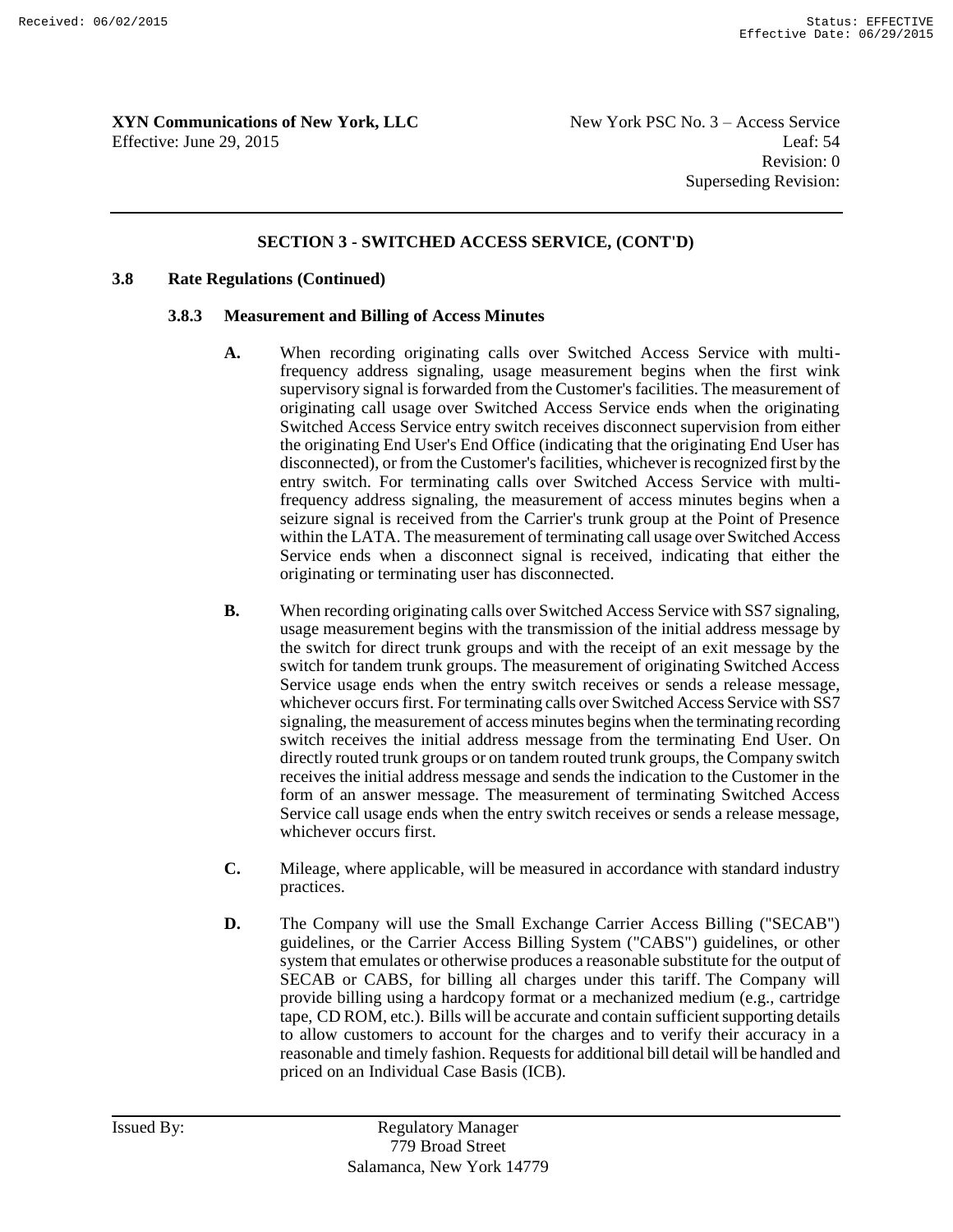#### **SECTION 3 - SWITCHED ACCESS SERVICE, (CONT'D)**

#### **3.8 Rate Regulations (Continued)**

#### **3.8.4 Moves**

- **A.** A move of services involves a change in the physical location of one of the following:
	- (a) The point of termination at the Customer's Premises, or
	- (b) The Customer's Premises
- **B.** The charges for the move are dependent on whether the move is to a new location within the same building or to a different building as described below:
	- (a) Moves Within the Same Building

When the move is to a new location within the same building, the charge for the move will be an amount equal to one half of the nonrecurring charge for the capacity affected. There will be no change in the minimum period requirements.

(b) Moves to a Different Building

Moves to a different building will be treated as a discontinuance and start of service and all associated nonrecurring charges will apply. New minimum period requirements will be established for the new service. The Customer will also remain responsible for satisfying all outstanding minimum period charges for the discontinued service.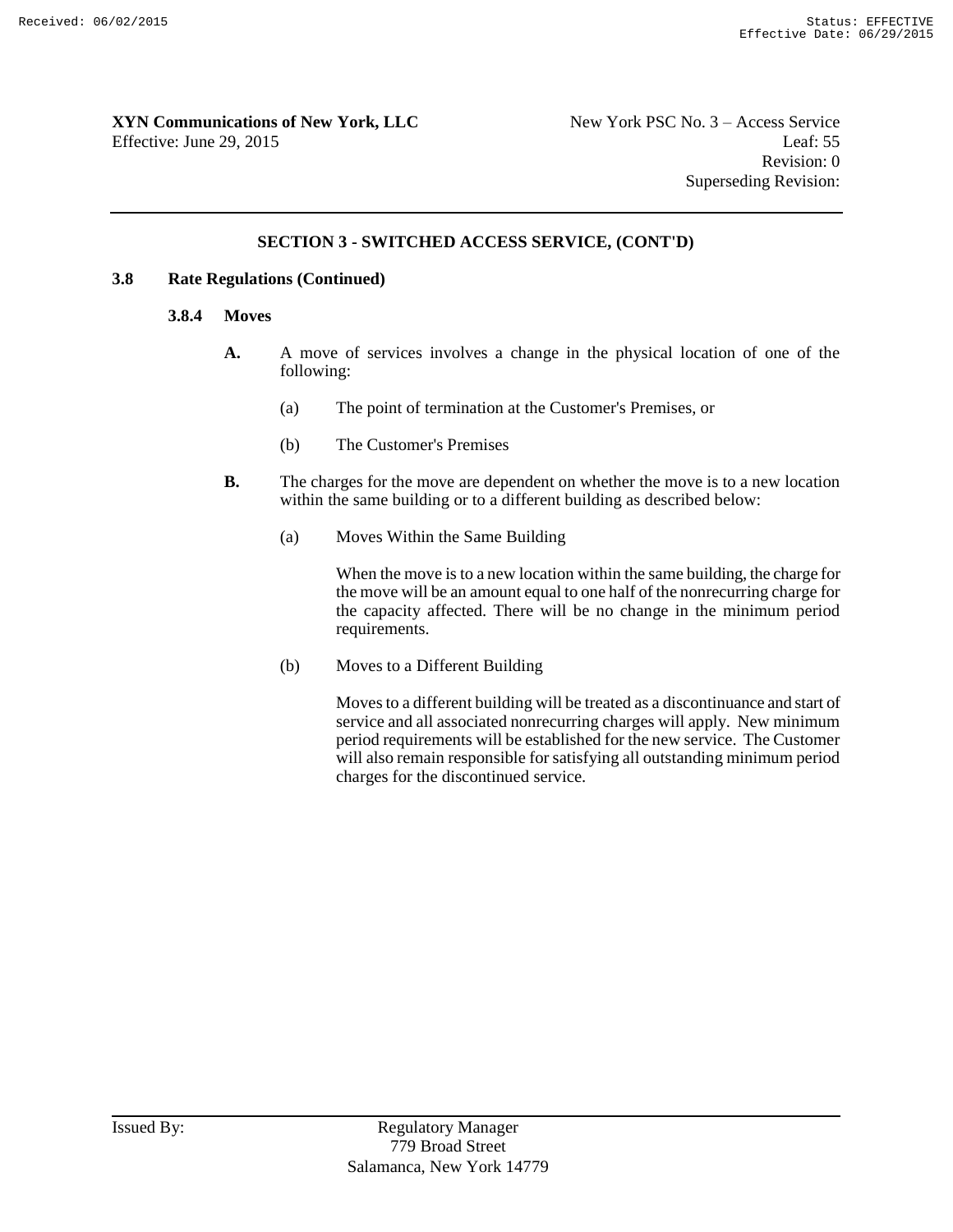#### **SECTION 3 - SWITCHED ACCESS SERVICE, (CONT'D)**

#### **3.8 Rate Regulations (Continued)**

#### **3.8.5 Installation of Optional Features**

- **A.** If a separate nonrecurring charge applies for the installation of an optional feature available with Switched Access Service, the charge applies whether the feature is installed coincident with the initial installation of service or at any time subsequent to the initial installation of service.
- **B.** For all other changes, including the addition of, or modifications to, optional features without separate nonrecurring charges, a charge equal to one half the Switched Transport nonrecurring (i.e. installation) charge will apply. When an optional feature is not required on each transmission path, but rather for an entire transmission path group, an end office or an access tandem switch, only one such charge will apply.

#### **3.8.6 Service Rearrangements**

- **A.** Service rearrangements are changes to existing services which do not result in either a change in the minimum period requirements or a change in the physical location of the point of termination at the Customer's premises or the Customer's End User's premises. Changes which result in the establishment of new minimum period obligations are treated as disconnects and starts.
- **B.** The charge to the Customer for the service rearrangement is dependent on whether the change is administrative only in nature or involves an actual physical change to the service.
- **C.** Administrative changes will be made without charge(s) to the Customer. Such changes require the continued provision and billing of the Access Service to the same entity or change in jurisdiction.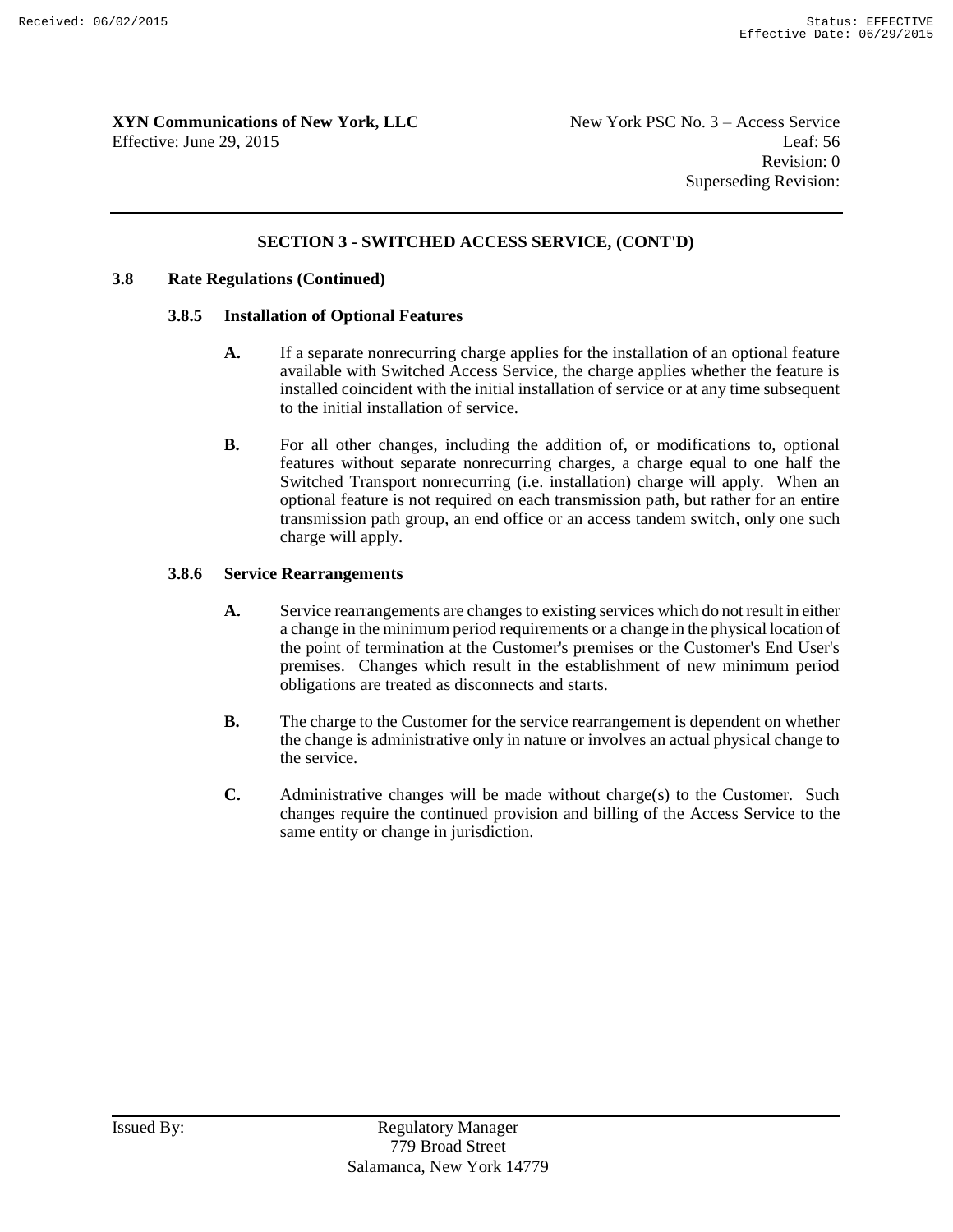**XYN Communications of New York, LLC** New York PSC No. 3 – Access Service

Effective: June 29, 2015 Leaf: 57 Revision: 0 Superseding Revision:

## **SECTION 3 - SWITCHED ACCESS SERVICE, (CONT'D)**

| 3.9 | <b>Rates and Charges</b> |                                                |             |                    |  |  |
|-----|--------------------------|------------------------------------------------|-------------|--------------------|--|--|
|     |                          |                                                | Originating | <b>Terminating</b> |  |  |
|     | 3.9.1                    | <b>Tandem Switching</b>                        |             |                    |  |  |
|     |                          | Per minute of use $-$ Day                      | \$0.0011700 | Note 1             |  |  |
|     |                          | Per minute of use $-$ Evening                  | \$0.0007020 | Note 1             |  |  |
|     |                          | Per minute of use - Night/Weekend              | \$0.0004100 | Note 1             |  |  |
|     | 3.9.2                    | <b>Tandem Switched Transport - Termination</b> |             |                    |  |  |
|     |                          | Per minute of use $-$ Day                      | \$0.0001100 | Note 1             |  |  |
|     |                          | Per minute of use – Evening                    | \$0.0000660 | Note 1             |  |  |
|     |                          | Per minute of use – Night/Weekend              | \$0.0000390 | Note 1             |  |  |
|     | 3.9.3                    | <b>Tandem Switched Transport – Facility</b>    |             |                    |  |  |
|     |                          | Per minute of use per mile $-$ Day             | \$0.0000230 | Note 1             |  |  |
|     |                          | Per minute of use per mile – Evening           | \$0.0000140 | Note 1             |  |  |
|     |                          | Per minute of use per mile – Night/Weekend     | \$0.0000090 | Note 1             |  |  |
|     | 3.9.4                    | <b>Common Transport Multiplexing</b>           |             |                    |  |  |
|     |                          | Per minute of use $-$ Day                      | \$0.0000730 | Note 1             |  |  |
|     |                          | Per minute of use – Evening                    | \$0.0000440 | Note 1             |  |  |
|     |                          | Per minute of use – Night/Weekend              | \$0.0000260 | Note 1             |  |  |

Note 1: See the Company's Access Services Tariff FCC No. 1 at the following link: https://apps.fcc.gov/etfs/public/lecTariffs.action?idLec=610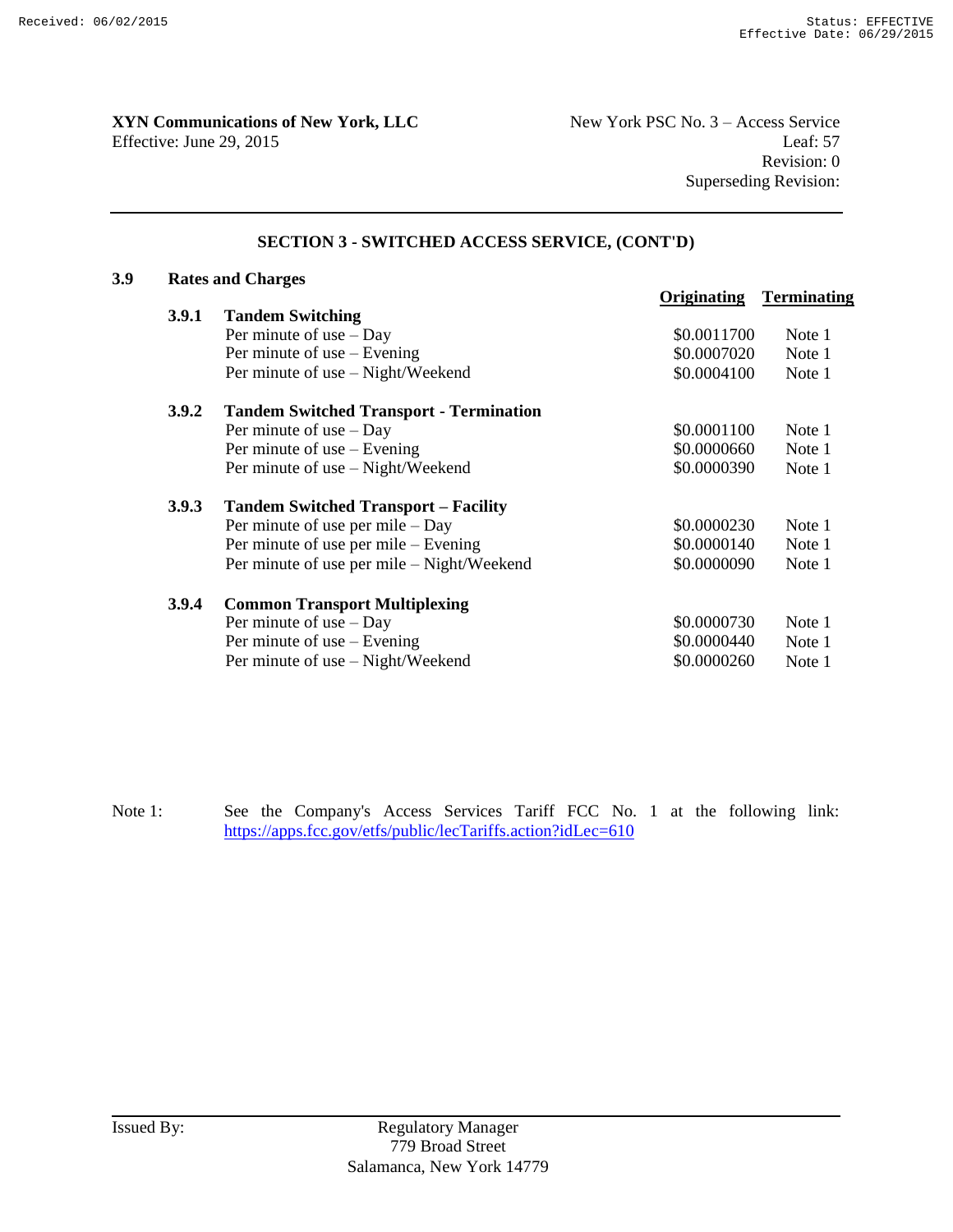# **XYN Communications of New York, LLC** New York PSC No. 3 – Access Service

Effective: June 29, 2015 Leaf: 58 Revision: 0 Superseding Revision:

#### **SECTION 3 - SWITCHED ACCESS SERVICE, (CONT'D)**

| 3.9 |              | <b>Rates and Charges (Continued)</b>        |             |                    |  |  |
|-----|--------------|---------------------------------------------|-------------|--------------------|--|--|
|     |              |                                             | Originating | <b>Terminating</b> |  |  |
|     | 3.9.5        | <b>Common Trunk Port, per minute of use</b> |             |                    |  |  |
|     |              | Per minute of use $-$ Day                   | \$0.0025260 | Note 1             |  |  |
|     |              | Per minute of use $-$ Evening               | \$0.0018530 | Note 1             |  |  |
|     |              | Per minute of use - Night/Weekend           | \$0.0011770 | Note 1             |  |  |
|     | <b>3.9.6</b> | Local Switching, per minute of use          |             |                    |  |  |
|     |              | Per minute of use $-$ Day                   | \$0.0054530 | Note 1             |  |  |
|     |              | Per minute of use $-$ Evening               | \$0.0037530 | Note 1             |  |  |
|     |              | Per minute of use – Night/Weekend           | \$0.0027030 | Note 1             |  |  |
|     | 3.9.7        | <b>Carrier Common Line</b>                  |             |                    |  |  |
|     |              | Per minute of use $-$ Day                   | \$0.0083800 | Note 1             |  |  |
|     |              | Per minute of use $-$ Evening               | \$0.0050280 | Note 1             |  |  |
|     |              | Per minute of use – Night/Weekend           | \$0.0029330 | Note 1             |  |  |
|     | <b>3.9.8</b> | <b>8YY Query</b>                            |             |                    |  |  |
|     |              | Per Query                                   | \$0.0056000 | Note 1             |  |  |

Note 1: See the Company's Access Services Tariff FCC No. 1 at the following link: https://apps.fcc.gov/etfs/public/lecTariffs.action?idLec=610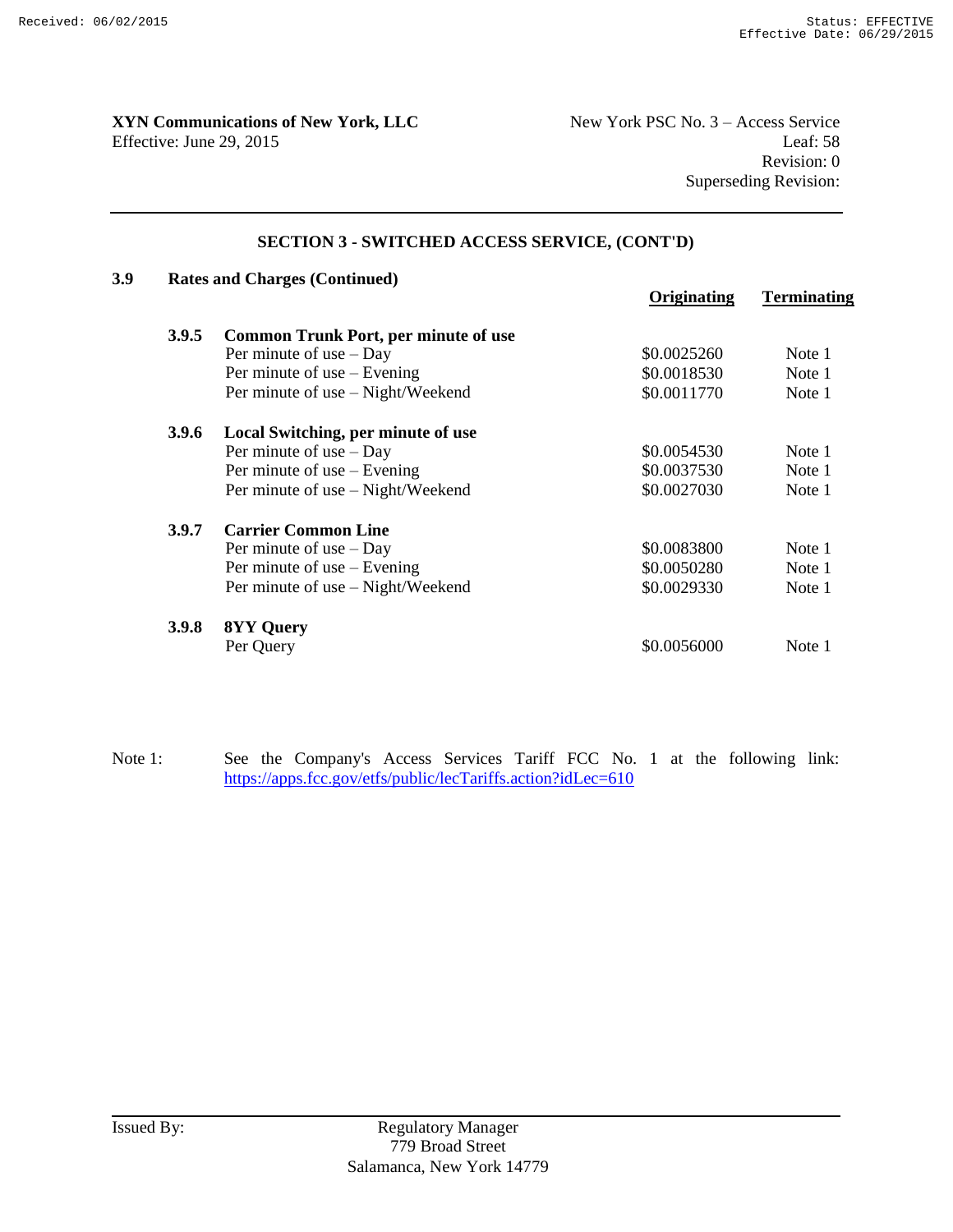#### **SECTION 3 - SWITCHED ACCESS SERVICE, (CONT'D)**

#### **3.9 Rates and Charges (Continued)**

#### **3.9.9 Switched Access Optional Features**

Optional Features are provided on an Individual Case Basis as Special Service Arrangements pursuant to Section 6 of this tariff.

#### **3.9.10 Service Order Charges**

Service Order Charges recover the administrative costs associated with initiating Access Service.

Per Service Order ICB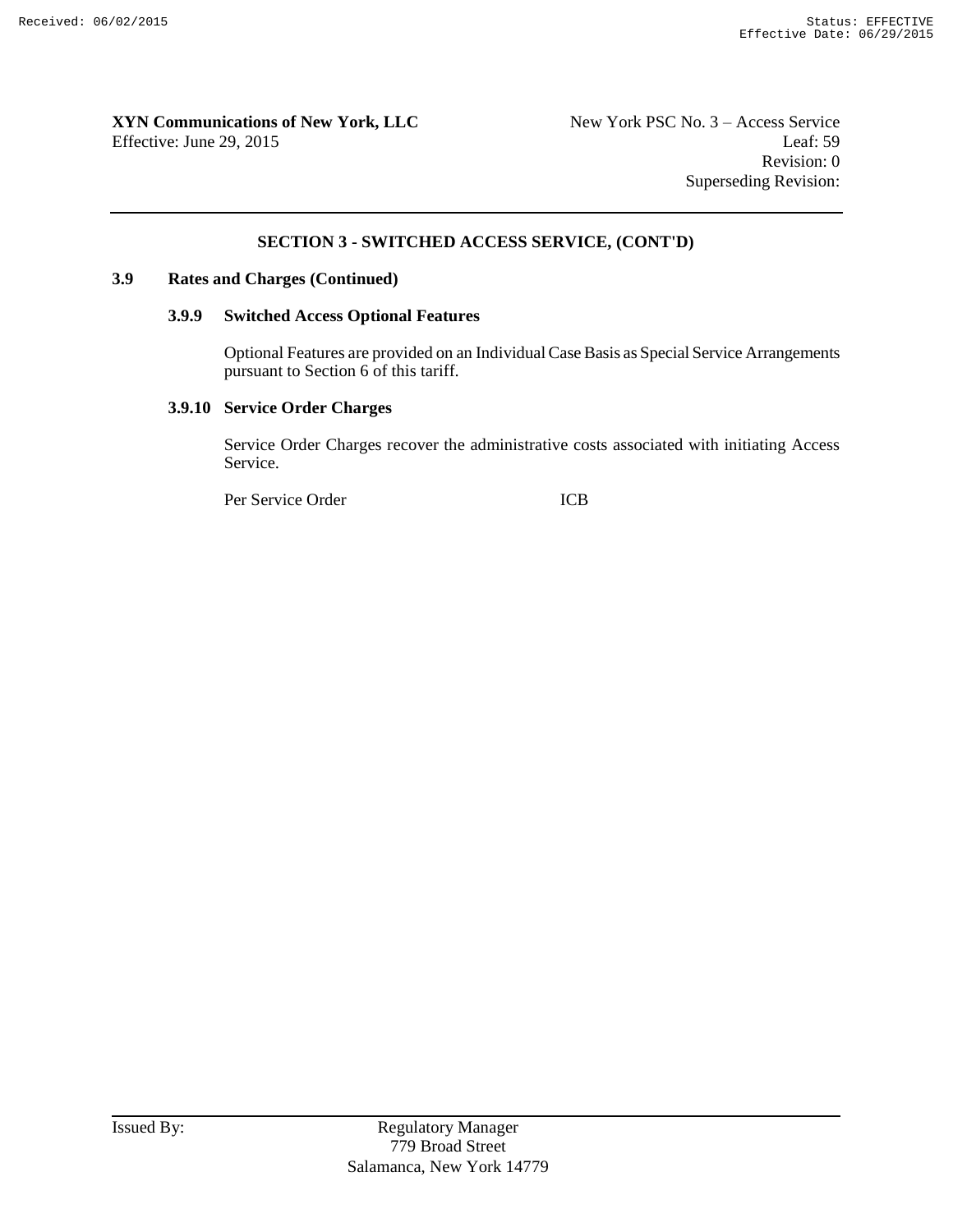Revision: 0 Superseding Revision:

#### **SECTION 4 - DEDICATED ACCESS SERVICE**

#### **4.1 General**

- **4.1.1** The Company, at its discretion, may provide intrastate Dedicated Access Services with transmission speeds ranging from 2.4 Kbps to 2.4 Gbps. Dedicated Access Services are offered on a point-to-point basis only. Each Dedicated Access Service is dedicated to a single Customer and the entire usable bandwidth for each service is available to that Customer for their exclusive use.
- **4.1.2** All Dedicated Access Services, if offered, will be provided on an individual case basis.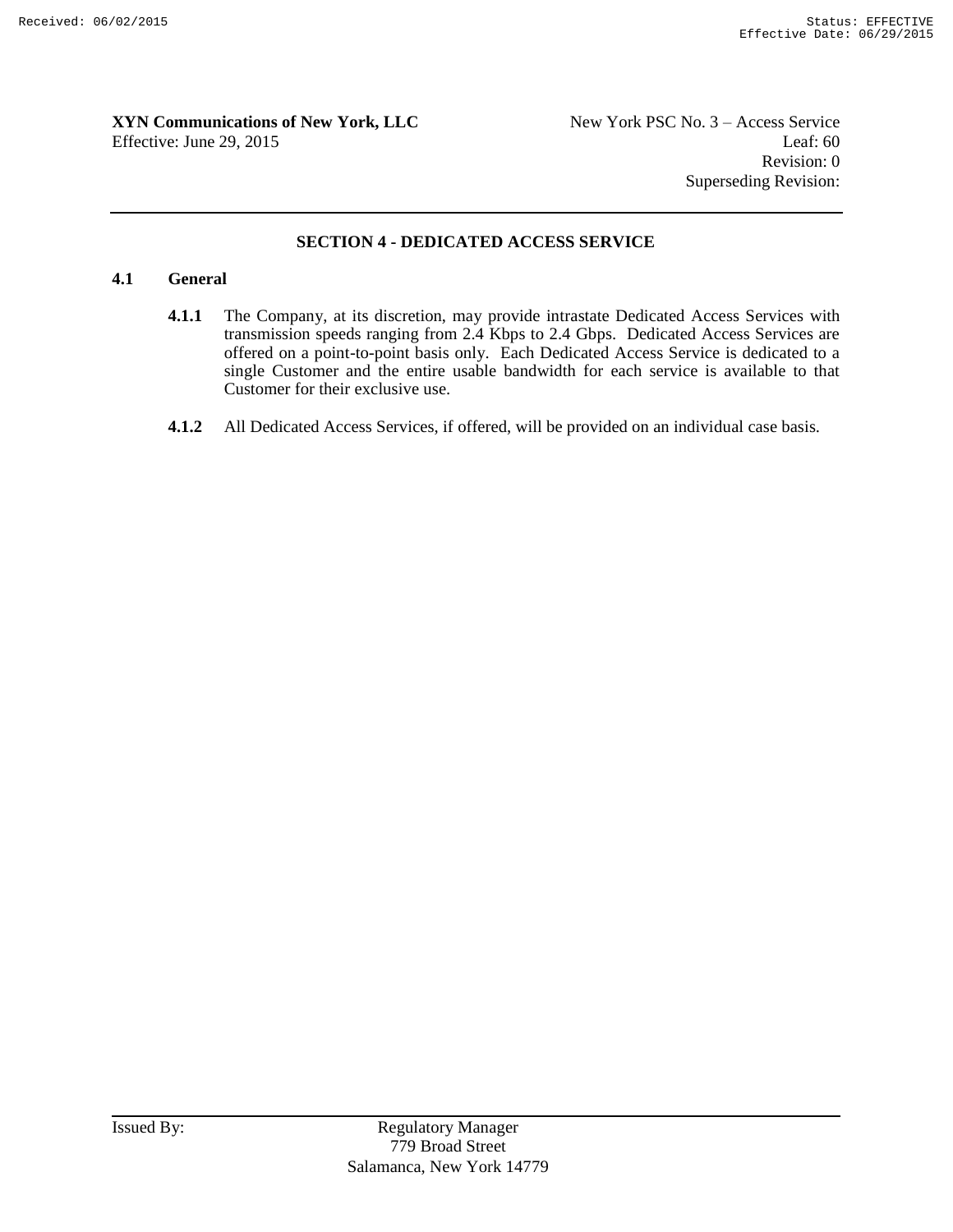#### **SECTION 5 - MISCELLANEOUS SERVICES AND CHARGES**

#### **5.1 Billing Name and Address**

#### **5.1.1 Service Description**

Billing Name and Address (BNA) service provides account detail of the Company's customers to interexchange carriers, operator service providers, enhanced service providers, and any other provider of interstate telecommunications services.

#### **5.1.2 General**

- **A.** Upon acceptance of an order for BNA service, the Company will furnish account detail for each working number submitted. Account detail consists of current data base information including the end user's billing name and billing address.
- **B.** Only current information which resides in the Company's data base will be provided. Customers ordering BNA service must accept BNA account detail on an  $a$ as is" basis.
- **C.** The Company will specify the location where requests for BNA service are to be received, and the format in which the requests are to be provided.
- **D.** The subscribing customer must agree that BNA information will not be resold or otherwise provided to any other person, corporation, partnership or entity, other than Customer's authorized billing agent, and that Billing Name and Address shall be used by Customer or Customer's authorized billing agent solely for:
	- 1. Billing its customers for using Customer's telecommunications services.
	- 2. Any purpose associated with the equal access requirement of United States v. AT&T, 552 F. Supp. 131 (D.D.C. 1982).
	- 3. Verification of service orders of new customers, identification of customers who have moved to a new address, fraud prevention, and similar nonmarketing purposes.

For calling card calls and collect and third party billed calls, Billing Name and Address for ANI service is not available on accounts of nonpublished/unlisted end users who, by request to the Company (which request may be submitted at any time), have specified that such information not be released.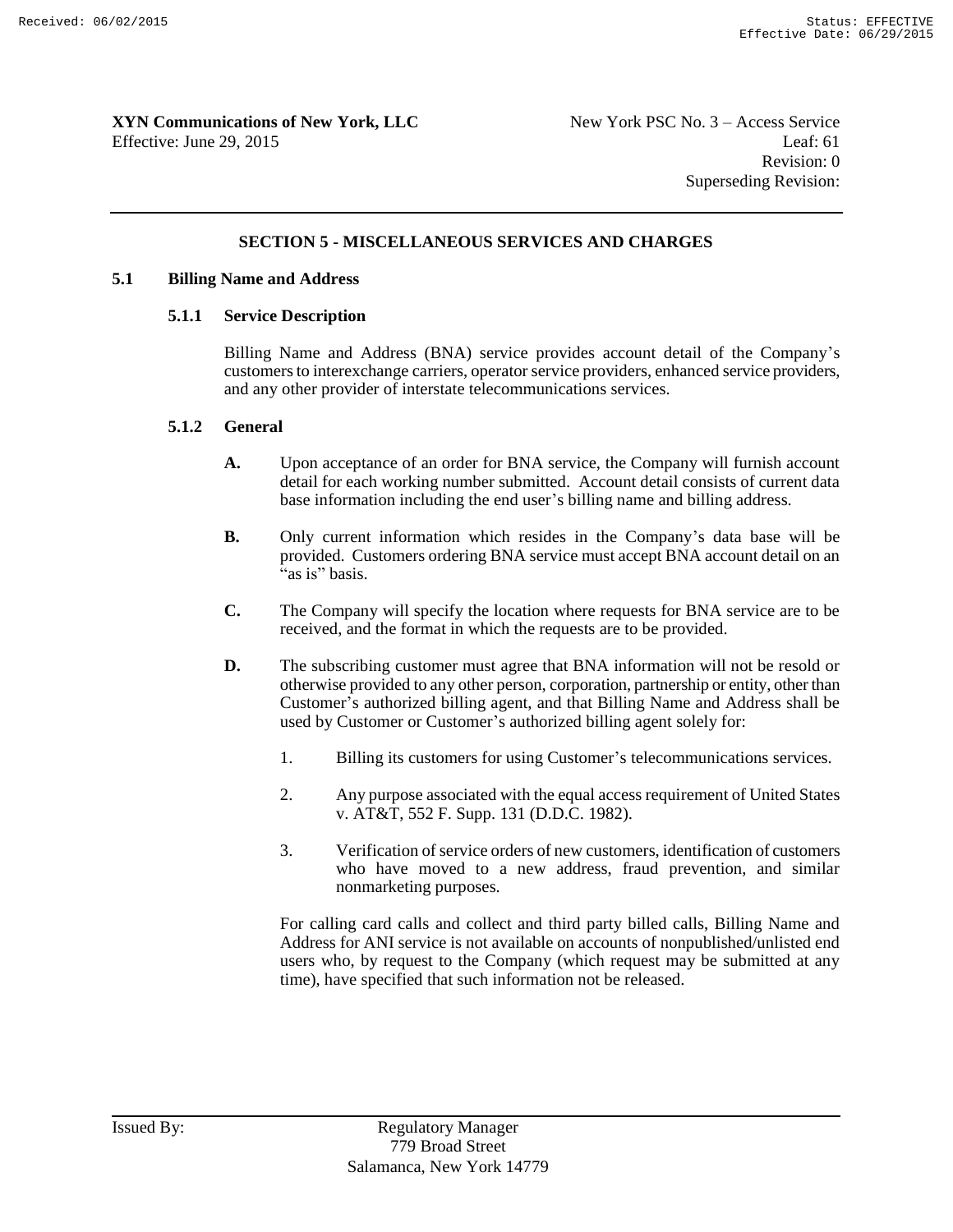#### **SECTION 5 - MISCELLANEOUS SERVICES AND CHARGES, (CONT'D)**

#### **5.1 Billing Name and Address (Continued)**

#### **5.1.2 (Continued)**

#### **E. Manual Request**

- 1. At the customer's option, the Company will provide BNA via manual request procedures.
- 2. BNA service information will be provided by the Company in standard paper format via facsimile or first class U.S. mail.
- 3. Wherever possible, the Company will provide Billing Name and Address for ANI data no later than ten (10) business days from the date of receipt of the customer's request. Availability of data may be delayed if errors exist in the request received from the customer.
- 4. In situations where the customer requests more than forty (40) BNA records on a single order, the Company will provide the requested BNA information in a time frame mutually agreed to by the customer and the Company.

#### **F. Mechanized Request**

- 1. At the customer's option, the Company will provide BNA, subject to procedures established for Customer Account Record Exchange (CARE).
- 2. The customer will submit its requests through proper CARE procedures, as revised or amended.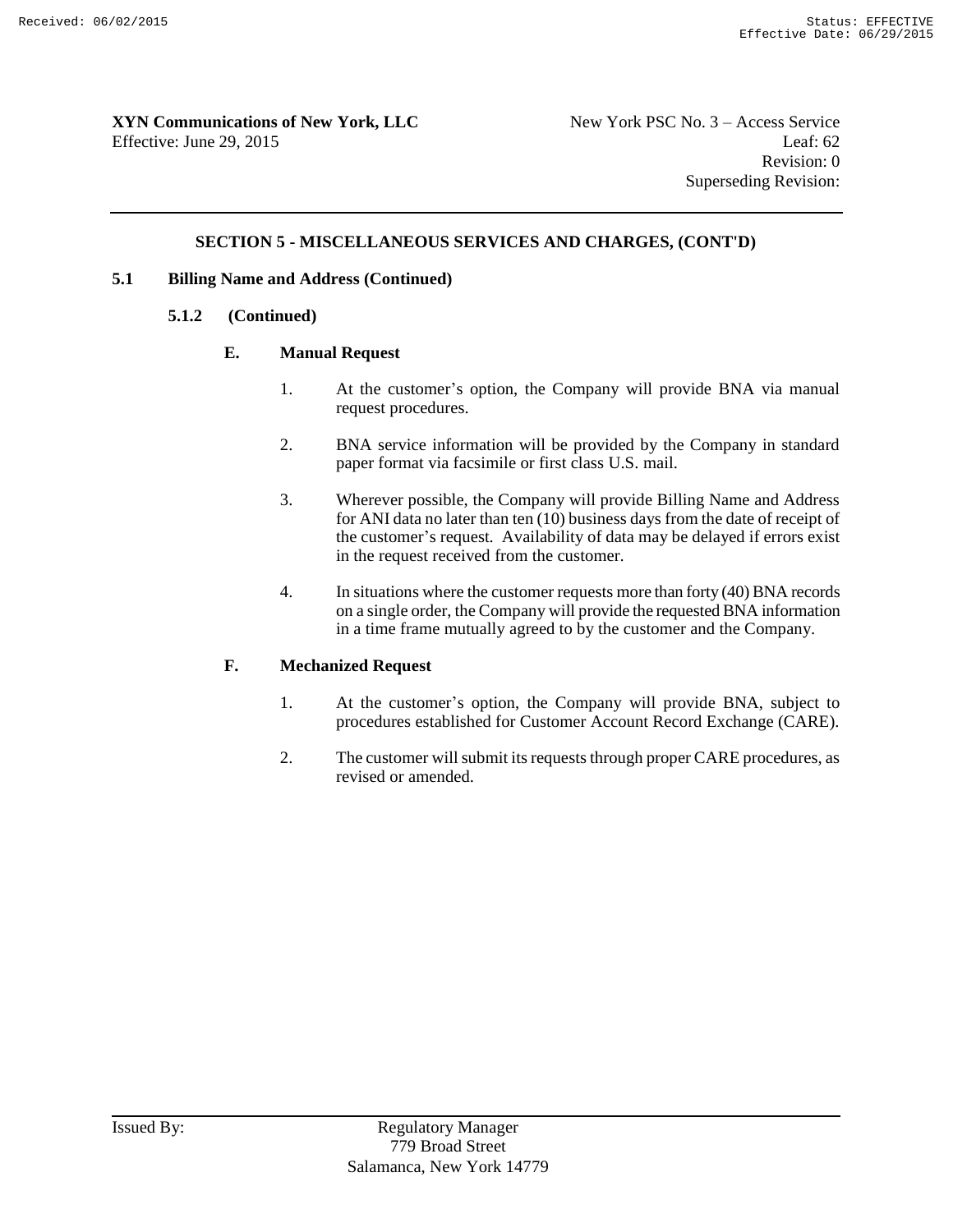#### **SECTION 5 - MISCELLANEOUS SERVICES AND CHARGES, (CONT'D)**

#### **5.1 Billing Name and Address (Continued)**

#### **5.1.3 Rate Regulations**

The number of BNA records for which charges apply will be accumulated by the Company, and billed to the customer on a monthly basis at the rates set forth in 5.1.4 following.

#### **5.1.4 Rates and Charges**

|     |                          |                                  | <b>BNA</b><br>Request<br>Manual | <b>BNA</b><br>Request<br>Mechanized |
|-----|--------------------------|----------------------------------|---------------------------------|-------------------------------------|
|     |                          | Billing Name and Address for ANI |                                 |                                     |
|     | $\overline{\phantom{a}}$ | Per Order                        | \$50.94                         | <b>ICB</b>                          |
|     | $\overline{\phantom{a}}$ | Per Record                       | \$0.33                          | <b>ICB</b>                          |
| 5.2 | <b>PIC Change Charge</b> |                                  |                                 |                                     |

| Nonrecurring Charge per Change, per line or trunk: | \$5.00 |
|----------------------------------------------------|--------|
|----------------------------------------------------|--------|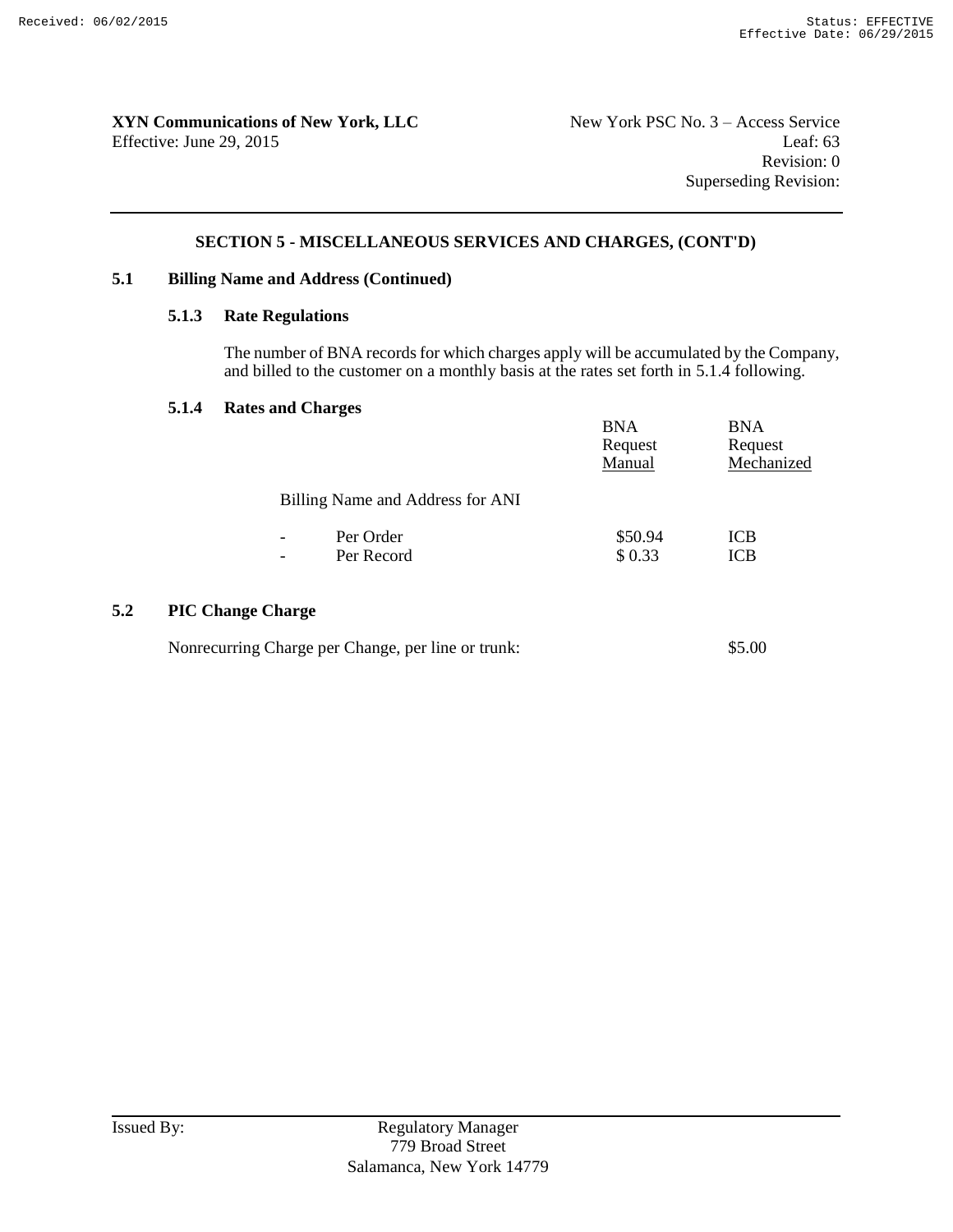Revision: 0 Superseding Revision:

#### **SECTION 6 - SPECIAL CONTRACTS, ARRANGEMENTS, AND CONSTRUCTION**

#### **6.1 Special Contract Arrangements**

At the option of the Company, services may be offered on a contract basis to meet specialized pricing requirements of the Customer not contemplated by this tariff. The terms of each contract shall be mutually agreed upon between the Customer and Company and may include discounts off of rates contained herein and waiver of recurring, nonrecurring, or usage charges. The terms of the contract may be based partially or completely on the term and volume commitment, type of access arrangement, mixture of services, or other distinguishing features. Service shall be available to all similarly situated Customers for a fixed period of time following the initial offering to the first contract Customer as specified in each individual contract.

#### **6.2 Special Service Arrangements**

- **6.2.1** If a Customer's requirements cannot be met by services included in this tariff, or pricing for a service is shown in this tariff as "ICB", the Company will provide, where practical, special service arrangements at charges to be determined on an Individual Case Basis. These special service arrangements will be provided if the provision of such arrangements is not detrimental to any other services furnished under the Company's tariffs.
- **6.2.2** Special service arrangement rates are subject to revision depending on changing costs or operating conditions.
- **6.2.3** If and when a special service arrangement becomes a generically tariffed offering, the tariffed rate or rates will apply from the date of tariff approval.

#### **6.3 Non-Routine Installation Charges**

At the Customer's request, installation and/or maintenance may be performed outside the Company's regular business hours or in hazardous locations. In such cases, charges based on cost of the actual labor, material, or other costs incurred by or charged to the Company will apply. If installation is started during regular business hours but, at the Customer's request, extends beyond regular business hours into time periods including, but not limited to, weekends, holidays or night hours, additional charges may apply.